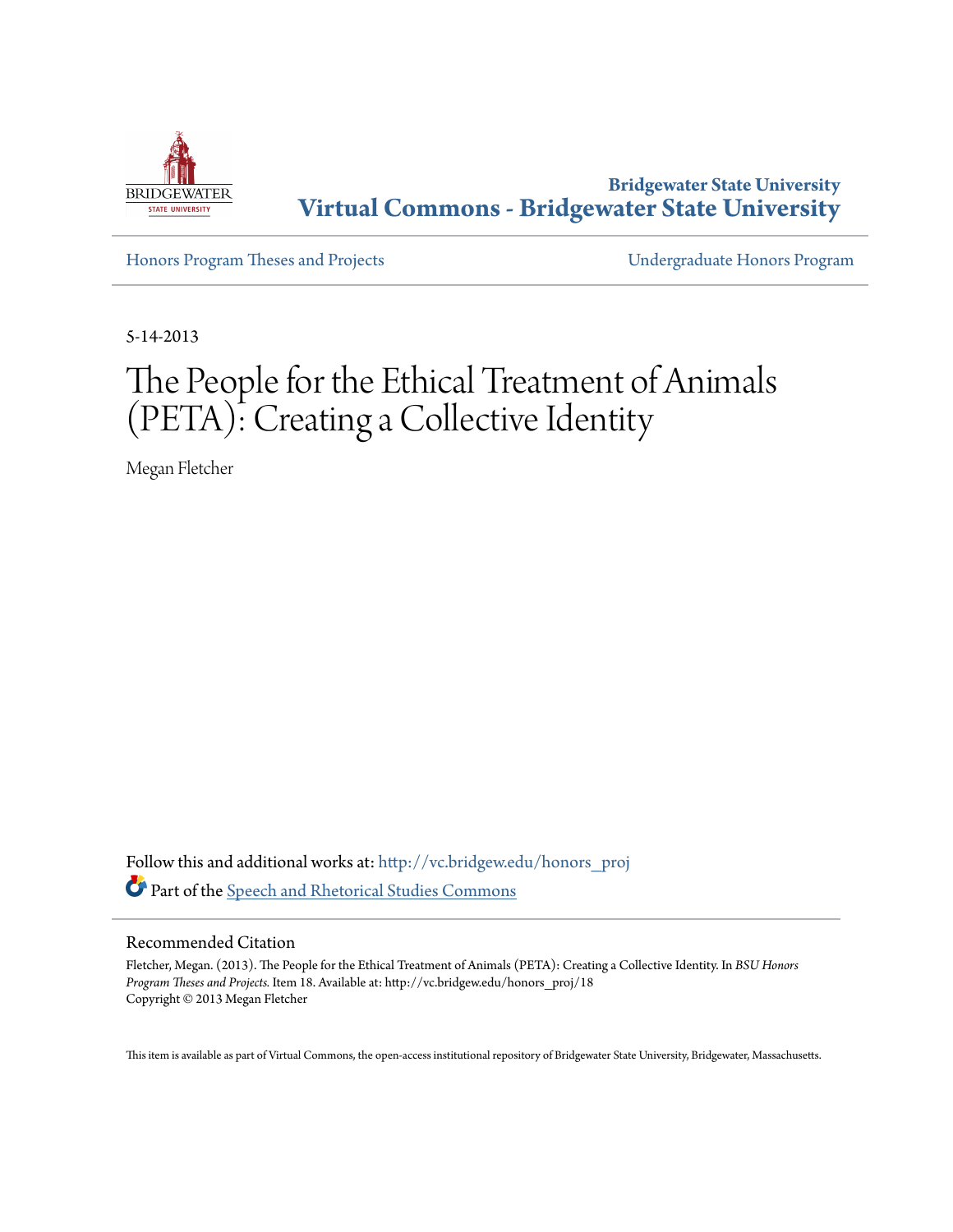The People for the Ethical Treatment of Animals (PETA): Creating a Collective Identity

Megan Fletcher

# Submitted in Partial Completion of the

Requirements for Departmental Honors in Communication Studies

Bridgewater State University

May 14, 2013

Dr. Melanie McNaughton, Thesis Director Dr. Jason Edwards, Committee Member Dr. Bjorn Ingvoldstad, Committee Member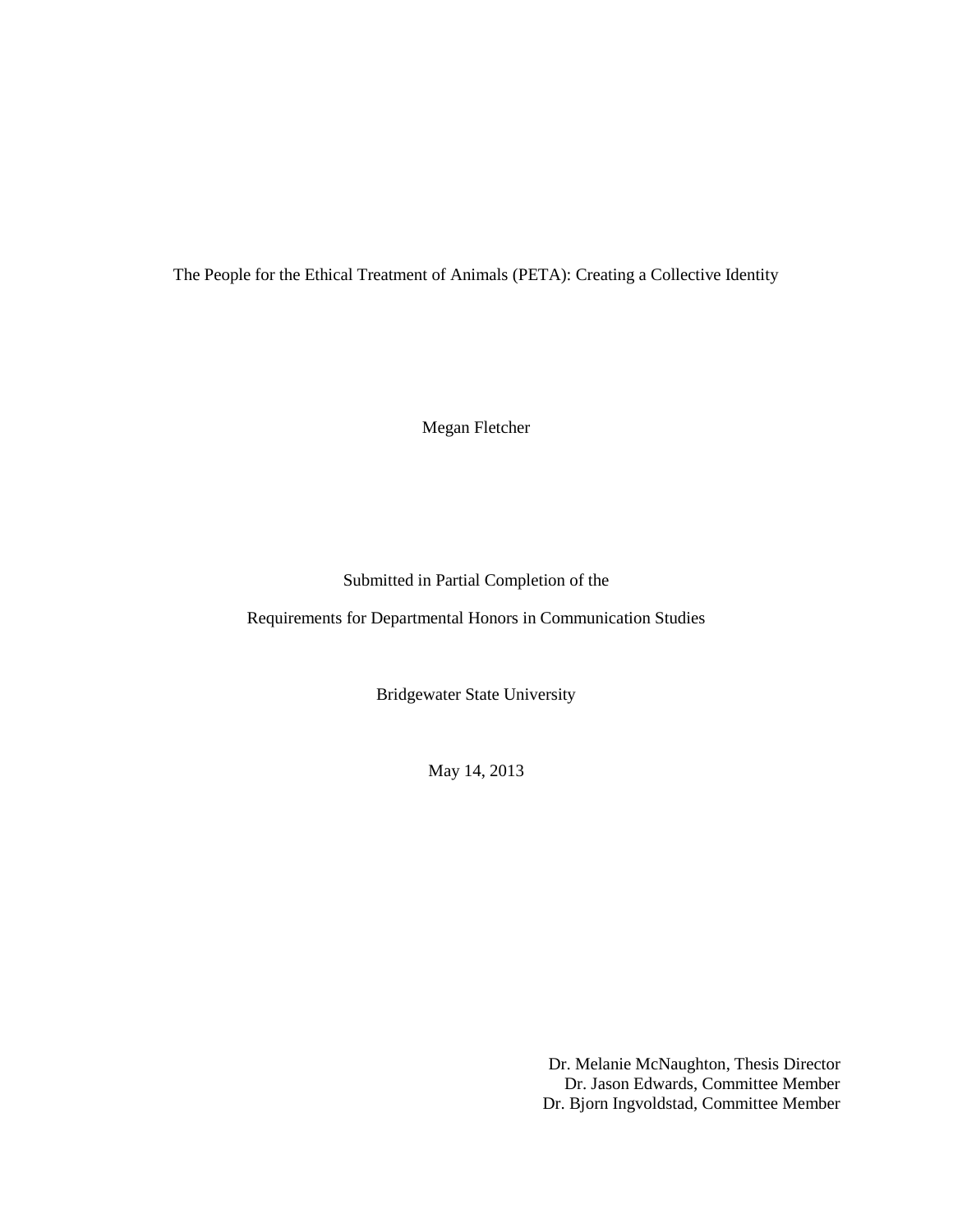#### **Introduction**

How different are humans from animals? The animal rights movement has been tackling this question and more on its quest to establish basic human rights for animals. The People for the Ethical Treatment of Animals (PETA) is one of the most recognizable organizations within the animal rights movement due to their attention grabbing antics and controversial advertisements. Through visual rhetoric PETA attempts to answer the question of human and animal division. In both PETA's PSA and print advertisements they attempt to create shared physical and mental substance between humans and animals. In creating a shared identity PETA could establish a foundation for equal treatment between the species. The ways in which PETA attempts to construct equal moral and physical substance between humans and animals is flawed. While PETA is successful in creating visual rhetoric that appeals to the audience's cognitive reasoning and emotions they are not successful in catalyzing actual behavior change. Through the analysis of PETA's visual rhetoric it becomes clear that their attempt to create a collective human and animal identity is unsuccessful due to conflict within their own advertisements.

The People for the Ethical Treatment of Animals (PETA) was founded in 1980 and became infamous in their crusade for animal rights. According to their website it was then that they began to work through research, animal rescue, cruelty investigations, and public education. PETA is the largest animal rights organization in the world, with more than 3 million members and supporters worldwide. Things have changed since 1980 –PETA is still campaigning for animal rights however, the organization is now infamous for their controversial advertisements. According to PETA's website, their mission statement is to focus its attention on the four areas in which the largest numbers of animals suffer the most intensely for the longest periods of time: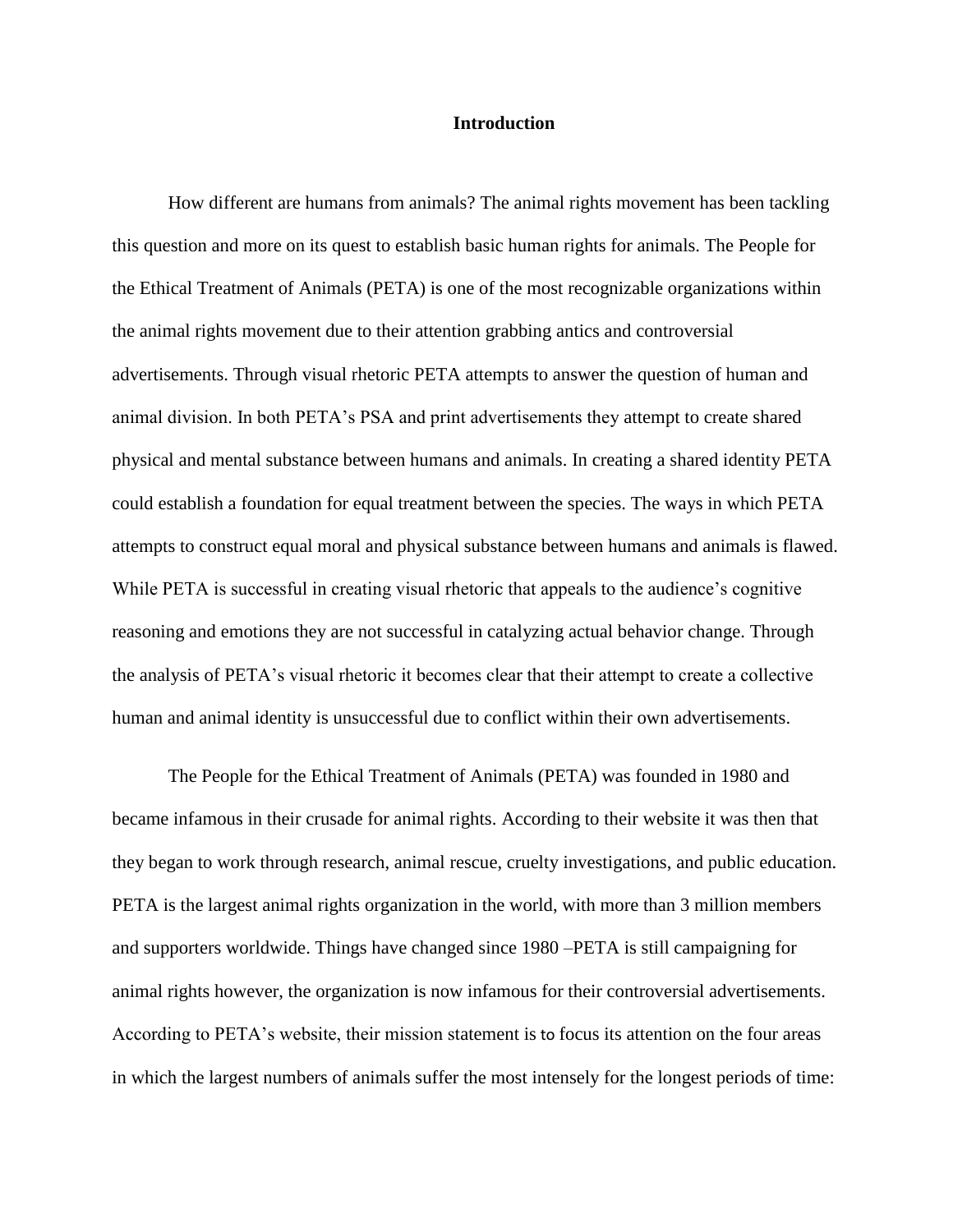on factory farms, in the clothing trade, in laboratories, and in the entertainment industry To do this PETA launches campaigns that sometimes use graphic images to grab both media attention and social attention. In order to captivate their audience PETA presents their message in controversial ways. "Such tactics assume the shock or surprise of violating norms of appropriateness allows the message to get the audience's attention and have them attend to the pertinent message" (Scudder, 162). Like many social movements PETA is fighting an uphill battle. Many people do not consider animal rights to be an important issue, or are not willing to change their lifestyle in order to satisfy the movement. PETA faces even more opposition due to their lack of credibility. "Organizations that seek change require a higher level of legitimization than an organization that wants to maintain an already accepted practice" (Griffiths, 728). The attention grabbing antics PETA is famous for hurt their ability to present themselves as a credible source of information. The animal rights movement must maintain credibility in order to successfully challenge the boundaries that separate human from animal.

A consistent theme throughout this thesis is understanding the clear boundaries separating humans from animals and examining how PETA handles these constraints. How this separation is identified and understood varies and can be affected by social and cultural factors. There is a lack of agreement and understanding of the philosophical notions within the movement (Aatola, 393). It is difficult to articulate the experience of animals because animals are unable to speak in a way humans completely understand. This lack of understanding is important because we will never be able to know the subjective experiences of another species, we can only understand our own (Burghardt, 509). Because of this lack in understanding, and the desire to blur the boundaries PETA considers the human perspective when creating the visual interpretation of their messages. The animal rights movement struggles with common beliefs and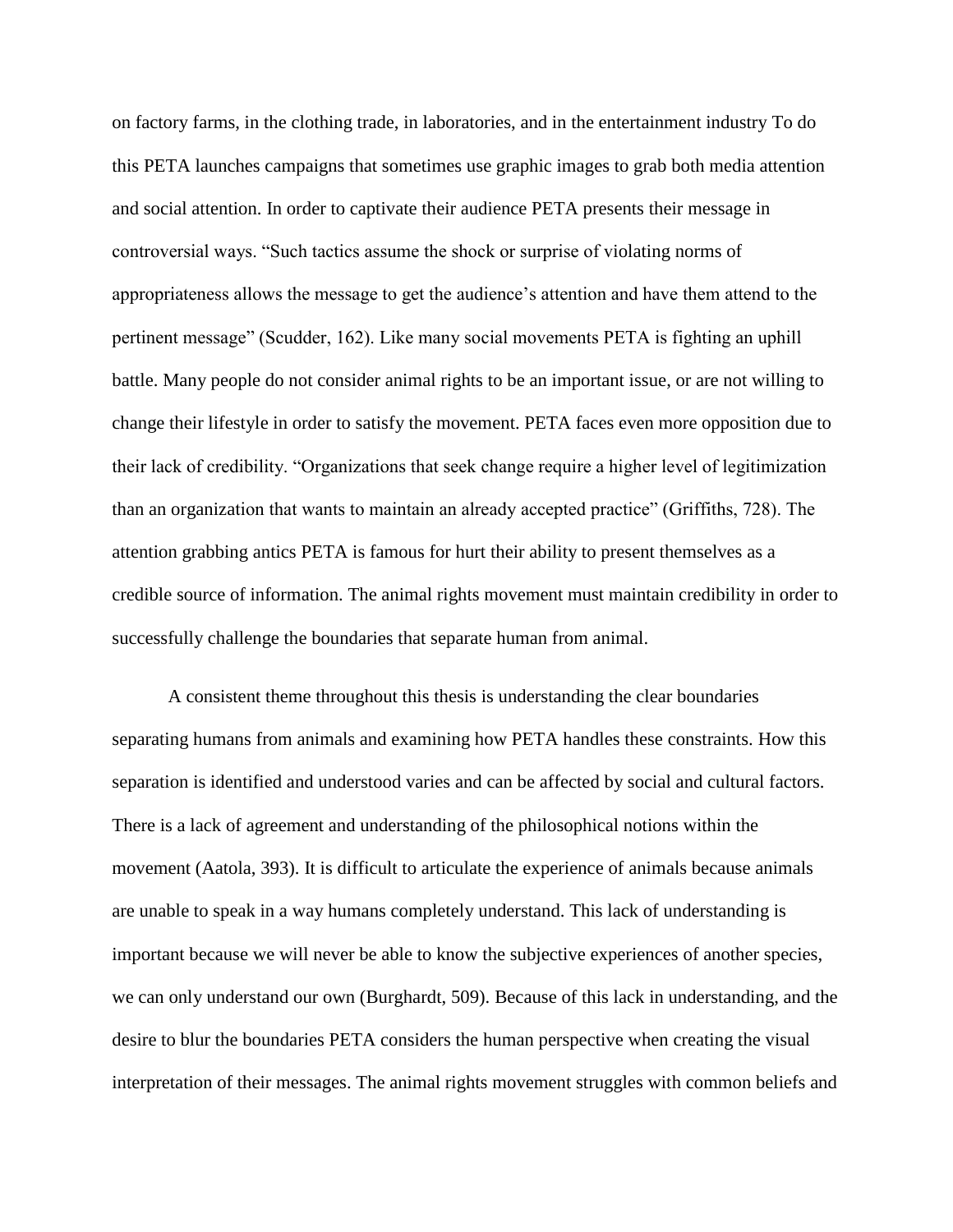practices in which humans are allowed to use animals, that using animals is of the norm, and that animal rights itself is both radical and extreme (Cherry, 451). The animal rights movement struggles to move against the tide of common human behavior and thus become an out-group themselves. In order to overcome these cultural constraints and push forward, the animal rights movement must appeal to widely held norms in a non-violent manner (Munro, 80). Animal rights activists attempt to persuade the population to be more open-minded and accepting of views and values that may seem foreign (Hadley, 305). The movement fights for animals to be recognized as a "person." "The status of personhood allows a being to live free from exploitation, manipulation, and death at the hands of a controlling body of others" (Black, 316). Peter Singer's Animal Liberation was published in 1975 and is cited as the turning point of the animal rights movement for his use of the term "speciesism." According to Kruse, Singer proposed that animals should be extended the same moral consideration as humans and if they were not it should be considered on the lines of racism or sexism (73). "Speciesism" covers many form of species based disrespect including the idea of humans having moral worth and status over animals (Meyer, 115). In order to establish a common moral status between humans and animals PETA attempts to present animals in a way humans can relate to.

Social movement organizations must attempt to use persuasive communication campaigns to redefine accepted social practices into social problems (Freeman 270). The movement itself is in charge of spreading the message, and communicating its importance. "Social movement organizations must convince the public that not only is the public's accepted view of reality based on faulty premise but also that the situation deserves to be defined as a 'problem' that warrants their immediate attention" (274). Traditional social movements often define their success through legislative reform. Having others identify with the movement is part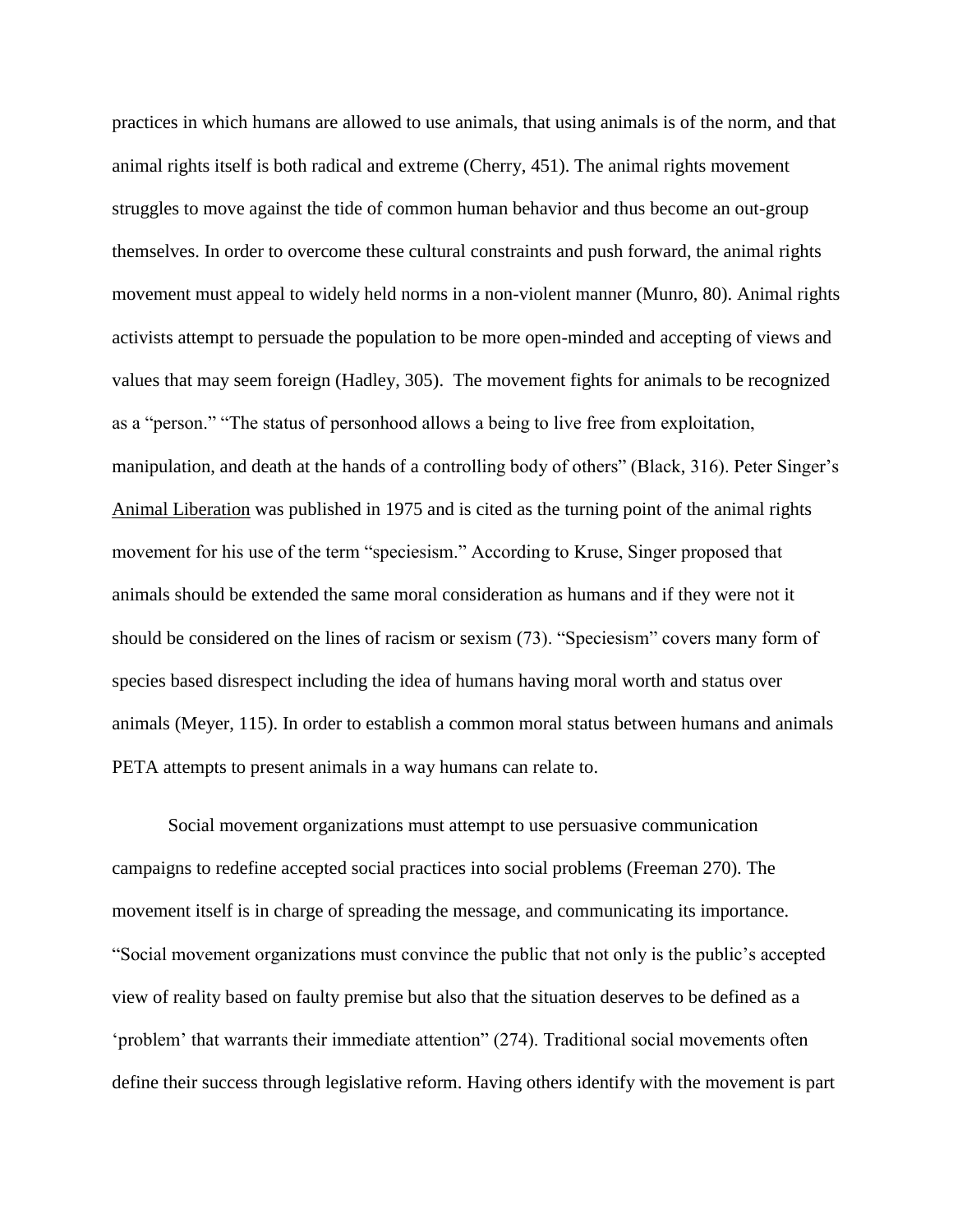of the process but not the desired end result (Cherry, 156). In order to reach reform a social movement must provide a definition of the "greater good" that is acceptable and valuable to the public (Freeman 273). This is paramount in catalyzing behavior change.

The analysis conducted in this thesis reveals that PETA is less concerned with articulating the greater good, and more concerned with the amount of attention their campaigns receive. PETA creates PSA and print advertisements in order to communicate animal rights abuses to a large audience; however their ability to inspire that audience to act is questionable. In their attempt to accumulate media coverage activists are likely to find themselves in a situation where they must choose negative coverage or no coverage at all (Kruse, 70). PETA has found itself amidst this struggle – more often than not falling on the side of negative coverage. In another attempt to grab media attention the organization also capitalizes on popular culture. Cultures of music, entertainment, and celebrity contain different and more readily available opportunities compared to news-based controversy which is why they are so attractive to the animal rights movement (Simonson, 401). Media coverage represents a sense of importance. If the organization is considered news-worthy by media outlets their importance is translated to the audience. The media is a platform for PETA to create social noise surrounding the movement, and themselves.

The tactics PETA uses in order gain social attention are different from other animal rights organizations. PETA's PSA and print advertisements use visuals and language that would not be seen in an ASPCA advertisement. The ASPCA does not attempt to shock their audience; rather they attempt to capitalize on human sympathy. Their advertisements do not use graphic images or sexually explicit material in order to garner support. As Freeman puts it "Radicals can make moderates seem more reasonable to decision makers, which support reforms not revolution. Even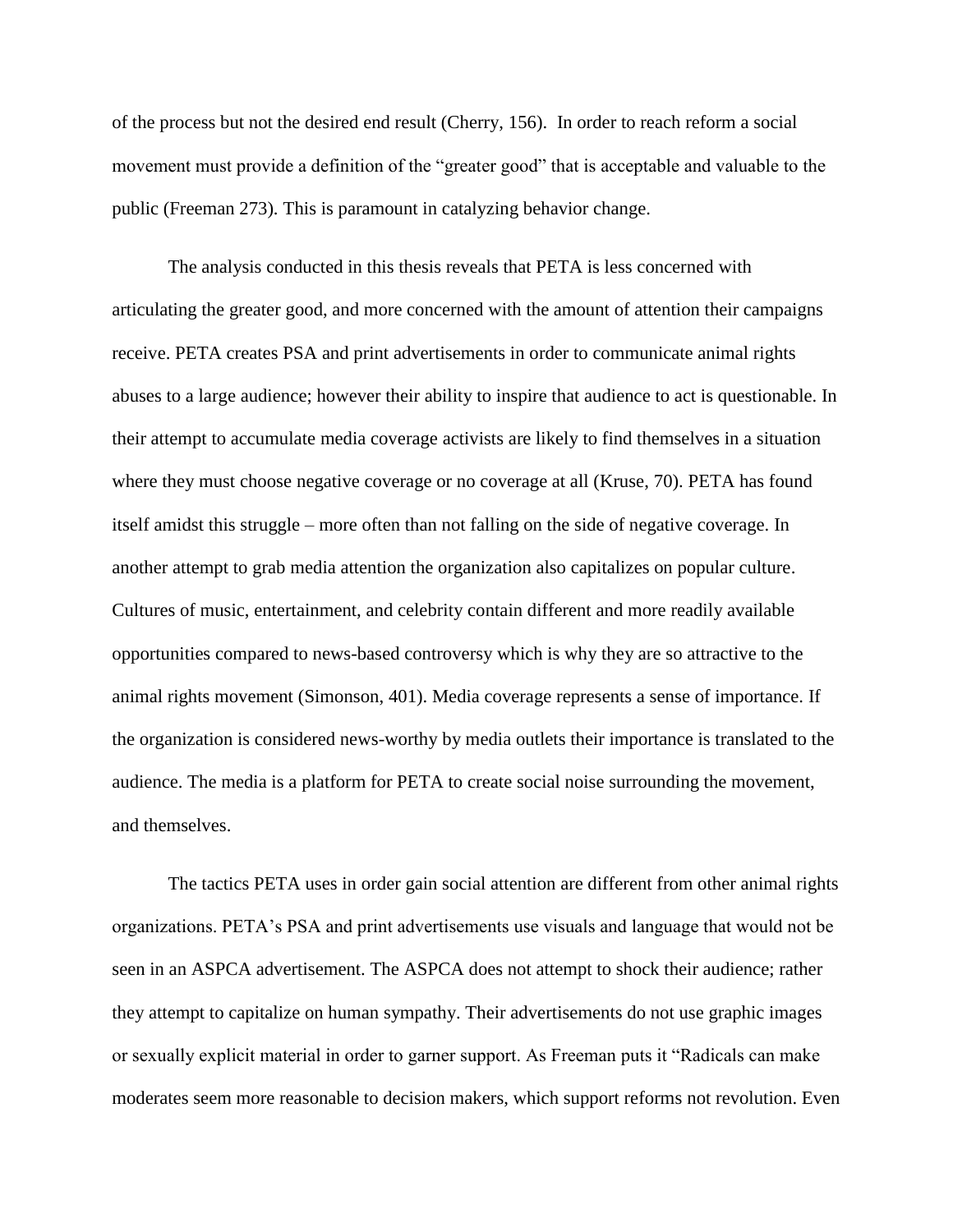if radical ideological rhetoric seems widely rejected at the time, it often successfully achieves the long term benefit of nudging the movement and society further towards its ideological side of the spectrum" (279) PETA's controversial advertising campaigns risk being dismissed by their audience as just an attempt to create shock, however these advertisements make other animal rights advertisements seem more reasonable.

The animal rights movement seeks to humanize the dehumanized. PETA's PSA's and print advertisements serve as a platform for them to articulate animal rights while garnering media attention. PETA attempts to blur the boundary between human identity and animal identity through their visual rhetoric. In order to understand how PETA plays on both human and animal identity it is important to establish what identity is. Defining human and animal identity will serve as a platform in which the analysis of PETA's visual rhetoric can be done. This analysis consists of both video PSA's and print advertisements from PETA's own campaigns. PETA's campaign advertisements appear to have a clear goal; however when given a more in depth evaluation it appears that pieces of the advertisements do not work towards achieving the same goal. As a result of the conflict within their message PETA is unable to establish visual rhetoric strong enough to create the shared human and animal identity they desire. The first chapter takes up identity focusing on human identity, animal identity, and group identity. It is important to define what identity is in order to understand how PETA appeals to human identity. Building from the concepts established in chapter one, the second chapter is a content analysis of PETA's PSA's and viral videos. As a way to examine a different aspect of PETA's visual rhetoric, the third chapter examines PETA's print advertisements. After both the PSA and print advertisements have been analyzed the final chapter summarizes the findings of this thesis. In conjunction with the summary the conclusion also offers a discussion on PETA's visual rhetoric.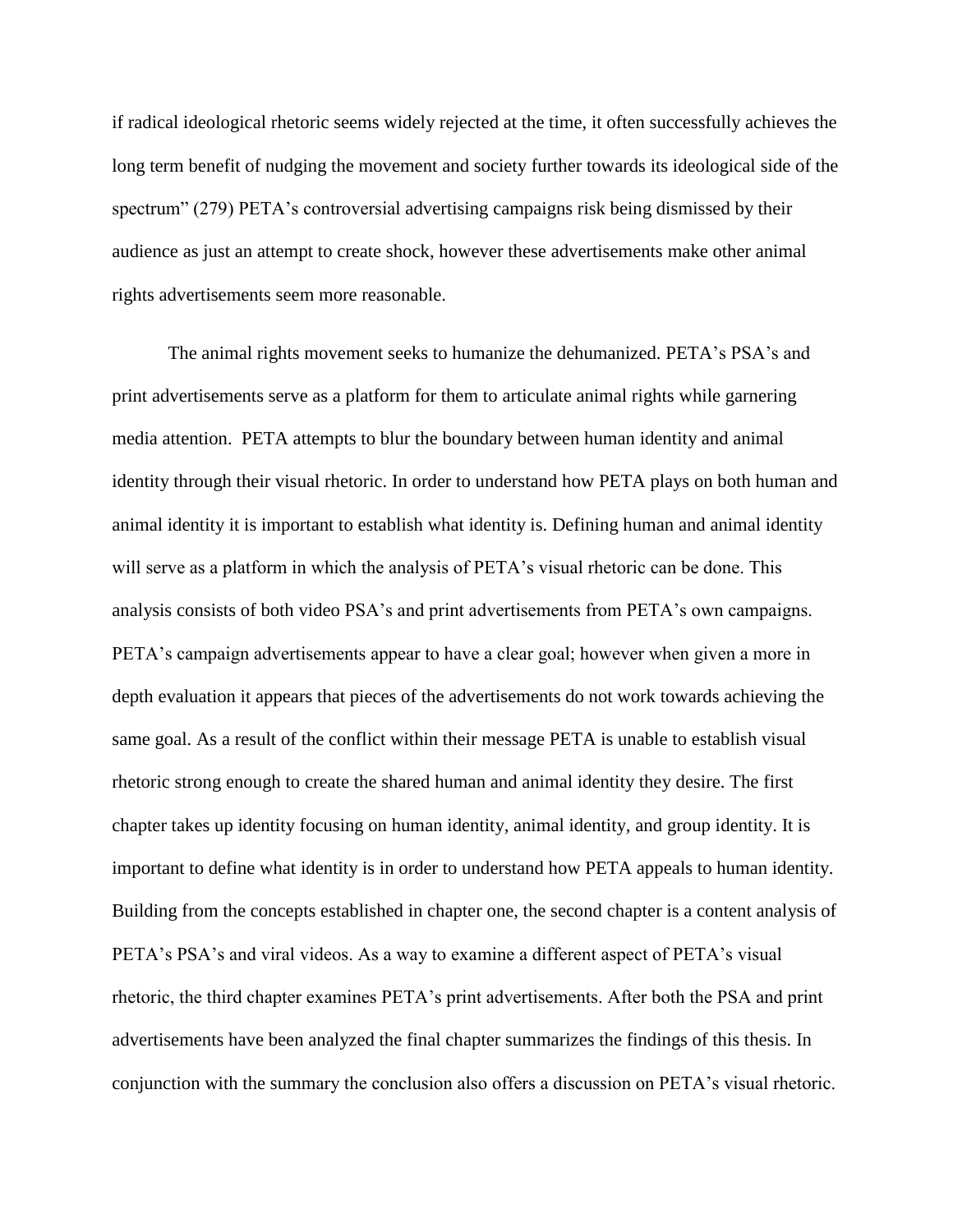**Chapter 1 - Identity**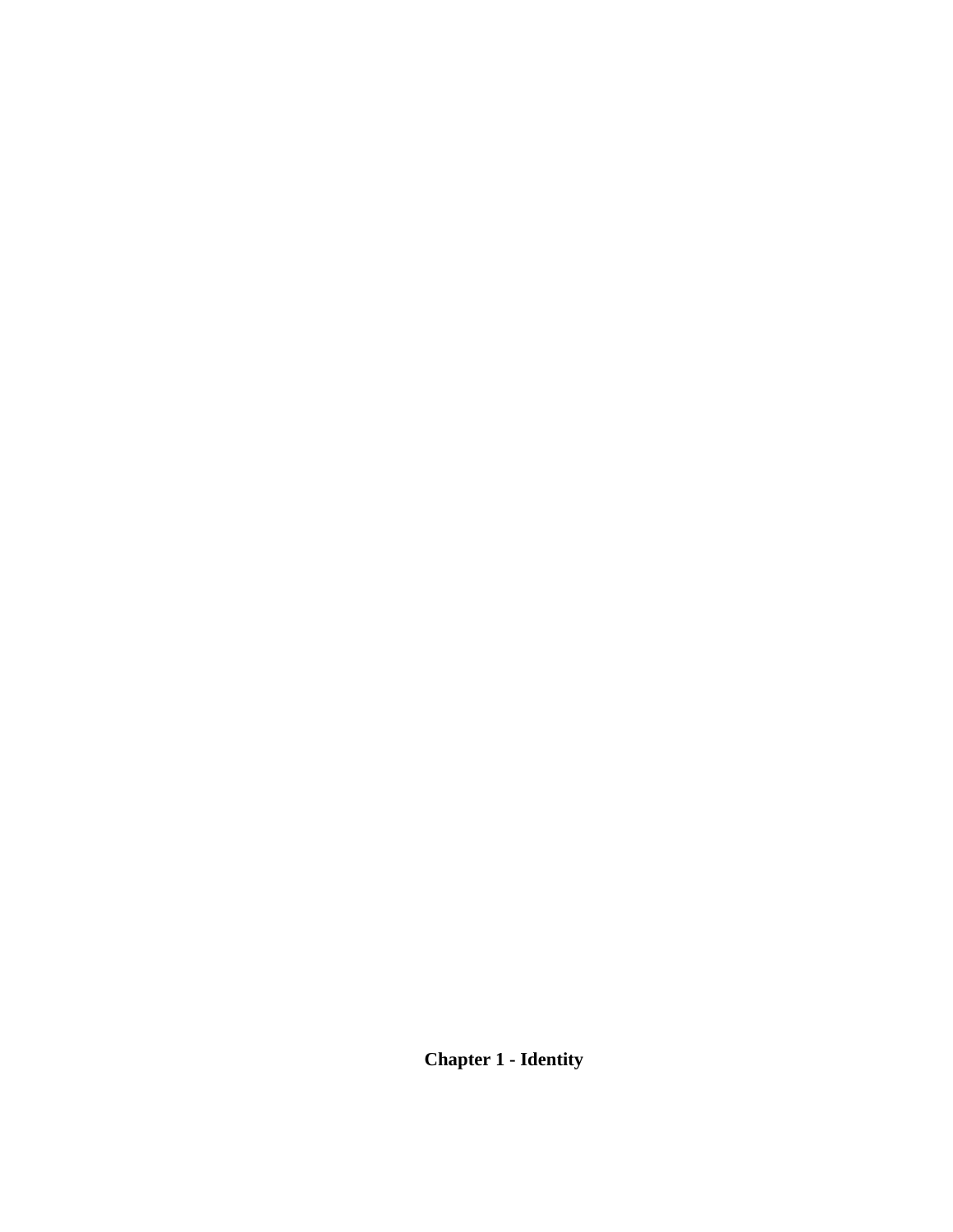Identity is important in understanding many different aspects of humans and society. The ability to construct and deconstruct identity gives insight in what is possible with social structures. Somers and Gibson claim "just as sociologists are not likely to make sense of action without focusing attention on structure and order, it is unlikely we can interpret social action if we fail to also emphasize ontology, social being, and identity" (40). This chapter will begin by distinguishing how human identity is contextualized.. Identity is important to understand because it gives insight into human action, and interaction. Grouping is a phenomena examined within this chapter. The recognition of shared identity or lack of shared identity can result in either the inclusion or exclusion of certain beings. The inclusion results in group formation, whereas the exclusion results in "othering." The theme of animals as the "other," and how that results in an animal identity is looked at in this chapter. The concepts of self-identity, collective identity and animal identity will provide a basis to understanding the People for the Ethical Treatment of Animals (PETA)'s rhetoric.

Humans are social creatures who have emotional responses and are capable of cognitive reasoning. How a person socializes, and with whom creates a social identity. According to Tom Crompton and Tim Kasser in any attempt to work at the level of human identity one must have an understanding of how identity is created. "Most identity theorists recognize that peoples sense of self is shaped crucially through social influences; our perception of what is socially 'normal,' the language and concepts used in public discussions, and the ways which we organize ourselves socially" (24). It is through social norms and social organizations that a person's individual identity can develop - this context is most important because it usually remains unseen and is therefore overlooked and taken for granted. It is explicitly human to define one's self through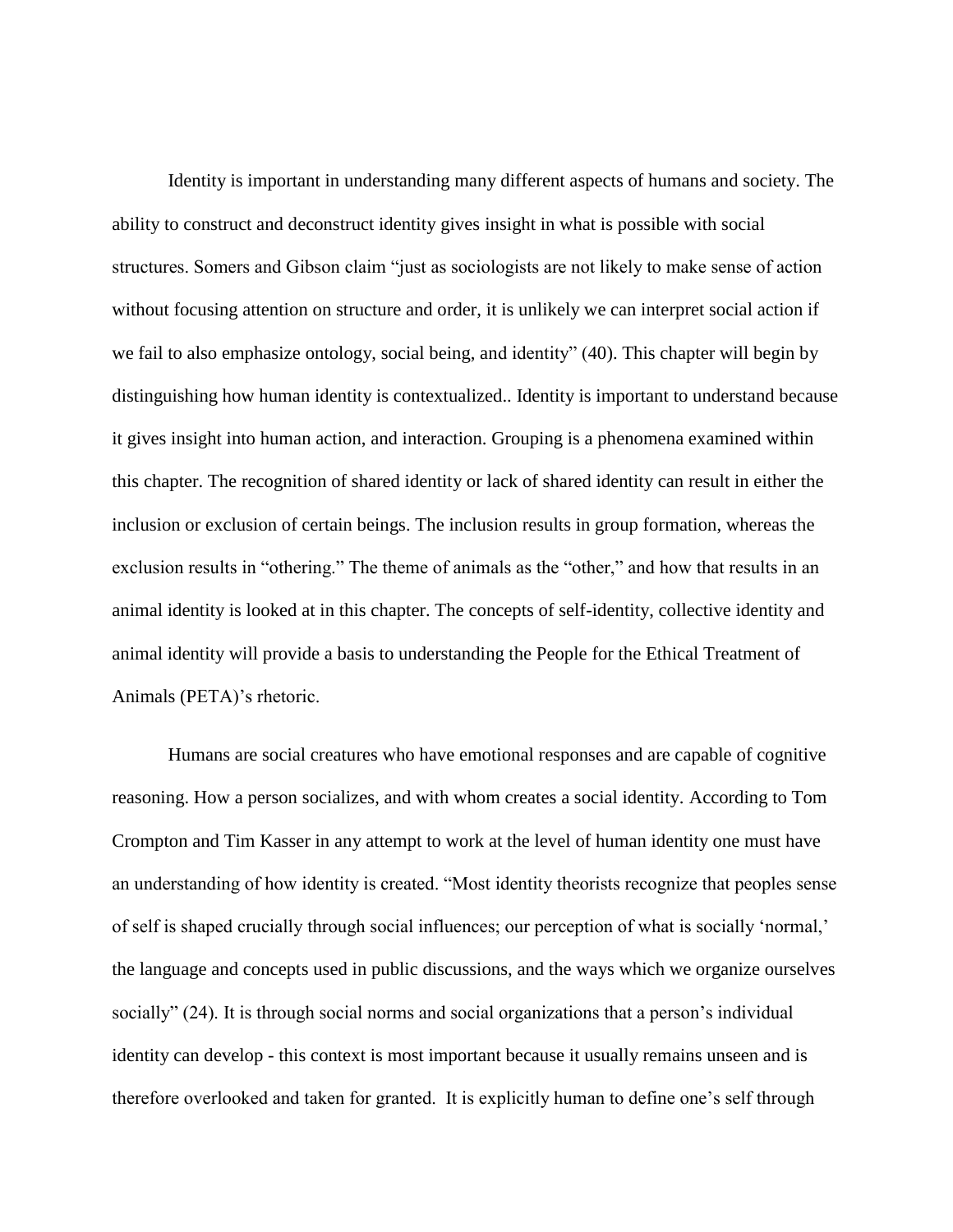social influences. Animals interact with one another, however not to the level of complexity in which humans interact with each other. Humans rationalize these interactions in order to form self-identities, and group identities.

The interconnectivity of human beings occurs between people who share substance, and utilizes human emotion. The recognition of particular shared substance between people can result in excluding those who do not share that same substance. Hobson-West claims "like the privilege afforded to those designated human, the science label comes with it certain social, cultural, and economic advantages. One of the ways that boundary-work is achieved is through the expulsion of others considered by insiders to be non-real members" (29). This can range from a small amount to a large amount of shared interests, knowledge, personal experience, culture, or lack thereof. This also can be a result of a person feeling affection for another person, which is an example of people sharing substance as a result of emotion. Kenneth Burke gives the following example in A Rhetoric of Motives: "A is not identical with his colleague, B. But insofar as their interests are joined, A is identified with B. Or he may identify himself with B even when their interests are not joined, if he assumes that they are, or is persuaded to believe so" (Burke, 20). A person does not have to literally share substance with another person to identify with them. In the example above "B" may have made some kind of emotional appeal to "A" that created a connection.

In having a connection or sharing substance a person can still remain unique in themselves. "Two persons may be identified in terms of some principle they share in common, an 'identification' that does not deny their distinctness" (Burke, 21). The ability for a person to identify but remain distinct is a concept PETA utilizes through their visual rhetoric. Burke emphasizes this as consubstantiality - a person does not have to share everything in common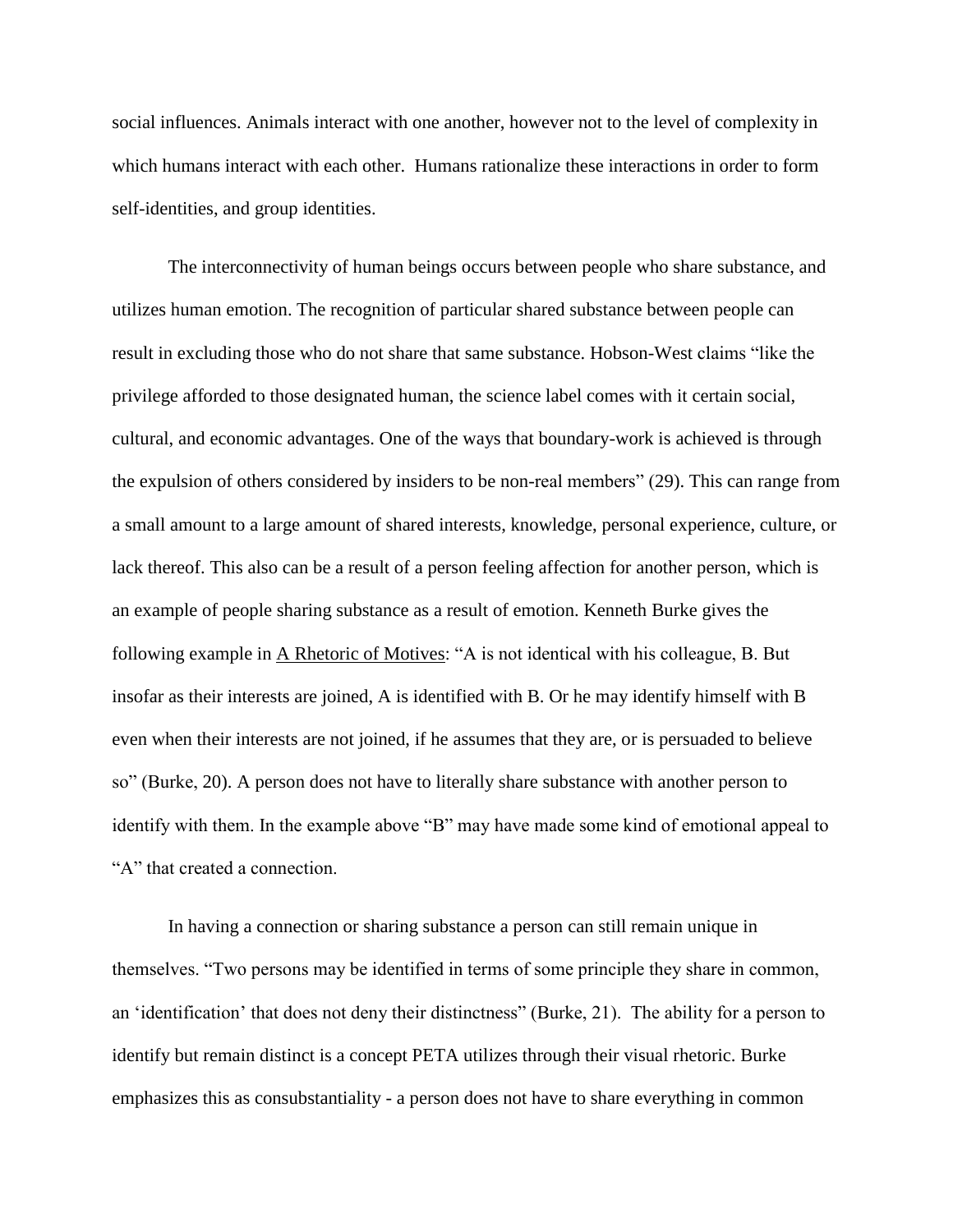with another in order to identify with them and by not being completely similar he or she remains distinctively unique. This effort reflects the human desire to maintain their uniqueness while also being a part of a society. Society is made up of individuals acting together. According to Burke society is a way of life that requires acting together. In acting together he finds men have common sensations, concepts, images, ideas, and attitudes that make them consubstantial (21). These commonalities are what make up a society, and allow for socialization to occur.

Because humans are social beings but also have the desire to express their individuality many different identities exist within society. "We know no people without names, no languages or cultures in which some manner of distinctions between self and other, we and they are not made" (Calhoun, 9). The recognition of people who have different languages or cultures from one's own sparks the concept of differentiation. As a result of different identities division is inevitable. According to Kenneth Burke "identification is affirmed with earnestness precisely because there is division. If men were not apart from one another, there would be no need for the rhetorician to proclaim their unity" (22). Being divided on the basis of identity can act as a catalyst. The division of identities can spark the interest of people to either maintain their identity, or attempt to transform into a different identity. This desire can be acted upon and people attempt to change their own identities in order to socially conform, or illicit social change. According to Calhoun "the origins of various identities were seen as constructed and therefore potentially mutable, thus, so that in principle socialization process and social structure could be changed" (16). This is paramount to understanding how social movements, specifically the animal rights movement come into existence. Because identity is formed it is possible to make changes. These changes have the ability to transform society which could then transform personal identities.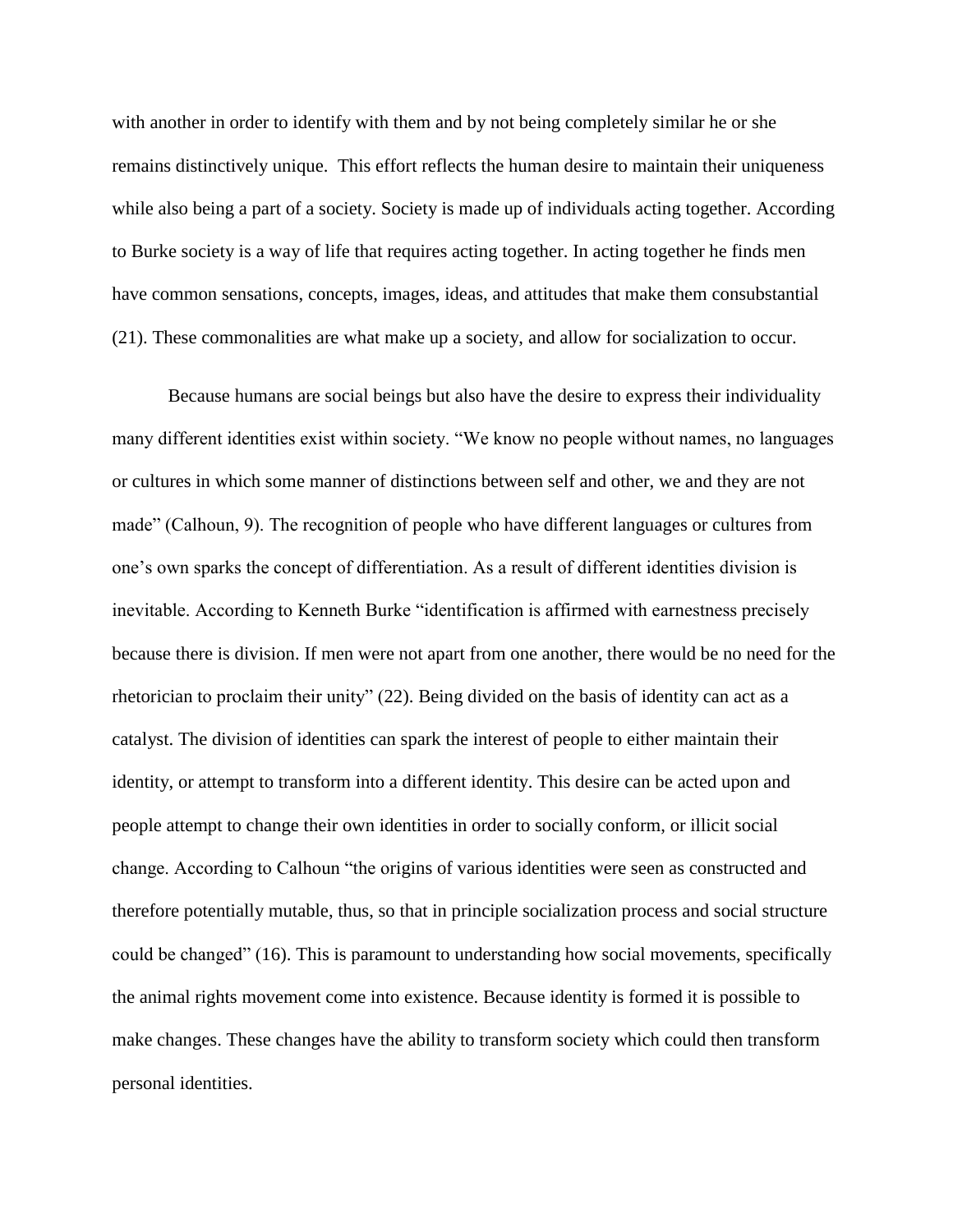#### **Self-Identity**

The formation of self-identity is a vital aspect of humanity. The creation of human self-identity is a part of integration and an important aspect of socialization. According to Mennel "self-identity is seen as a universal human property and its acquisition a social process through which all normal human beings must pass" (175). Becoming aware of what constitutes a person's self-identity happens over time. Self knowledge is the process of understanding who we are as a person He believes this understanding is always a construction though at times it feels like a discovery (Calhoun, 10). Recognizing one's own self identity is the result of the building of that identity through social influence and other factors. Self-Identity does not just happen; it is a process that occurs over time.

Self-identity is a multi-layered concept where self is at the center. There are many different facets of self-identity. According to Burke a thing is metaphysically identified by its properties. "Man's moral growth is organized through properties, properties in goods, in services, in position or status, in citizenship, in reputation, in acquaintanceship and love" (23). Through these properties people attempt to distinguish themselves from others. For example John Smith works as a doctor of medicine, a doctor is not all John Smith is, however it is how he identifies himself. The same goes for a person involved in a same-sex relationship. A person who is romantically involved with another person of the same sex identifies themselves as homosexual. Homosexuality can serve as a way in which people identify themselves, and through this identity people can meet others who also identify themselves in that way. The same can be said for those who choose to follow a vegetarian diet, and those who eat meat. The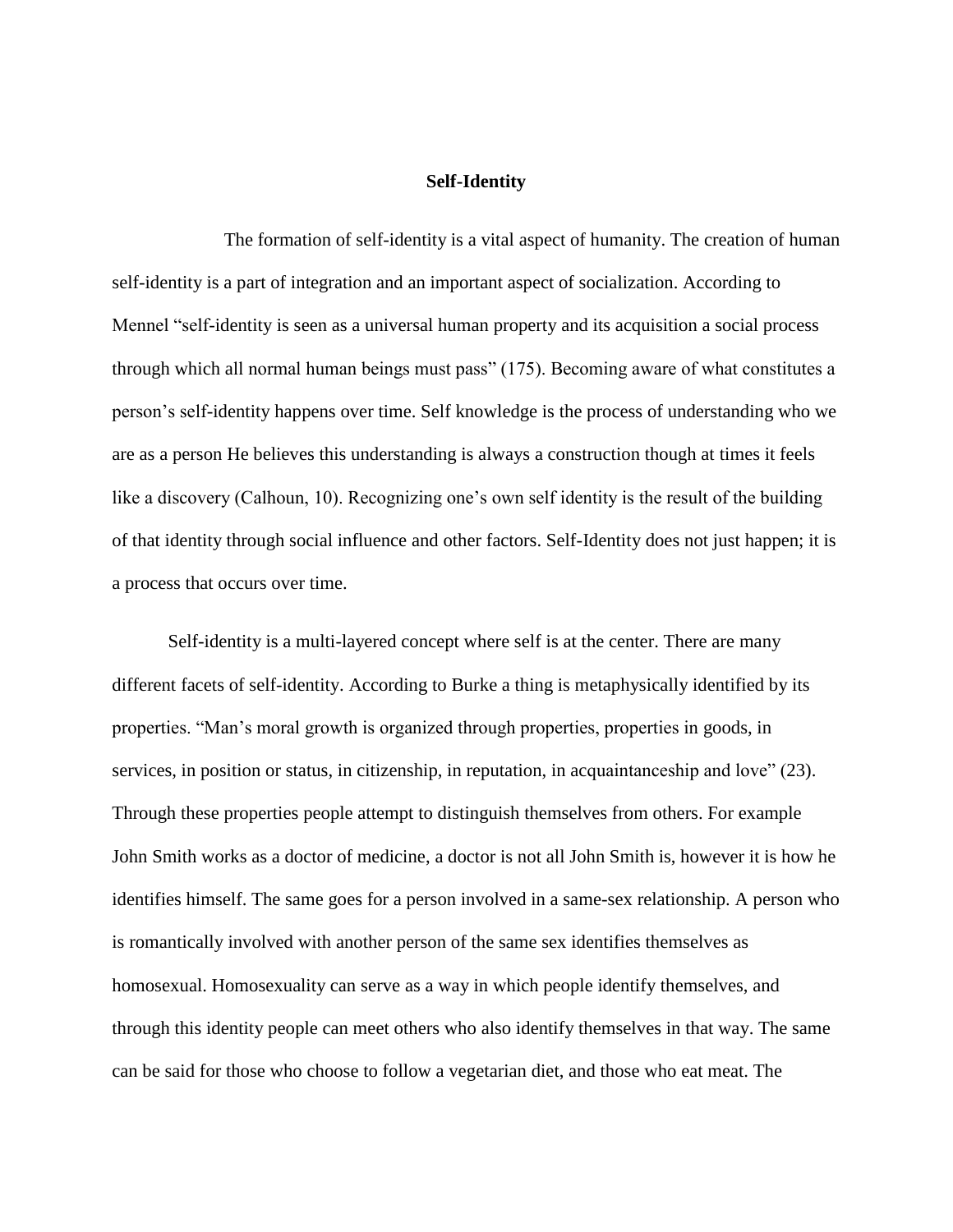different facets and subgroups of self-identity serve to connect people to one another, and distinguish people from others.

Social realities cause identity distinction. In separating properties with one set of 'others' a person then shares properties with a new set of 'others.' For example: distinguishing one's self in a way that disconnects from Group A results in the connection to Group B. Group A represents different properties than Group B. Calhoun explains "each dimension of distinction is apt at least tacitly also to establish commonality with a set of others similarly distinguished. There is no simple sameness unmarked by difference, but likewise no distinction not dependent on some background of common recognition" (9). It is impossible for all to be the same; however how we distinguish our differences is a result of a common understanding. It is important to note that these distinctions can be changed. Shared substance can be created amongst different groups.

#### **Group Identity**

The concept of grouping is based on human imagination. Whenever a group is established there is subsequently and out-group of those who were not included in the initial group. Many social movements consist of groups "who do not perceive themselves to be disposed and are struggling for the freedom, equality, justice and rights of others rather than selves" (Black, 312). These "others" are often ignored and devalued identities. In the history of the United States both women and African American's are prime examples of devalued members of the out-group. Activists work to create a collective identity between in and out groups as a way to enact the cultural change they wish to see (Cherry, 451). This is a difficult task because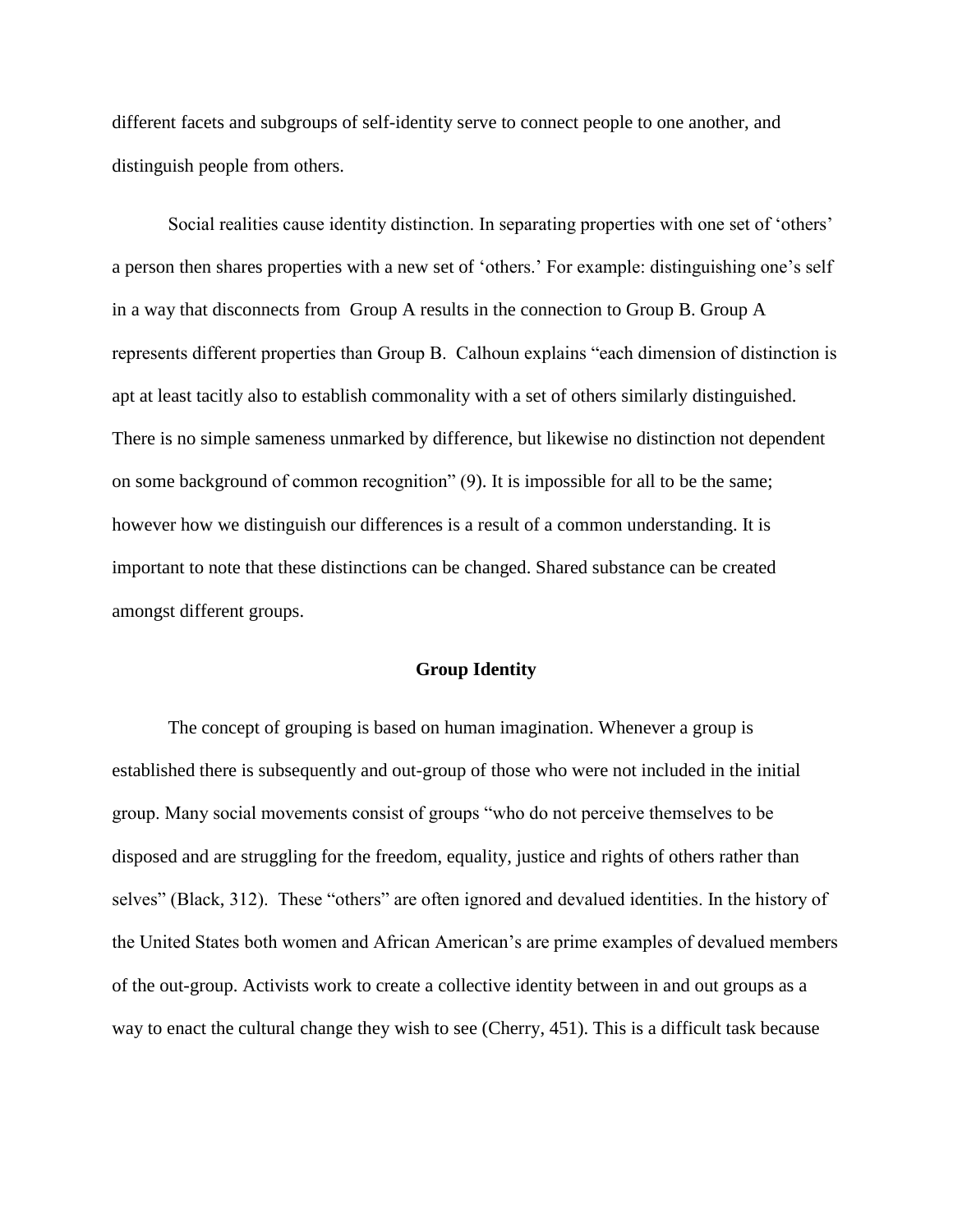the identities and constructs social movements aim to break are rooted in pre-existing cultural practices.

Grouping can occur under any circumstance it can be any size and can be based on many different aspects of personal connection. Social factors motivate the basic need to affiliate with others in order to maintain a sense of belonging and connection (Waytz, 412). The act of people coming together and creating a group is an important aspect of socialization. "Communities, classes, elites, ethnicities, genders – come to share a sense of collective identity and, through perceptions of interests common to individual members of their category, begin to tackle problems of collective action" (Mennell, 175). Groups are made up of different, unique individuals - acting as a united front. The action in which groups take is based on where the group principles lay. According to Somers and Gibson "the assumption that persons in similar social categories and similar life-experiences (based on gender, color, generation, sexual orientation, and so on) will act on the grounds of common attributes, theories of identity politics posit that 'I act because of who I am' not because of rational interest or set of learned values" (52). Group identity affects not only a person's thought process but their decisions and actions. Once a person is invested in their group identity they take on the values and interests of that group which can result in taking certain actions.

Identifying with a grouping of people creates commonalties and strengthens the group's primary beliefs. Groups are made up of individuals who have their own set of interests beliefs and values. The production of self-sameness and categorical identities structures a new set of problems. This creates a situation where the group is primary and others are secondary. Wiley highlights this very issue when discussing the politics of identity in American history. The struggle is mainly over the definition of political categories of people, especially minority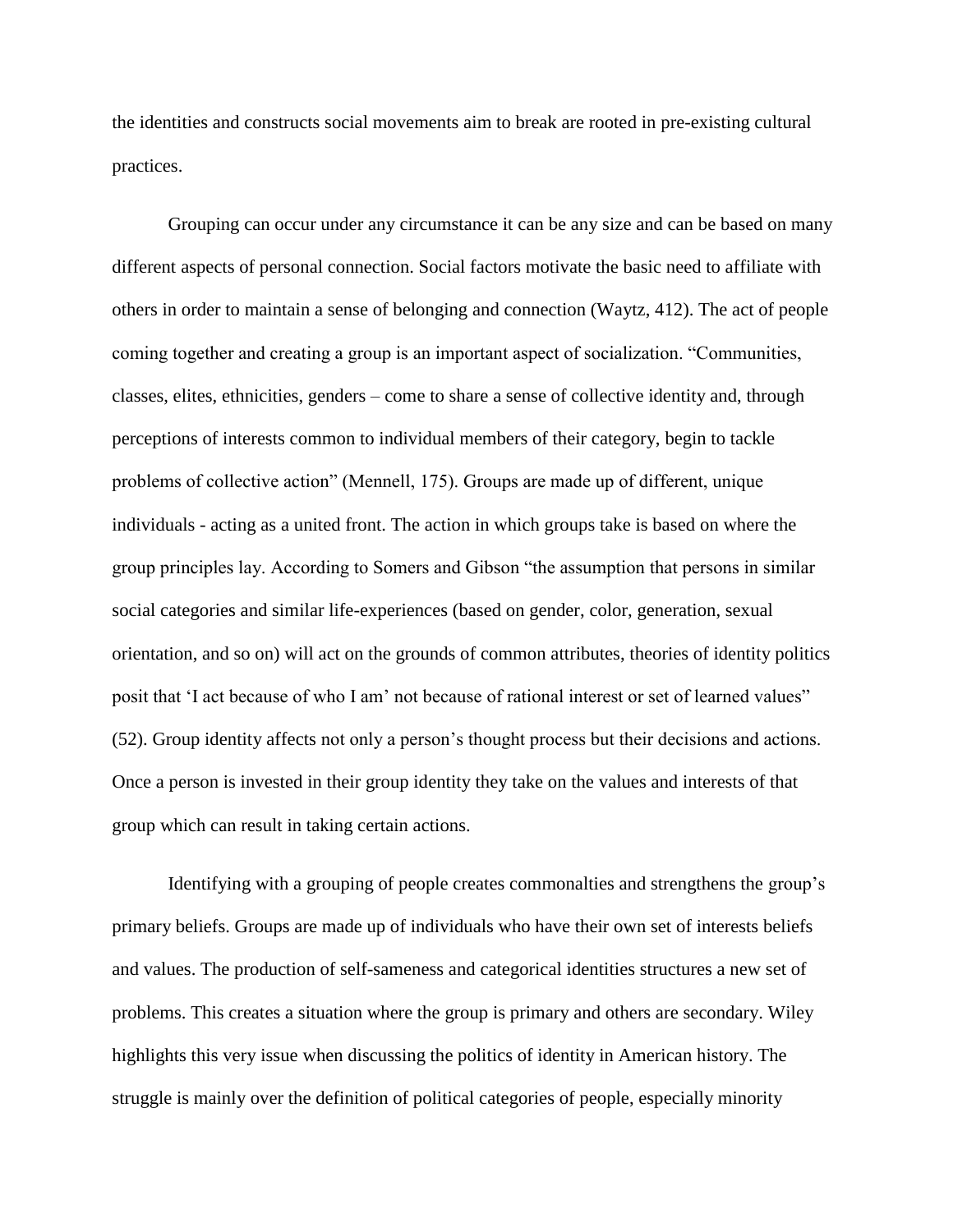groups: "This struggle concerns the qualities that will be socially and institutionally applied to these groups, which will define their rights and duties, which will affect the quality of their lives" (131). Group identity affects more than just its members. Crompton and Kasser claim, "people's social identity is defined in part by the groups to which people feel that they belong - other people who share their race, sex, or nationality, or who are members of their family. Considering oneself to be part of one group (in-group) creates, by default, an out-group." (25). Categorizing other-than-human species as an out-group seems to lead to heightened indifference to their wellbeing or even to their suffering.

This idea of primary and secondary grouping is important. Lemert explains "The 'we' of this second group is concrete. It refers to occasional but deeply understood groupings of individuals sharing similar or same historical experiences, usually below, or marginally outside, the world to which the first groups 'we' refers" (104). These groups do not have to be mutually exclusive. There is constant struggle within groupings to merge into a larger collective identity. "It often happens that the tensions created when groups are forced together into interdependence result in a shift-either slow and oscillating or sudden and dramatic – toward a more even power ratio. When power ratios become less uneven, the imposed sense of inferiority is weakened" (Mennell, 182). When inferiority is weakened and identity is shared there is greater chance for the equality of different groups. The idea that groups can merge and become more equal in power is paramount to the People for the Ethical Treatment of Animals (PETA) struggle. According to Mennell "In more equal societies, he suggests, people more readily identify with the sufferings of others" (185). The others in this case are Animals, who have an identity of their own.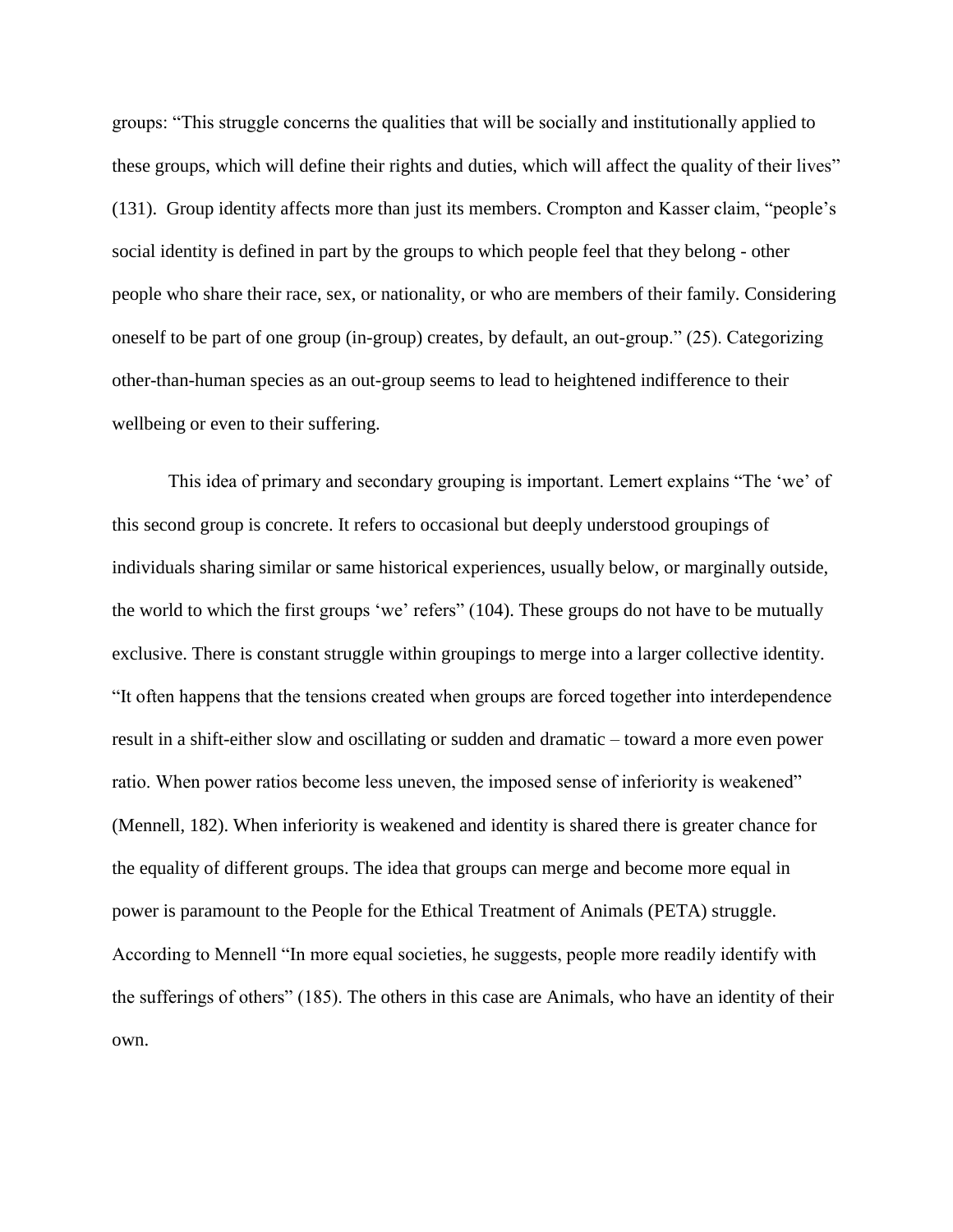Where there is variation there is inequality - if there is a top there must be a bottom. Somers and Gibson focus on this relationship between men and women. According to them the primary social actor is namely male, white, and western – and women and 'others' are suppressed, denied, and devalued (53). Mennell claims "the more secure the members of a group feel in their own superiority and their pride, the less great is the distortion, the gap between image and reality, likely to be" (181). The strength in which people adhere to their roles in identification the stronger they will be and the harder they will be to change. These inequalities and differences result in grouping and thus group-identity. This highlights the idea of domination and the ability for one being to be more capable or important than another. "This ethic of domination removed animals from the sphere of human concern. But it also legitimized the ill treatment of humans who were in a supposedly animal condition" (Bailey, 41). The idea that humans are above and therefore better and more important than animals is what continues to be emphasized in society today. This separation of human and animal is what PETA tries to bridge through their visual rhetoric.

### **Animal Identity**

The human and animal dichotomy is something that has long been a part society. "There is the entrenched notion that to be human is, precisely, to be distinguished from a beast" (Bailey, 44). The separation of humans and animals and its relationship to the hierarchy of groups of people in both action and language defines both people and animals in an important way. Humans have used cognitive reasoning as a way to separate the human and animal species. "In the history of western philosophy rarely have we been permitted to forget that what separates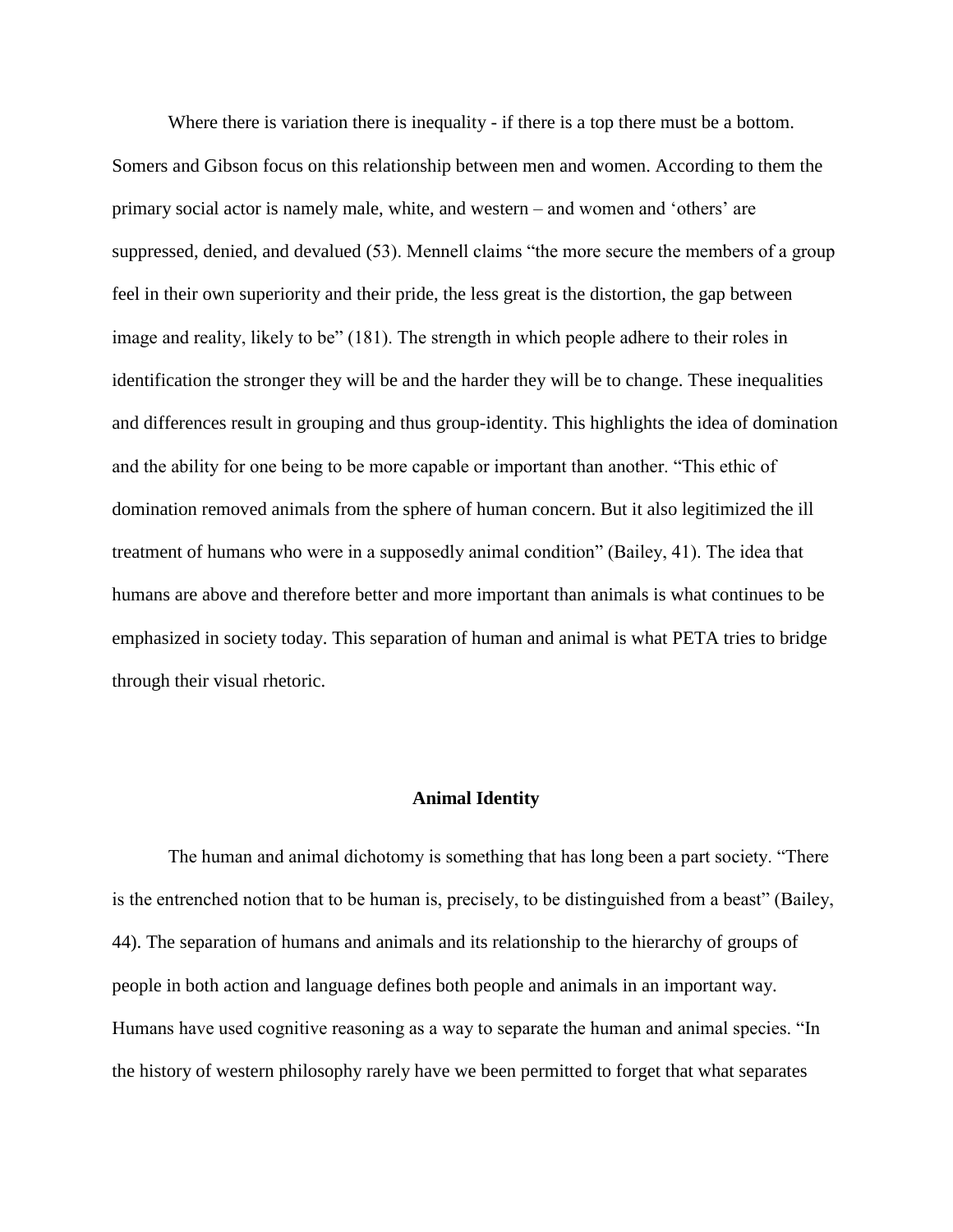'us' from the beast is reason" (Bailey, 42). This argument has been used throughout history when deciding on the rights of African Americans, women, and animals. It is often centered on how rationally the parties are capable of behaving. According to Hobson-West "For sociologists interested in human identity construction, animals are symbolically important in functioning as a highly complex and ambiguous 'other'" (23). Animals themselves are perceived to act on primal instinct, unable to revert to cognitive reasoning. The ambiguity surrounding animals exists because humans often identify animals as symbolizing both sides of dichotomies. Hobson-West uses the examples of animals being considered both wild and tame, subject and object, and victim and aggressor (27). The ambiguity is a result of the lack of knowledge we have of animals, and the lack of knowledge is a result of the boundaries separating humans from animals.

There is a thin line that separates what an animal actually is, its identity, and the animal symbolism people have become so comfortable with using. According to Baker "animal symbolism makes frequent use of actual living animals- and that this may well have uncomfortable consequences either for the symbolism or for the animals themselves when they are called on to act out their unwitting role as the random bearer of a 'universal' meaning or as the arbitrary totem of some group or other" (66). An example of this is the bald eagle. The bald eagle serves as representation for America, thus representation for American values such as freedom and equality. The meanings attached to the bald eagle do not represent the animal itself. People recognize animals and identify animals primarily on the symbols that are attached to them rather than the living creature they are. This represents a lack of importance given to animals – and an emphasis on the human construction of meaning.

Animals are considered inferior in comparison to humans. This makes the use of animal symbolism interesting. Animal symbolism often times depicts animals in a way that is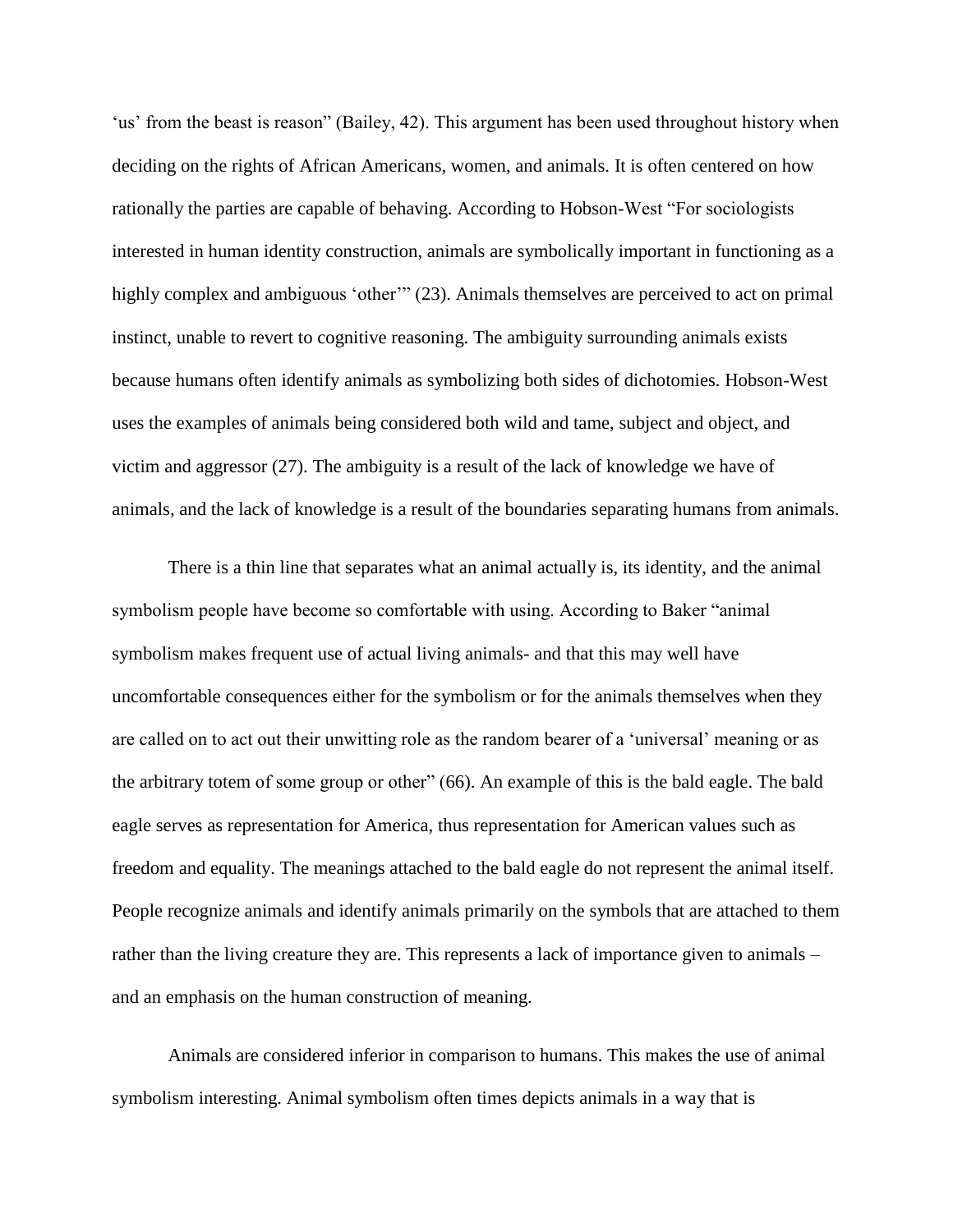humanized. Baker states "the clichéd notion that our culture always sees animals as inferior need not simply be taken for granted; the notion is certainly not manifested in overt form at every level of the culture. Even if, as suggested earlier, these supposedly positive animal images have been drained of much of their animality, they are still the cultures chosen iconography" (71). Draining animals of their animality is necessary when using them as symbols for human identity because animal symbols are commonly used to depict human superiority. The previous example of the bald eagle serves as an example of this. American strength and superiority is represented through the eagle as a symbol. It is interesting that animal imagery is used to describe humans because the animal is often the image of all things not human. Mennell claims "it does so precisely by destabilizing that familiar clutch of entrenched stereotypes which works to maintain the illusion of human identity, centrality and superiority" (26). Baker explains this further claiming that animals are often considered the archetypal cultural "other." (xxxv). Animals are in nature separate from humans thus they are often identified as inferior to humans. This inferiority is what PETA attempts to change.

The concept of animals that PETA most often presents is similar to what Phelps identifies in his book The Longest Struggle. Phelps describes the "humanization" and "sentimentalization" of animals. He gives the examples of animals being used as companions for human beings versus animals being strictly looked at as property, or a means to an end. He describes the notion that animals lack human traits thus we imaginatively endow them with our own as a speciesist view of the human / animal connection. "The traits which bind all species of sentient beings together are more extensive and important than the traits that isolate one species from another" (Phelps, 96). When Phelps describes sentient beings he means beings that have the ability to experience pleasure and pain. In doing so he believes that all things that are capable of having those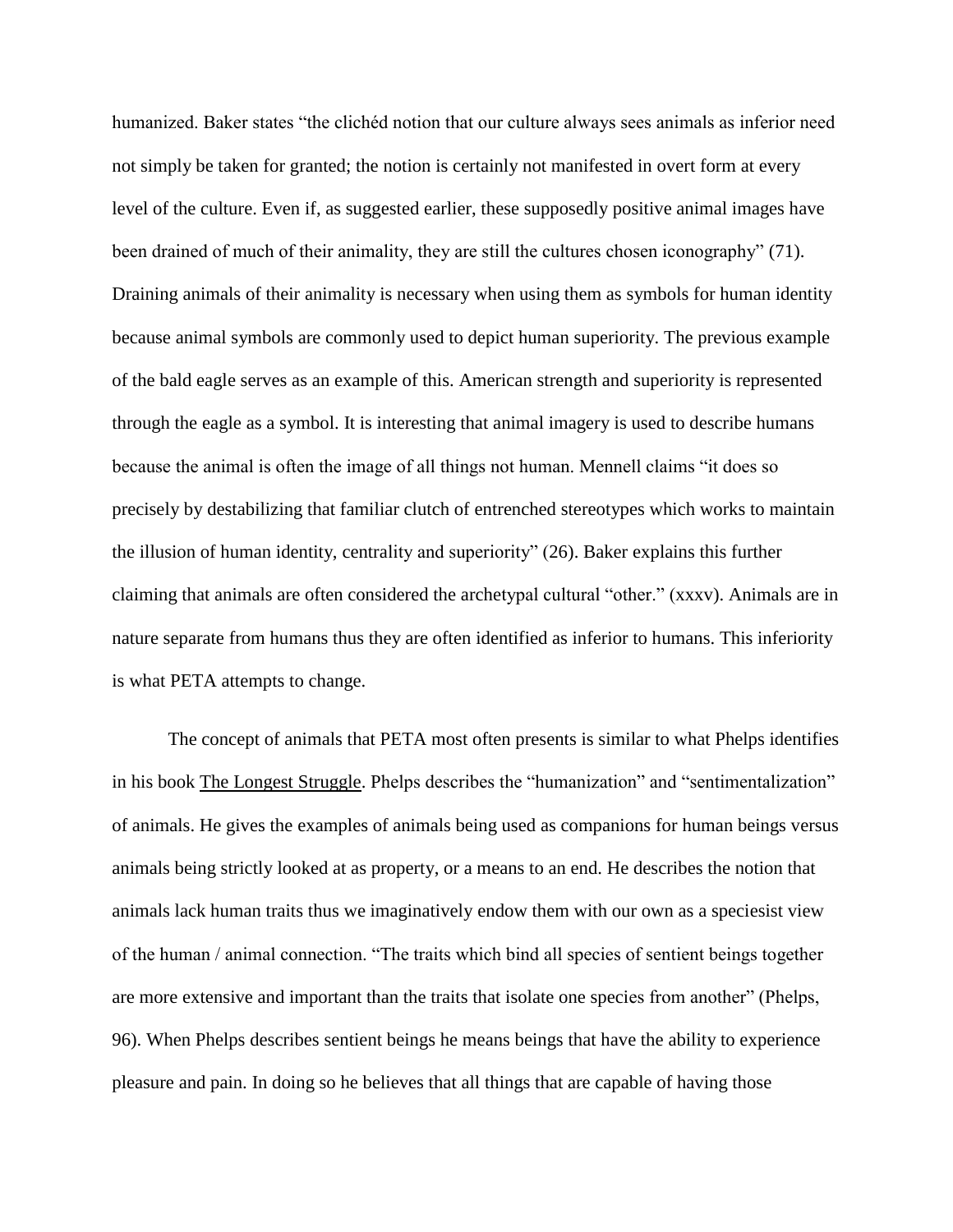experiences have interests in experiencing pleasure and avoiding pain. This is the basis in which a moral argument for animal rights can be introduced.

Humans identify animals through their own humanity. By doing this humans present themselves as the primary entity and animals the secondary. According to Waytz and Morewedge anthropomorphism exists "because the self often serves as the default concept for reasoning about unfamiliar agents, anthropomorphism is likely to result when reasoning about unfamiliar entities" (412). Due to animal's inability to be completely understood by humans, they struggle to obtain the same treatment and moral weight as humans. Phelps defends animal interest by posing a question "…the question is not, can they reason? Nor, can they talk? But, can they suffer?" (77). In posing that question Phelps makes the statement that no sentient being, which is what an animal in his definition is, counts for more in the moral equation than another. In a world in which animals often are identified as sport, entertainment, meat, fur, slaves, or experimental subjects this notion is radical. As Kant describes it "therefore, they were suited only to serve as means by which – human beings – could achieve their own ends" (Phelps, 80). This view is the common view that is experienced in American culture today, and the most commonly understood identity bestowed upon animals in Western cultures. This is the basis in which PETA attempts to create a shared identity between humans and animals. If PETA is capable of creating a shared identity, humans would more likely be concerned with animal welfare and animals as a whole.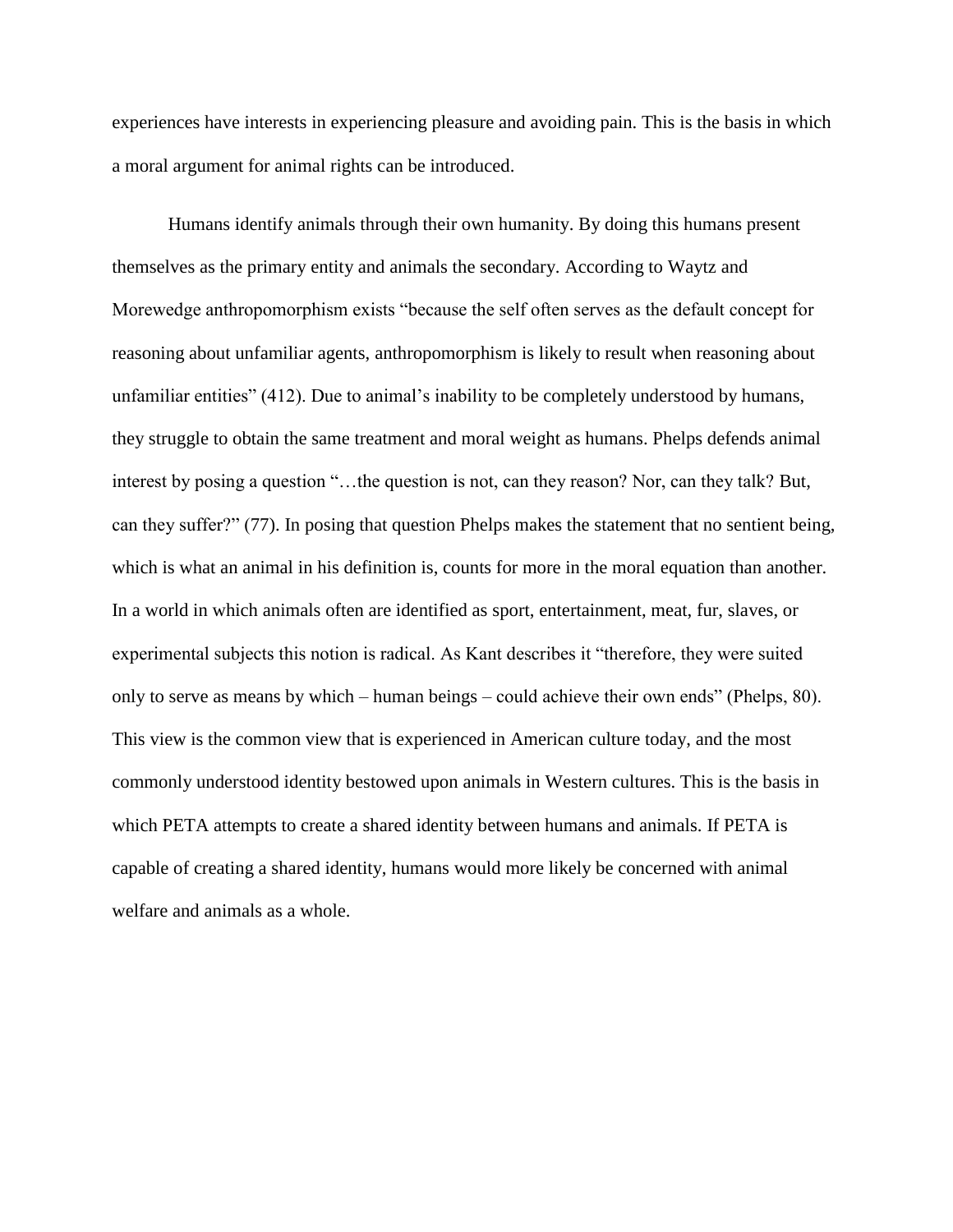#### **Conclusion**

A large part of identity is where a person places his or her values. When there is a large emphasis on self there is less room for others. According to Crompton and Kasser, "Research suggests that messages framed as connecting with intrinsic values are often more effective in motivating deeper and longer-term behavioral changes" (30). Value appeals are the most successful because they require connecting to a person's most central beliefs. Once they do so the person becomes invested in the cause on a deeper level. In order to be successful they must attempt to connect to the multiple facets of humanity.

Emotional response is considered a facet of human identity. Many of the images used in these advertisements seek an emotional response. PETA makes identity appeals through words and images of abused animals looking with "pleading eyes" inviting the viewer to experience the pain and suffering (Atkins-Sayre, 318). By imposing human emotions into their advertisements PETA attempts to bridge human emotion to animal emotion. Famous PETA slogans include "Did your food have a face?" and "Pigs are friends not food." PETA utilizes language in order to connect terms that are primarily considered human ie. "face" and "food" – to animals. "These slogans act to inspire the dominant public to imagine what these fellow beings must go through, because we, too, says PETA understand pain, slavery, exploitation, and murder" (Black, 320). By appealing to human emotion and human experience PETA wants the public to use their humanity in understanding what it is to be animal. Human understanding of animals to the extent that the audience feels shared substance is the desired outcome of their advertisements.

There is an understanding as humans that a level of responsibility for others exists on the basis of our values, and ability to reason. In order to cover the issues of moral obligation PETA's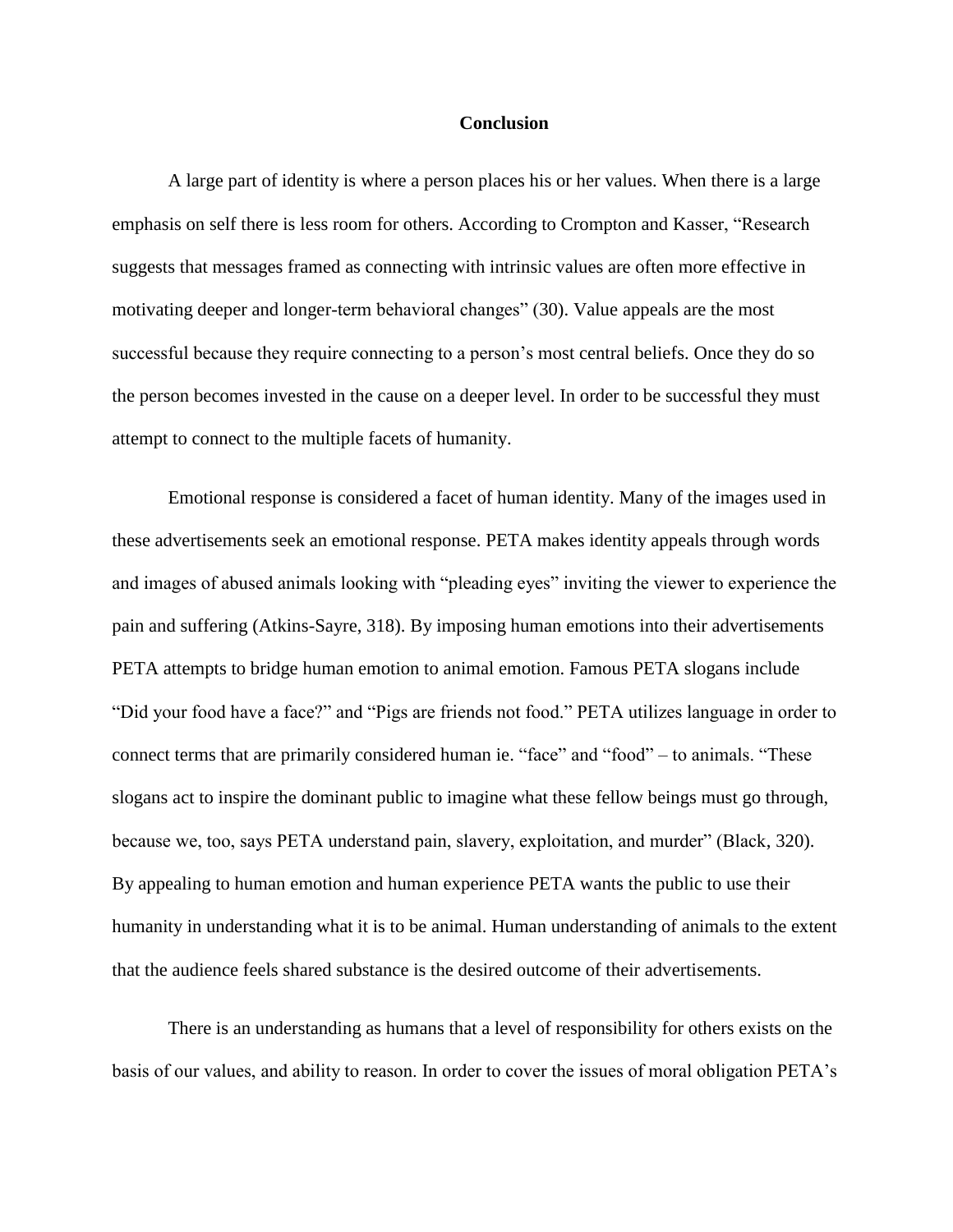advertisements do not focus on breaking a person's moral obligation to others it focuses on expanding it to include non-human animals. "It is crucial to recognize that those aspects of identity that must underpin systemic public concern about environmental and social issues can be reinforced through campaigns and communications focused on a range of other issues" (Crompton, and Kasser 31). People tend to feel the most obligations towards those whom they share substance with. So it is important for PETA to expand who humans share substance with in order for there to be a deeper moral obligation – and thus a human and animal collective identity.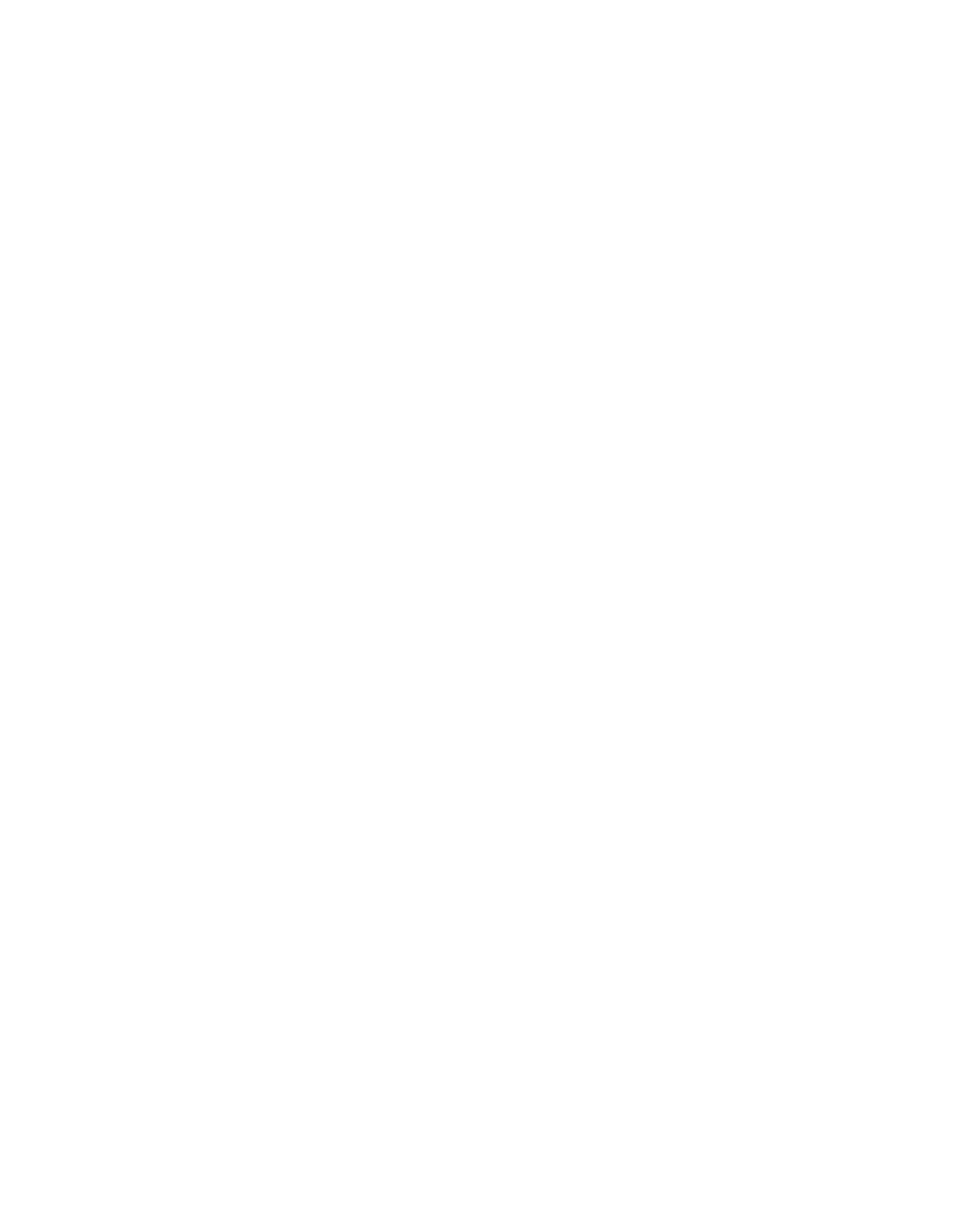# **Chapter 2**

# **Fish Have Feelings Too – A Content Analysis of PETA's PSA and Viral Video Advertisements**

Understanding PETA's use of visual rhetoric to create a shared human and animal identity is important because it examines the core message of the organization and the importance of creating identity through media. Creating a shift or change in social behavior and identity requires more than just an attitude change – it requires a value change. In order for PETA to illicit a response they must manage to create concern regarding the connection and similarities between human and animal identity. There is a lot of research that has focused on PETA's use of celebrity and women, but very little attention is paid to PETA's key message. There has been no previous content analysis created for PETA's advertisements. PETA is faced with conquering the distinct separation between humans and animals, and they attempt to destroy the barriers through the use of advertisements. PETA utilizes media in order to communicate their message in a way that can reach a broad and diverse audience. In order to reach as many people as possible PETA's campaigns are emphasized through mass mediated visual rhetoric. According to Freeman visual rhetoric is important because it creates presence for issues through the eyes of global audiences who many not all speak the same language (Freeman, 275). Visual rhetoric is identified as more powerful than written argument in providing clear, fast proof, presented in a way that may influence the public's opinion or action (Kruse, 68; Atkins-Sayre, 315). Reaching out to as many media outlets as possible is also important for furthering the movement. Through their PSA and viral video campaigns PETA makes various appeals to human identity in order to create a shared human and animal identity. While PETA clearly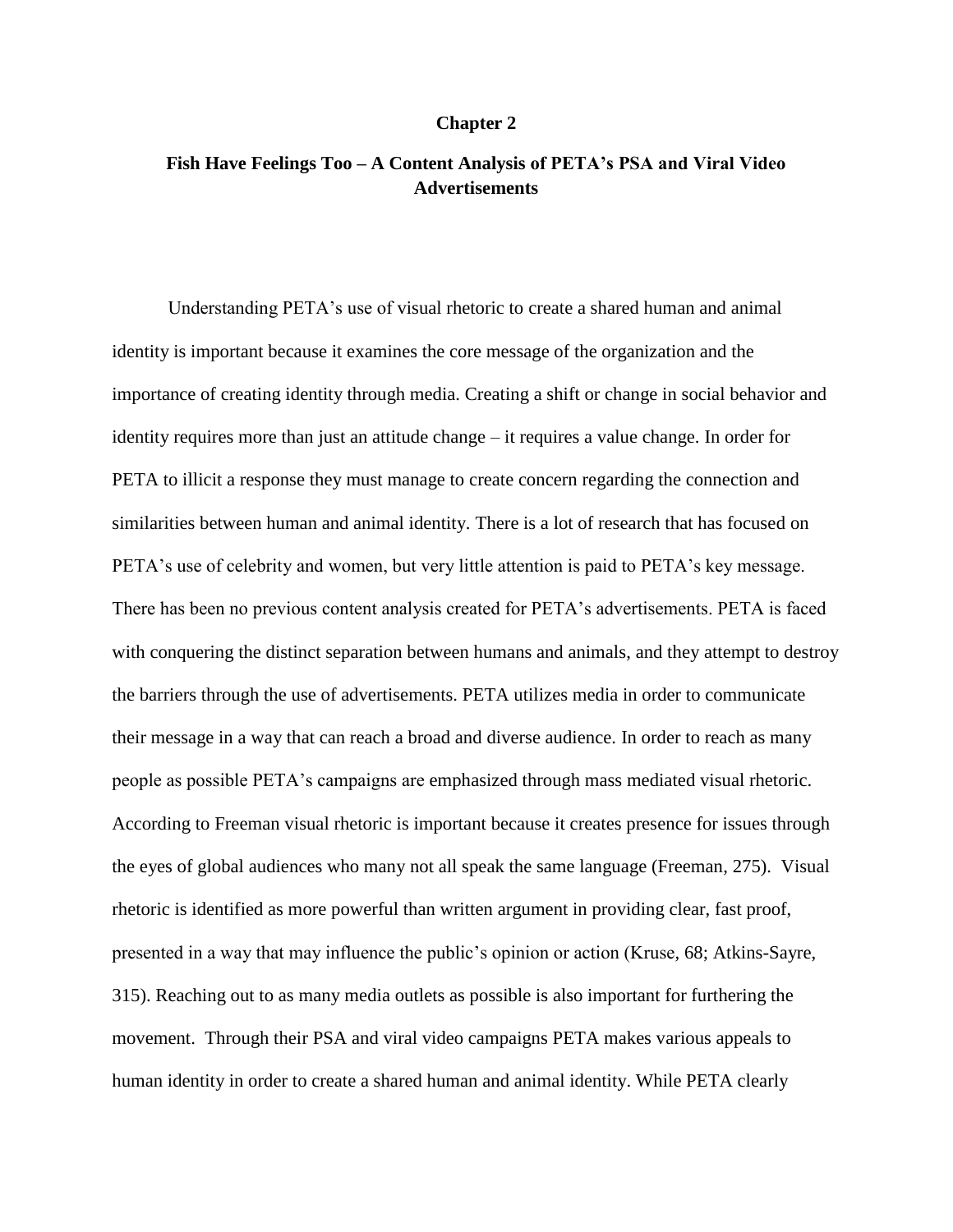makes an effort to create shared identity – they are unable to succeed in doing so. Looking exclusively at emotional appeals in advertising will serve as a foundation in which the content analysis can be examined. This study will rely on a qualitative content analysis of PSA's that can be found directly from PETA's website.

## **Emotional Appeals in Advertising**

PETA's PSA and viral ads are emotionally charged in order to captivate the viewer's heart and mind. "Creative appeals of an advertisement are determined by the persuasive style of the message content. Message content consists of what is stated in the ad as well as the manner in which it was said. Persuasive or creative appeals of advertisements have been depicted in numerous ways including fear, humor, sex, and intellectual appeals" (Bebko, and Sciulli 23). Through these appeals PETA attempts to bridge human and animal identity. According to Charlene Bebko and Lisa Sciulli it is emotional appeals rather than logic that is most successful at stimulating behavior change. Many advertisements produced are filled with emotional branding and cultural branding. While it is noteworthy that emotional branding can be beneficial for product consumption- consumers purchasing products don't require this type of appeal, however social cause issues encourage a more reflective introspective type of behavior. "The social cause advertisements may contain less information cues and elicit more emotions due to individuals, decision-making processes, and desired outcomes" (24). Empathy is often used for this reason in Animal Rights activism. The desired outcome of animal rights rhetoric is often for the viewer to feel a sense of emotional response to the treatment and well-being of animals. "Research on prejudice towards human out-groups also shows the benefits of activating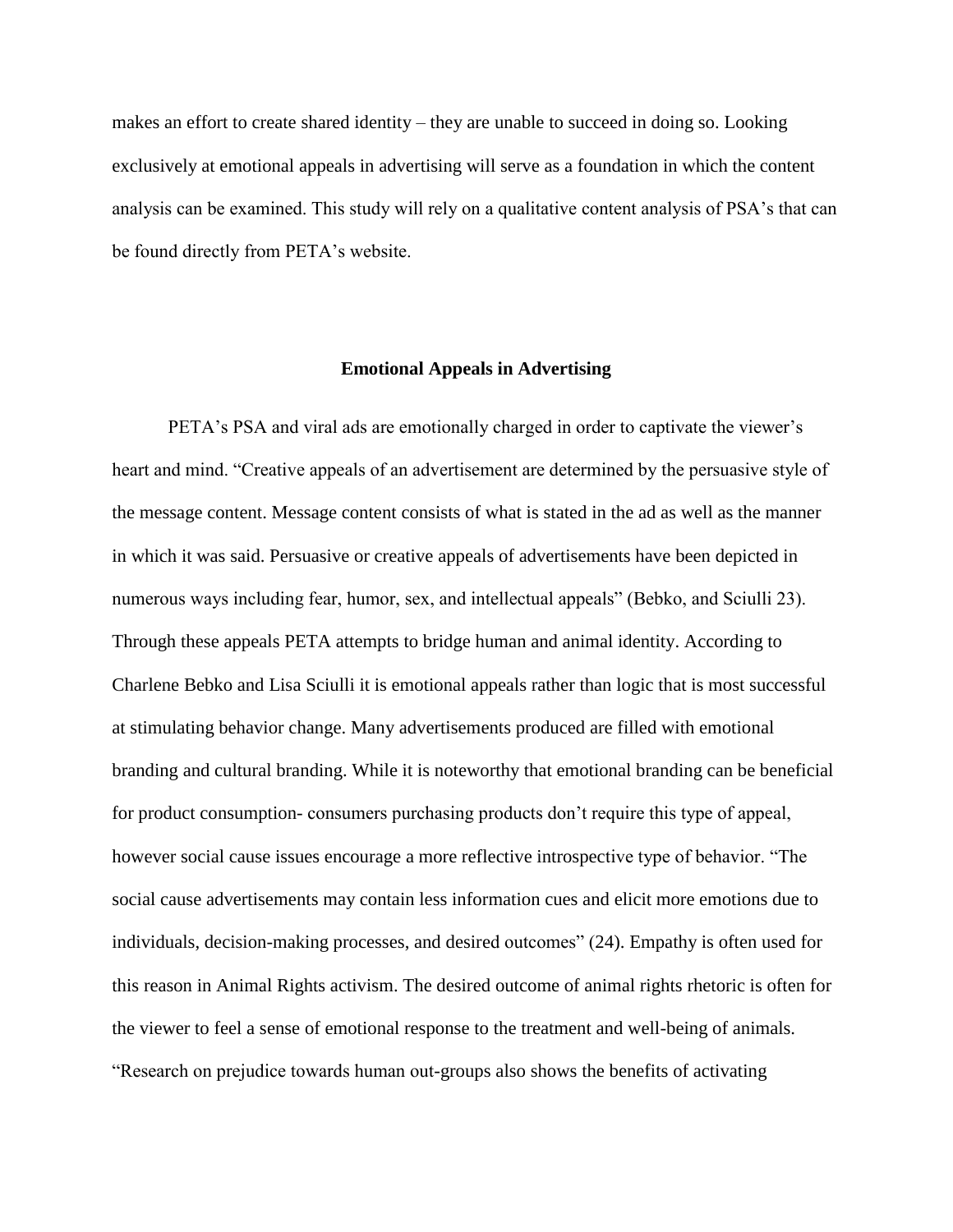egalitarian values and feelings of empathy. When people are reminded of the priority they put on treating other humans equally, research shows they tend to treat out-group members more positively" (Crompton, and Kasser 26). Empathy acts as an adhesive - By presenting images and using language that causes humans to empathize with animals it would be likely humans would treat animals in a more positive way. The ability for emotion to shape and change the way people behave and it is the animal out-group that PETA attempts to put this change in behavior in effect for.

The use of empathy suggests more from the viewer then just a slight change in emotion and behavior. "when people are asked to consider the perspective of out-group members, this experience of empathy leads them into the in-group and less likely to engage in behaviors that might be damaging to them" (Crompton, and Kasser 26). By asking humans to consider the animals perspective PETA could create a sense of shared experience. For social activism campaigns to succeed they need to create empathy in order to further any cause in which behavior change is the desired outcome. This would help animal activists communicate that the animal out-group has inherent value beyond its usefulness to humans. Tom Crompton, and Tim Kasser use an example in which experimental subjects are shown pictures of animals in distress, and are encouraged to take the perspective of the animals. According to Crompton and Kasser, the subjects reported a higher level concern for all human and non-human life. This can also be seen in the ASPCA's animal cruelty commercial which features Sarah McLaughlin. The commercial shows various images of abused animal with McLaughlin's own song "Angel" playing in the background. The commercial challenges the viewer emotionally – the viewer must choose to donate and be a part of the solution, or do nothing and act as a bystander to animal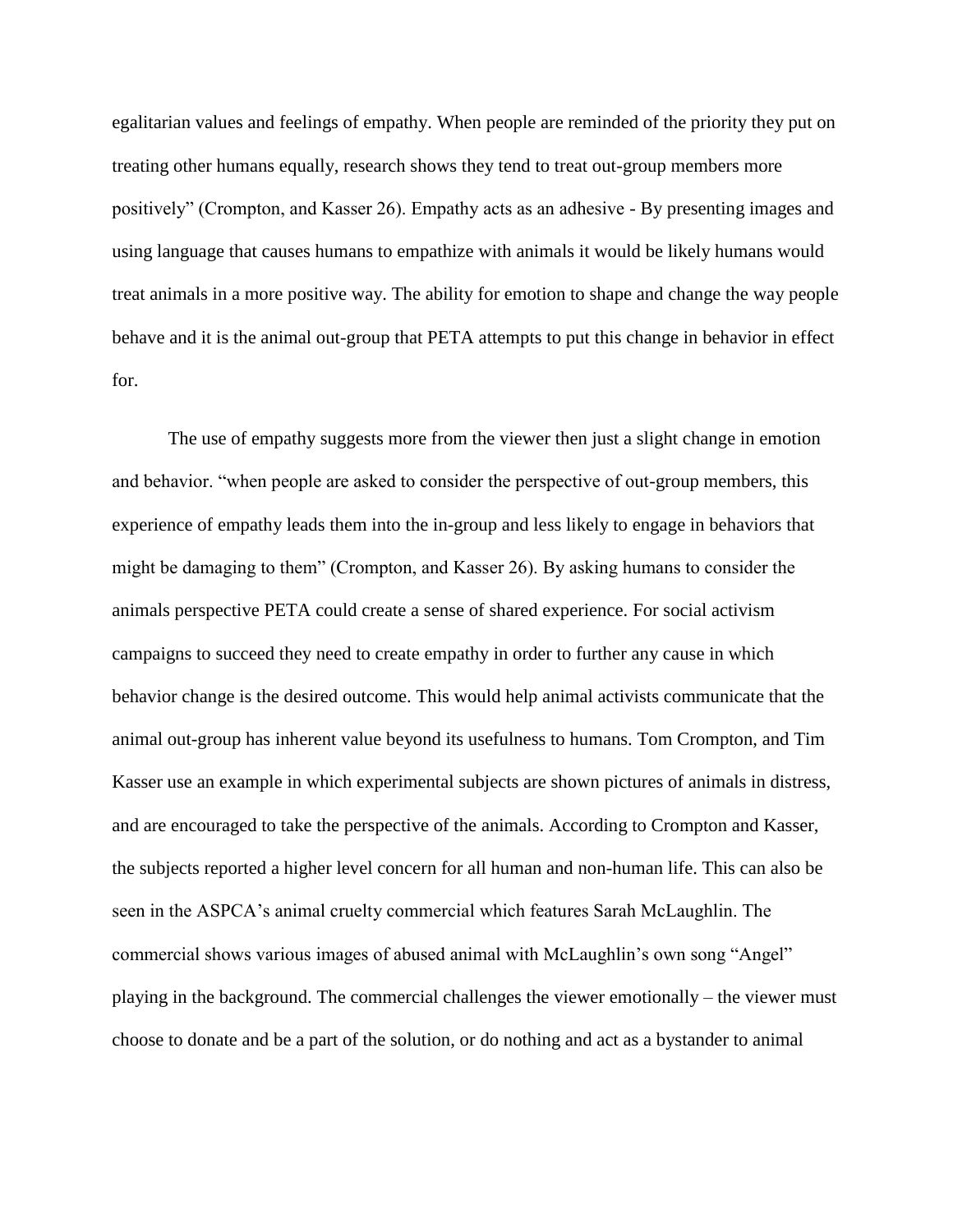cruelty. The use of these types of emotions plays on a person's perspectives as his or herself as a good person.

Emotionally challenging imagery is part of what is considered "vivid" stimuli. "Emotionally interesting, concrete and imagery-provoking, and proximate in a sensory, temporal or spatial way…vivid information could activate more information processing, and thus is potentially more memorable" (Baek, and Mayer 749). By remembering PETA's visual rhetoric people are left with the message of that rhetoric long after their initial exposure. This type of emotional appeal can be communicated through the use of sexuality. PETA is infamous for using sex to sell their animal rights messages. The use of vivid stimuli through sexually provoking material makes their campaigns and advertisements achieve higher retention.

# **Methods**

40 Public Service Announcements (PSA) and viral videos were viewed directly from the peta.org website. The videos include campaigns for vegetarianism, animal experimentation, the use of animal skins, and animals in entertainment. The sample of PSA's were analyzed and coded on the basis of sexuality, emotions, anthropomorphism, behavior, animal type, human gender, and presence of young/baby animals. The Mood Rating Scale which was developed by Plutark (1980) and modified further by Hong, Murdenslough, and Zinfinan (1987) used in Bebko and Sciulli's research was used to develop a way in which to code emotional appeals. I coded emotional appeals for happiness, sadness, fear, and guilt ( moral anxiety). Happiness was coded through the use of light-hearted, carefree, light, and smiling material. Sadness and fear are both dark and upsetting material, Images that showed animals in a sad or fearful state were coded by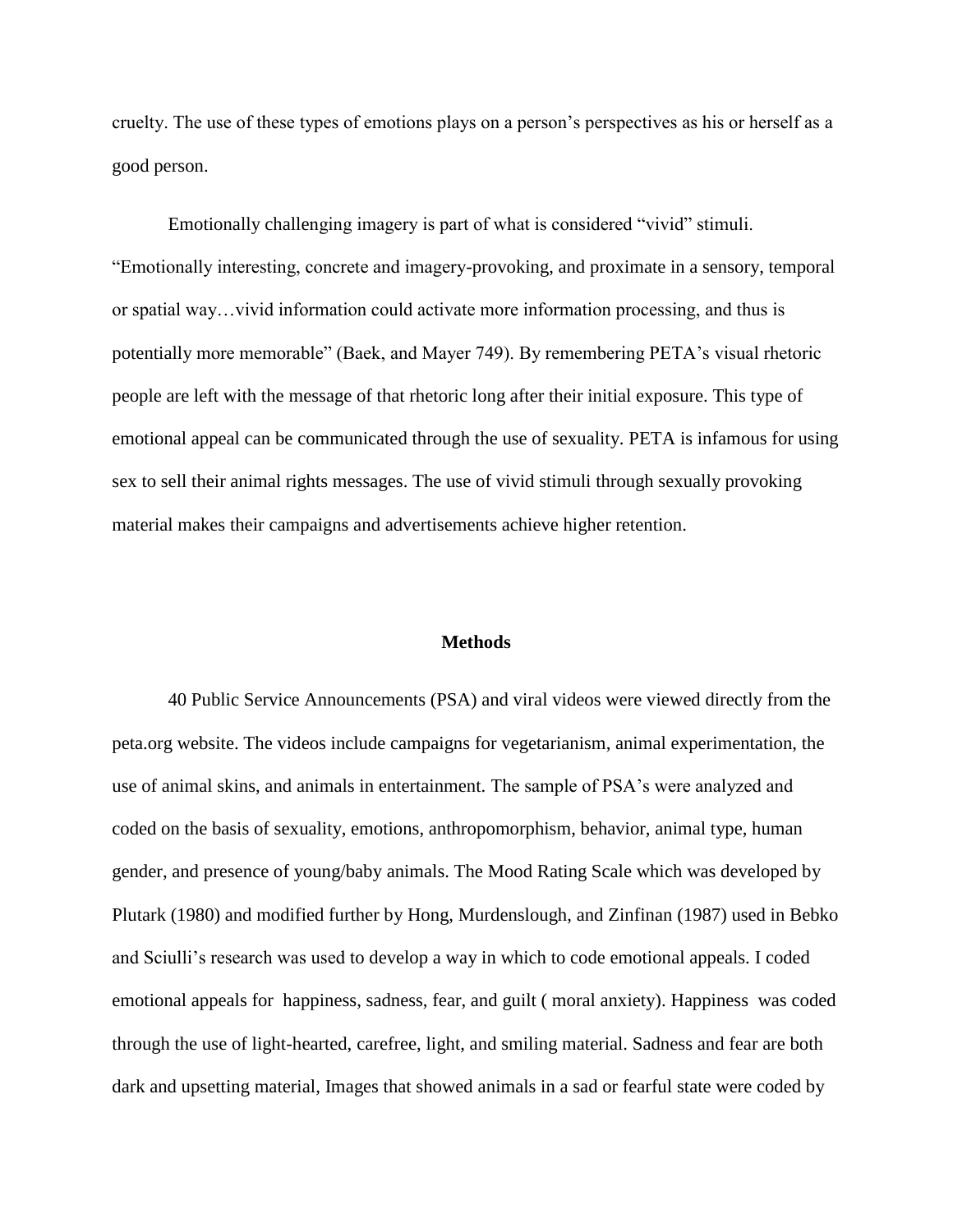those emotions Happiness serves as an emotion in which people desire – sadness, fear, and guilt are all emotions people wish to avoid. PETA utilizes these emotions with purpose.

Aside from its use in PETA ads - manufacturing companies often make use of human sexuality to sell products and increase consumer response. Items spanning from cigarettes to clothing all use sexual appeals in order to increase consumption – the success of these appeals are apparent. According to Tae Baek and Mark Mayer the Sexual Behavior Sequence model (SBS) is a theoretical framework that serves as a basis for understanding people's responses to sexual advertisements, and what constitutes a sexual advertisement. Advertisements that utilize sexual material expect a specific outcome – the purpose of sexual material is to create arousal in the viewer. This arousal can transcend into motivation to become a part of or further the cause at hand. Sexuality was coded from previous research on sex in advertising by Reichert and Carpenter, 2003, and the SBS model used by Baek and Mayer.

The first column of Table 1 represents sexuality. The coding of sexuality consists of sexually suggestive material (flirting, kissing, hugging) by using the letters "SS" , innuendo (physically re-enacting a sexual act) was represented by the letters "IN", revealing clothing (scantily clad dress, bikini style bathing suit, undergarments) was represented by the letters "RC", and nudity (back/side/or frontal full exposure) was represented by the letter "N." The second column of Table 1 represents emotions. Happiness was coded by using the letter" H", sadness with the letter "S", fear with the letter "F", and guilt with the letter "G." The third column of Table 1 represents anthropomorphism. If the video displayed anthropomorphism it would be represented by the letter "Y" for yes, if not then "N" for no. The fourth column of Table 1 is dedicated to behavior – specifically cognitive reasoning and primal behaviors. If the video contained cognitive reasoning it is coded using "C/R," if it displays primal behavior it says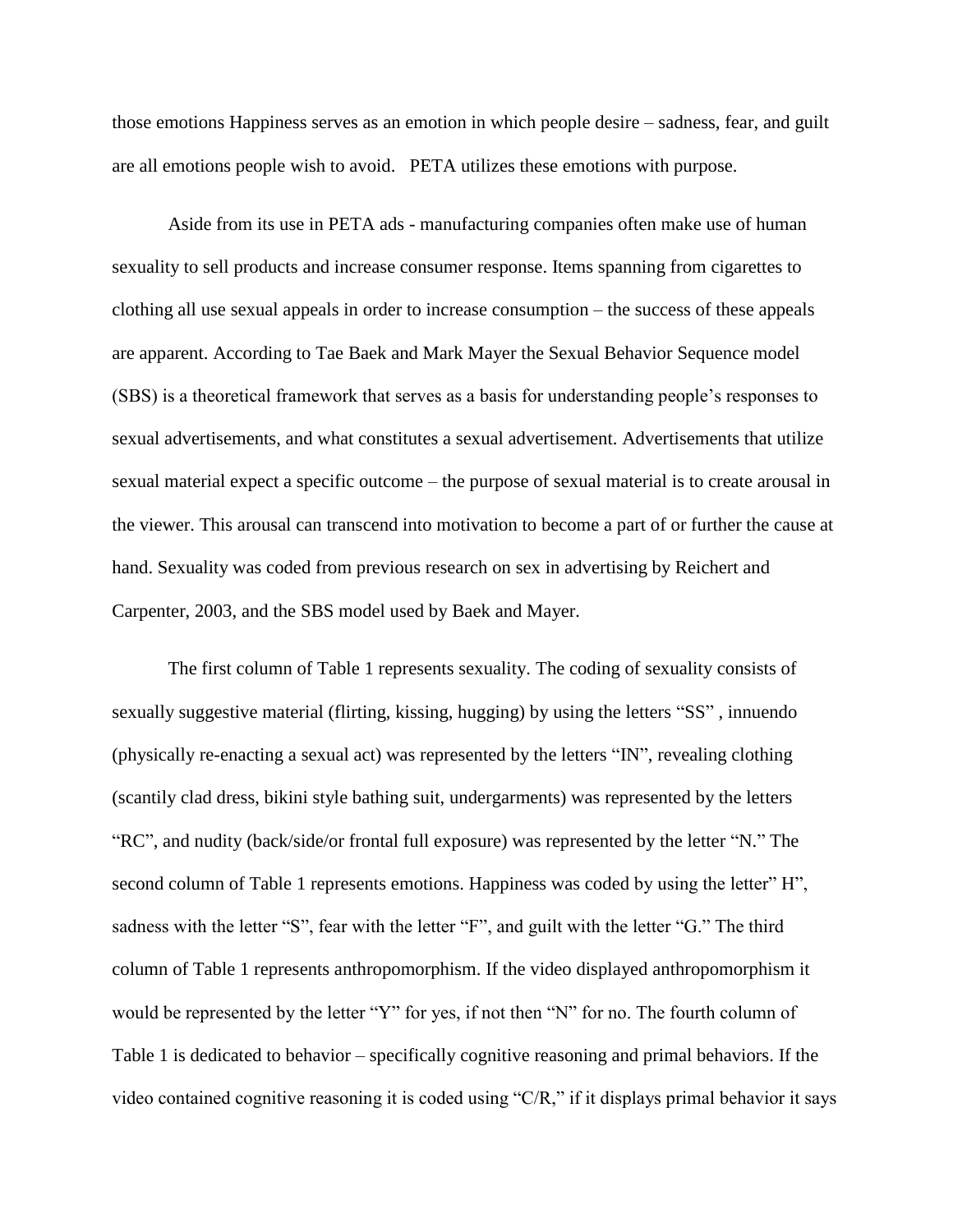"primal." The fifth column of Table 1 measures the length of the PSA's in seconds. The sixth column identifies whether the video was viral or not. The seventh column of Table 1 shows what type of animal, if any, was in the video. The eighth column specifies whether there were humans in the video, and what their gender was "M" for male, "F" for female. The ninth column identifies which campaign the PSA is in support of. "V" represents vegetarianism, "S" represents skins, "E" is for entertainment, "Ex" is for animal experimentation, and "AR" is for general animal rights. The tenth column is where the gender of primary sexual object is identified. The eleventh column examined if the video used images of babies, and the last column provides the title of the PSA.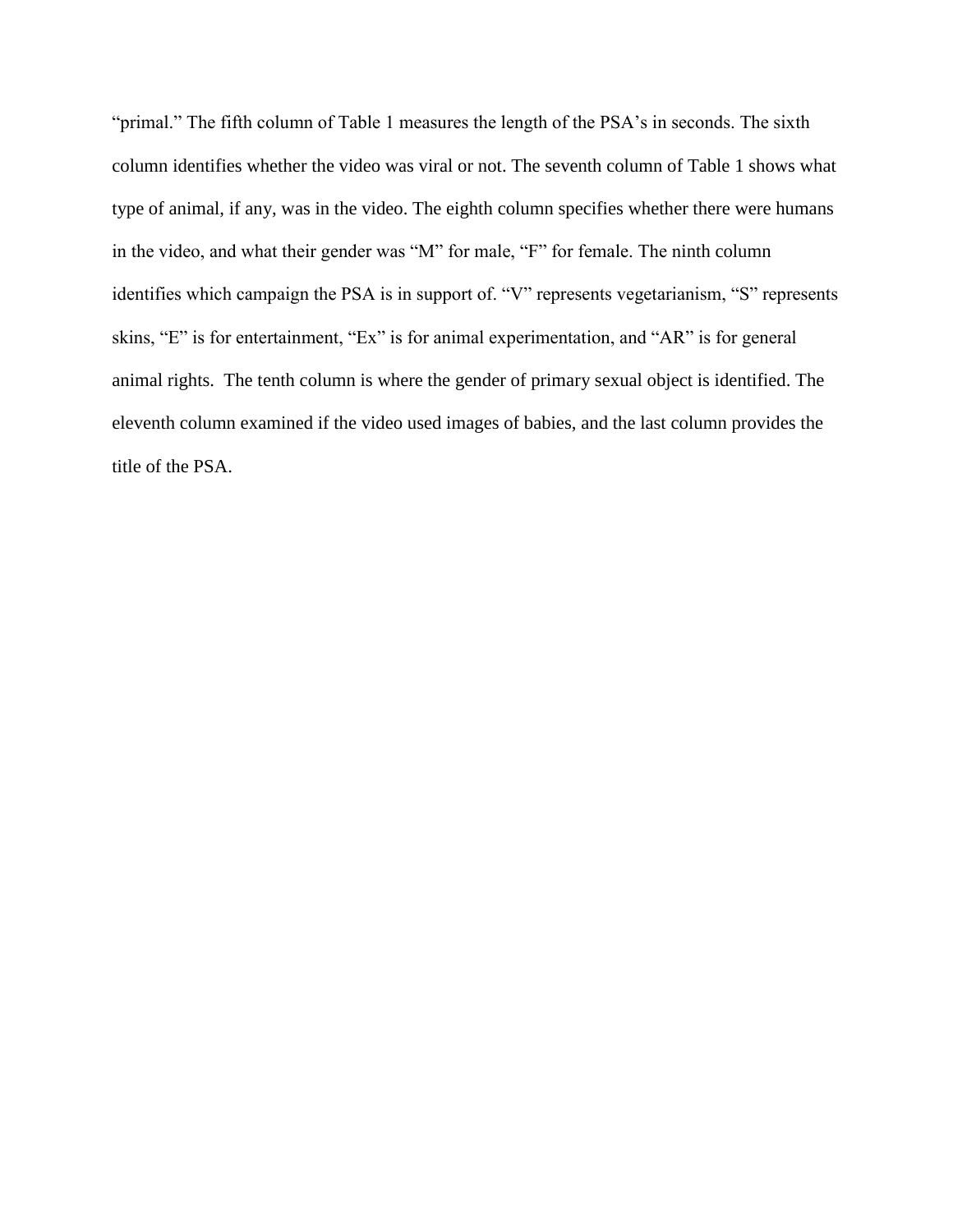# **Results**

| [Table 1 |  |
|----------|--|
|----------|--|

|               |                 |           |                 |                  |       |                |               |                 | <b>G</b> of Primary |               |                             |
|---------------|-----------------|-----------|-----------------|------------------|-------|----------------|---------------|-----------------|---------------------|---------------|-----------------------------|
| Sexuality     | <b>Emotions</b> | anthropom | <b>Behavior</b> | Length           | Viral | <b>Animals</b> | <b>Humans</b> | Campaign        | S.O.                | <b>Babies</b> | <b>Title</b>                |
| SS, IN, RC, N | H, S, F, G      | Y, N      | C/R, Primal     | (seconds)        | Y, N  | (type)         | M, F          | V, S, E, Ex, AR | M, F                | Y, N          |                             |
| SS, IN, RC    |                 | IN        | C/R, Primal     | 31 Y             |       | None           | M, F          |                 | M, F                |               | <b>Boyfriend Went Vegan</b> |
| None          | H, F            | IN        | Primal          | 60 <sub>Y</sub>  |       | Lion           | M, M, F       |                 | None                |               | Wild Animal Agent - Lior    |
| None          | H, F, G         | <b>N</b>  | Primal          | 60 <sub>Y</sub>  |       | Chimp          | M, M, F       |                 | None                |               | Wild Animal Agent-Chir      |
| None          | H, S, G         | N         | Primal          | 60 <sub>Y</sub>  |       | Elephant       | M, M, F       |                 | None                |               | Wild Animal Agent - Eler    |
| None          | S, G            | N         | C/R             | 197 Y            |       | Cow            | M, F          |                 | None                |               | Downed Cow                  |
| SS, IN, RC    |                 | IN        | Primal          | 39 <sub>Y</sub>  |       | None           |               |                 |                     |               | Naila's 'Veggie Love'       |
| None          | S, F, G         | N         | C/R             | 52 <sub>Y</sub>  |       | Chicken        | M             |                 | None                |               | Why I Don't Eat Chicken     |
| None          | S, F, G         | IN        | C/R             | 351 Y            |       | Racoons        | M             |                 | None                |               | A Shocking Look in Chine    |
| None          | S, F, G         | IN        | C/R             | 60 <sub>Y</sub>  |       | Chicken        | M             |                 | None                |               | McCruelty I'm Hatin It      |
| None          | S, F, G         | IN        | C/R             | 216 Y            |       | R, Sh, C, Sn   | M, F          | S               | None                |               | Whose Skin Are You In?      |
| None          | S, F, G         | <b>N</b>  | C/R             | 141 <sup>Y</sup> |       | Cow            | None          |                 | None                |               | <b>Meats Not Green</b>      |
| SS, RC, N     | H, S, G         | N         | C/R, Primal     | 403 Y            |       | Cow            |               |                 |                     |               | State of the Union Undre    |
| None          | S, F, G         | N         | C/R             | 44 Y             |       | Seals          | M             |                 | None                |               | Canada's Shame              |
| SS, IN, RC    |                 |           | Primal          | 97 <sup>Y</sup>  |       | None           | F, F          |                 |                     |               | Veggie Love Casting Sess    |
| None          | H, G            |           | C/R             | 77 <sup>IY</sup> |       | Seals          | M             |                 | None                |               | Save the Seals Rap Video    |
| SS, IN, RC    | н               |           | Primal          | 34 Y             |       | None           | F             |                 |                     |               | Brittanys Veggie Love Ca    |
| SS, IN, RC    | н               | N         | Primal          | 30 <sub>Y</sub>  |       | None           | F             |                 |                     |               | Veggie Love Meet Nikki      |
| SS, IN, RC    |                 | IN        | Primal          | 29 <sub>Y</sub>  |       | None           | M             |                 | M                   |               | Joeys Veggie Love Castir    |
| None          | S, F, G         | N         | C/R             | 780 Y            |       | Cow, Ch, P     | M             | V, AR           | None                |               | Glass Walls'                |
| None          | S, F            | N         | C/R, Primal     | 301 Y            |       | Monkey         | M             | Ex              | None                |               | University Of Utah Lab Ir   |

|               |                 |          |                 |                  |       |                   |               |                 | <b>G</b> of Primary |               |                               |
|---------------|-----------------|----------|-----------------|------------------|-------|-------------------|---------------|-----------------|---------------------|---------------|-------------------------------|
| Sexuality     | <b>Emotions</b> | Anthropo | <b>Behavior</b> | Length           | Viral | <b>Animals</b>    | <b>Humans</b> | Campaign        | ls.o                | <b>Babies</b> | <b>Title</b>                  |
| SS, IN, RC, N | H, S, F, G      | Y, N     | C/R, P          | (seconds)        | Y,N   | (type)            | M, F          | V, S, E, Ex, AR | <b>M.F</b>          | Y, N          |                               |
| None          | S, F, G         |          | C/R, P          | 32 Y             |       | Chicken           | M             | V               | None                | IN.           | <b>Torture Camp</b>           |
| None          | H, S, G         |          | C/R             | 117 N            |       | Cat, Dog, CowM, F |               | <b>AR</b>       | None                |               | One Can Make A Difference     |
| None          | S, F, G         | Y, N     | C/R             | 195 N            |       | Multiple          | M, F          | <b>AR</b>       | None                |               | Why PETA?                     |
| None          | S, F, G         |          | C/R             | 162 N            |       | Monkey            | M             | Ex              | None                |               | Free Me                       |
| None          | S, F, G         |          | C/R             | 255 N            |       | Rabbit, Rat       | <b>M</b>      | Ex              | None                |               | Nestea CRUELtea               |
| None          | S, F, G         |          | C/R             | 30 <sub>N</sub>  |       | Cat, D, Rab,      | None          | Ex              | None                |               | Locked Away                   |
| None          | S, F            |          | C/R             | 208 N            |       | Polar Bear        | M, F          |                 | None                |               | The Polar Express             |
| None          | S, F, G         |          | C/R             | 60 <sub>N</sub>  |       | Fish              | M, F          |                 | None                |               | <b>Silent Scream</b>          |
| None          | S, F, G         |          | C/R, P          | $21$ N           |       | Elephant          | M             |                 | None                |               | <b>Ringling Baby Killers</b>  |
| None          | S, F, G         |          | C/R, P          | $31$ N           |       | Elephant          | M             |                 | None                |               | <b>Why Animals Attack</b>     |
| None          | S, F, G         |          | C/R, P          | 299 <sub>N</sub> |       | Elephant          | M, F          |                 | None                |               | <b>Tigers Eye Productions</b> |
| None          | S, F, G         |          | C/R, P          | 82 N             |       | Dog, Pig          | M             |                 | None                | IN            | Help Ban Hog-Dog Rodeos       |
| None          | S, F, G         |          | C/R             | 38 N             |       | Rabbit            | F             |                 | None                | ΙN            | Donna Karan Bunny Butcher     |
| None          | S, F, G         |          | C/R             | 66 N             |       | <b>Seals</b>      | M             | S, AR           | None                |               | <b>Explore Elsewhere</b>      |
| None          | S, F, G         |          | C/R             | 162 N            |       | Reptiles          | M             |                 | None                | IN            | Indonesia's Cold Blooded S    |
| None          | S, F, G         |          | C/R             | 232 N            |       | Pigs              | M             | V, AR           | None                |               | The Suffering of Pigs on Ffar |
| SS, N         | H, S, G         |          | C/R             | 53 N             |       | Ch, C, Pigs       | F             | V, AR           |                     | IN            | Bonnie Jill Laflins Sexy PETA |
| None          | S, F, G         |          | C/R             | 30 <sub>N</sub>  |       | Cow               | M             | V, AR           | None                | IN            | Standard Practice at Land o   |
| SS, RC        | H               |          | P               | 89 N             |       | None              | F, F          | V               |                     | IN            | <b>Tofu Wrestling</b>         |
| N             | G               |          | C/R             | 79 N             |       | None              | F             | V               |                     | <b>N</b>      | <b>Naked Body Parts</b>       |

[PSA – Viral – Video Advertisements – peta.org]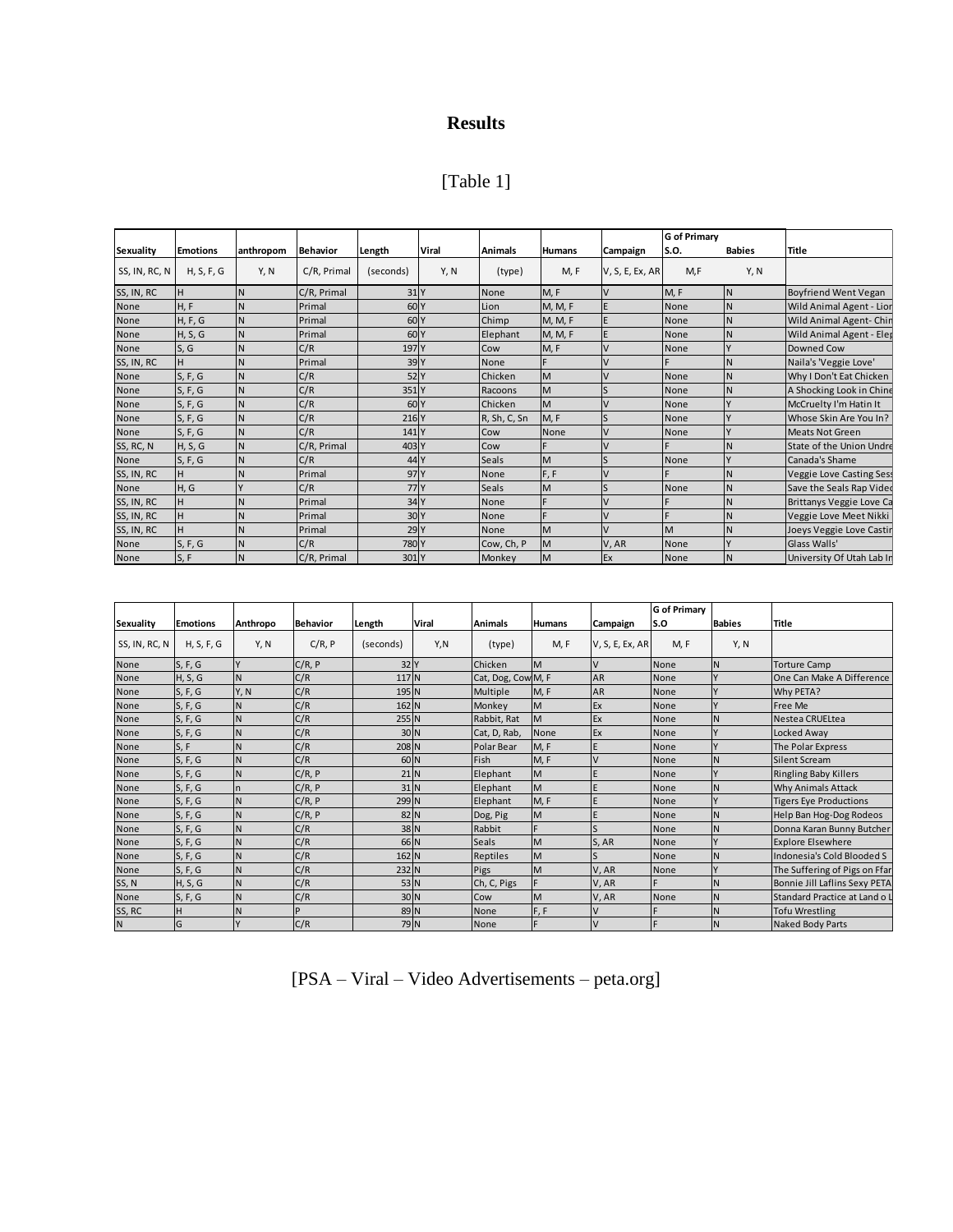This study explores how PETA attempts to create shared human and animal identity through their visual rhetoric. All 40 PSA's made a call on one or more emotional appeal throughout the video. Guilt is a key emotion played upon in the PSA's. Of all 40 videos coded 75% (N=30) used guilt as a primary emotion. Many of these videos displayed graphic images to the viewer. In the video "Why I Don't Eat Chicken" the viewer is confronted immediately with the cruelty chickens are subject to – the title makes a statement of its own, and illustrates that people abstain from eating chicken as a result of viewing these images – calling on the viewer to examine his or her own morals and values. As shown in Table 1 animals were in all videos emphasizing guilt except for the "Naked Body Parts" vegetarianism campaign advertisement where anthropomorphism was used instead. Sadness in which animals appear to look sad or upset - was displayed in 72.5% (N=29) and fear was shown in 65% (N=26) of the videos. Animals were used in every video displaying fear, sadness, or both. In "The Polar Express" video campaign against animals in entertainment, sadness and fear were both displayed through the use of polar bears that appeared to be in fear of what was going to happen to them. Happiness (lighthearted, jovial material) was shown in only  $32.5\%$  (N=13) of the videos. The videos displaying happiness also had the use of either sexuality or humor. In the "Boyfriend Went Vegan" video sexually suggestive material, innuendo, and revealing clothing were all displayed by the man and woman in the video. In this video a couple's love life takes a turn for the better when a woman's boyfriend decides to adopt a vegan lifestyle.

Sexual content in the form of sexually suggestive material, innuendo, revealing clothing, or nudity, appeared in 25% (N=10) of the sample videos viewed on PETA's website (peta.org.) Overall 20% (N=8) of the PSA's had revealing clothing. These were all primarily viral. Out of the 40 PSAs 52.5% (N=21) were considered viral videos. Only one of the viral videos contained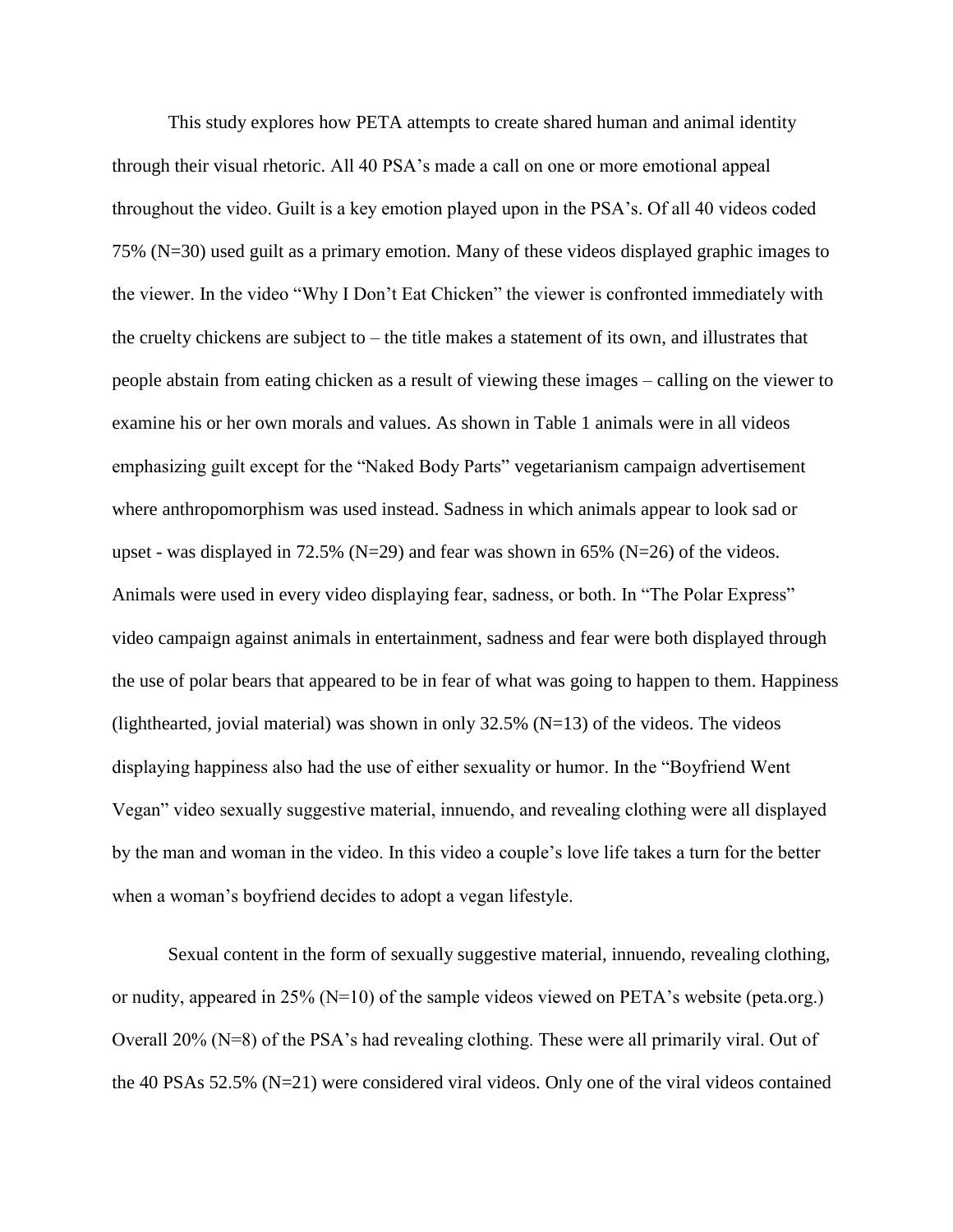no sexual content, leaving 20 of the viral videos displaying sexually suggestive material, innuendo, revealing clothing, and nudity. Females were the subject of 78% ( $N=7$ ) of the sexually suggestive viral videos and PSAs. Full nudity in which the subject is completely unclothed was displayed in only 7% (N=3) of the sample. The PSA "State of the Union Undress" was one of the three videos. In this video a woman pretends to be a scantily clad dressed president delivering a State of the Union speech for animal welfare while completely undressing until fully nude. 80% (N=8) of the videos containing sexual content showed humans displaying primal behavior. In "Brittany's Veggie Love Casting" the female was the primary sexual object showing primal behavior which is the behavior most identified with animals and is represented through automatic response oriented actions or instincts. 80% (N=8) of the videos containing sexual material displayed primal behavior, however not one of the sexual PSA's contained animals. In this video the female displays sexual innuendo towards vegetables.

Critical Reasoning relies on the ability of a subject to weigh the pros and cons of a situation and make a decision based on reasoning. Critical Reasoning alone was the primary behavior in 57.5% (N=23) with 20% (N=8) displaying both critical reasoning and primal behavior. In the video "Glass Walls," the longest video in the sample at 780 seconds, critical reasoning was the primary behavior. Cows, chickens, and pigs were all featured in this PSA which displayed the horrors animals are exposed to at the hands of humans. The film takes place within a factory farm. "Glass Walls" campaigns for both vegetarianism and animal welfare.

Anthropomorphism was used in 10% ( $N=4$ ) of the 40 videos by having humans literally take on the appearance of animals in the PSA's. Out of the total sample  $37.5\%$  (N=15) used baby animals in the campaign. Images of small infant animals create an image of helplessness to the viewer. In "Downed Cow" a campaign for vegetarianism sadness and guilt were both a part of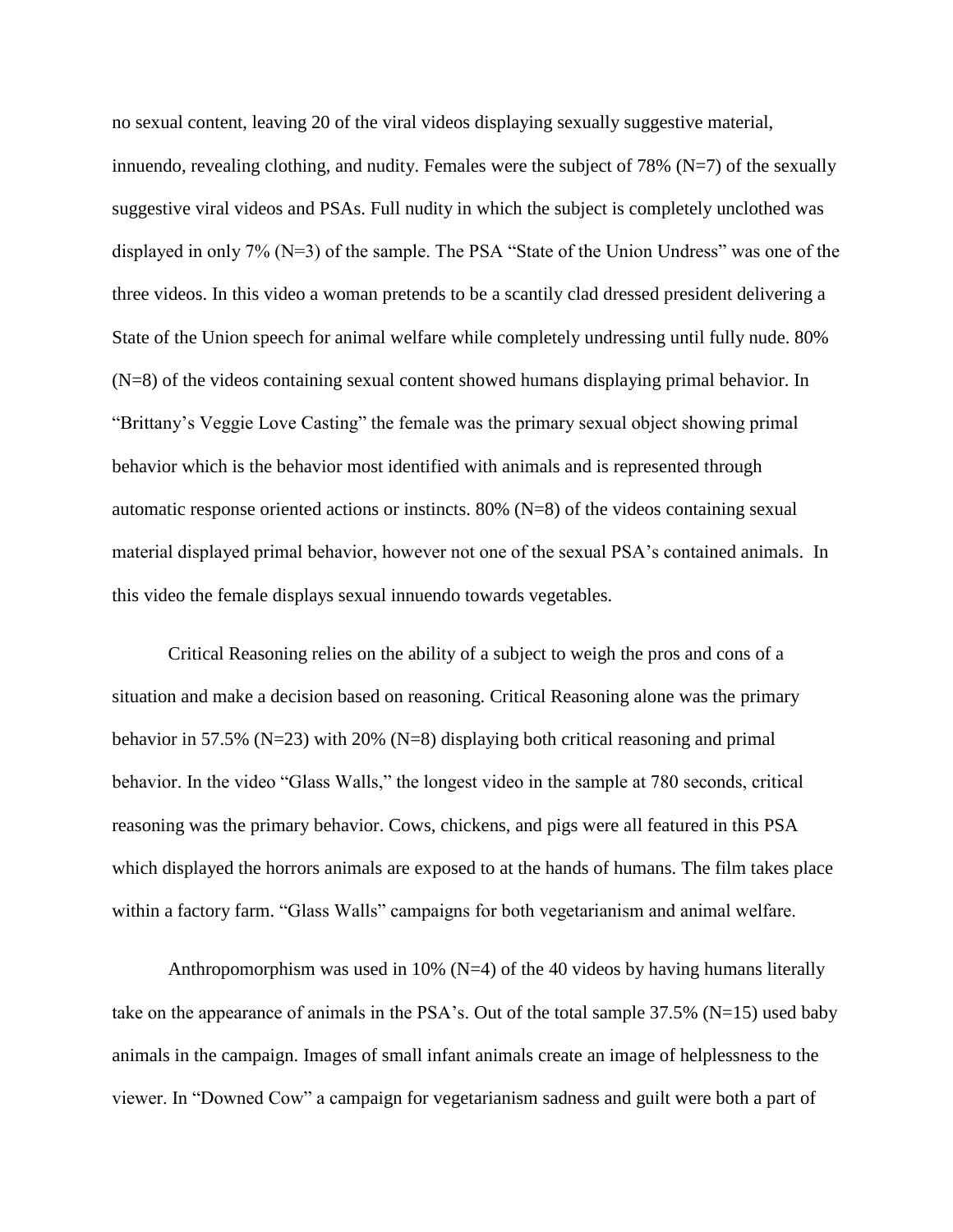the PSA displaying a calf. Here PETA attempted to display the horrors of how veal originates. 80% (N=32) of the sample contained images of animals. Only 5% (N=2) are videos showing fish and reptiles. In the video "Silent Scream" a fish appears to be in distress over being cooked for dinner. The video "Indonesia's Cold-Blooded Secret" shows a compilation of reptiles being killed for their skin and attempts to display sadness, and fear and illicit guilt.

# **Discussion**

The internet has become the new frontier for social movements to generate attention and support. The use of internet oriented PSA's and advertisements are one of the more popular routes organizations are taking to garner exposure and generate hype. The internet is capable of reaching a large audience fast. The video PSA's obtained from peta.org featuring their campaigns for vegetarianism, animal experimentation, animals in entertainment, and general animal rights were part of the sample for this research.

Emotional appeal was one of the strongest tactics used in the PETA PSA's. Animals were featured in all PSA's except for one in this case, and the one that didn't contain an actual animal utilized anthropomorphism. Guilt is used to create a sense of responsibility to the animals in the PSA's and animal rights as a whole. The use of guilt challenges the viewer to consider their opinions and behaviors wrong – and instead adopt the opinions and behaviors of PETA. In all of the videos displaying sadness and fear animals were the primary focus of the video. The videos attempt to display these emotions in the animals in order for us to feel shared substance. The viewer is made to feel uncomfortable with the apparent suffering of the animals. By making the viewer feel uncomfortable with the images they will more likely want to put an end to whatever behaviors or actions were making them feel uncomfortable in the first place. Humans were the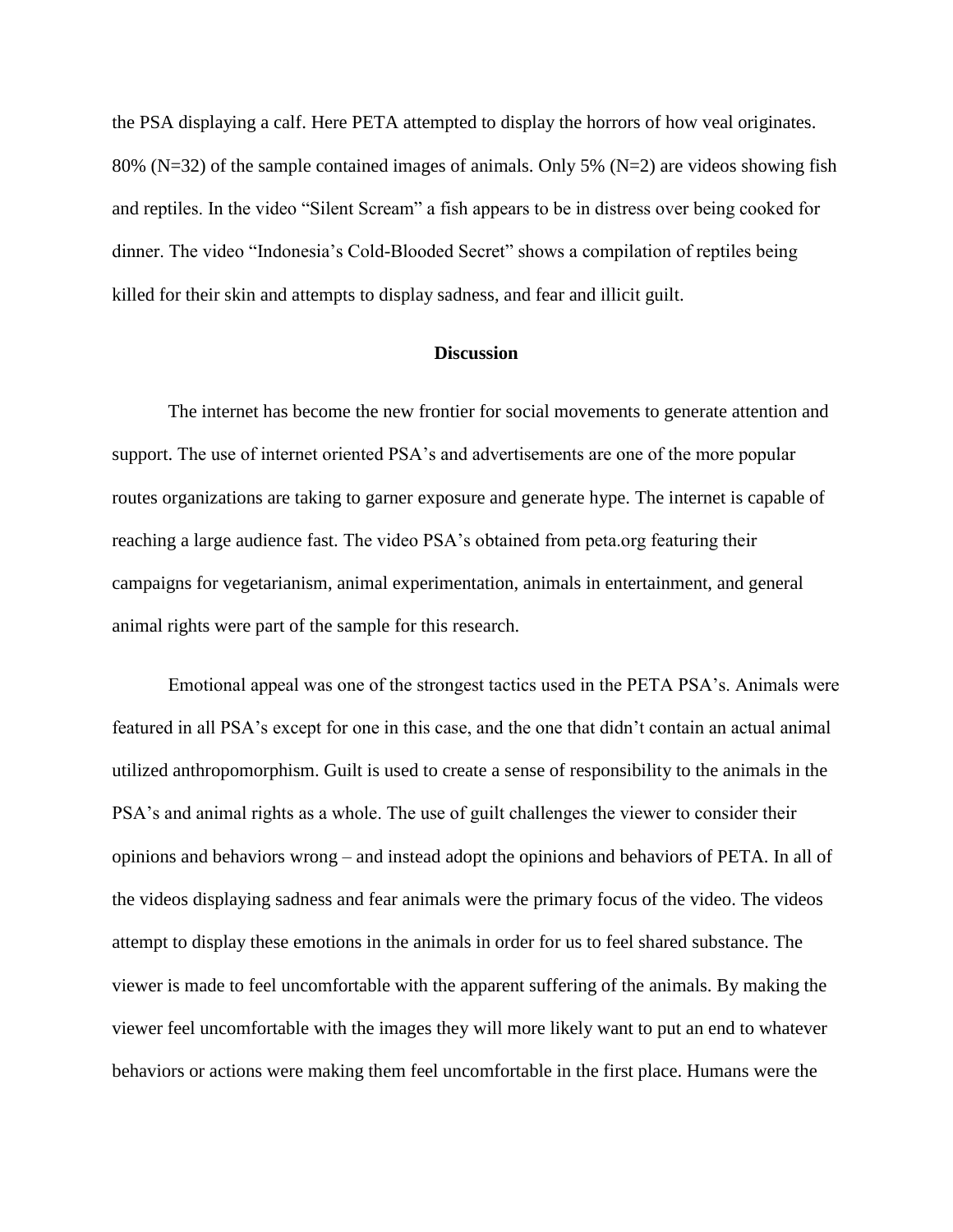main subject, and sexuality and humor were used in all of the videos displaying happiness. Animals do not expressively appear to be happy – that is, animals for the most part are unable to smile, or make facial expressions that we equate or readily assume to represent happiness, or enjoyment. PETA never used humor when the primary focus or main images were those of animals - creating a more serious and urgent tone.

A video on the internet goes "viral" by being extensively shared through different media outlets. There is a clear correlation between sexual material and the ability of a video to be considered popular. The use of provocative content resulted in more views and shares of a given PSA emphasizing human interest in sexually charged advertising. Women mainly serve as sexual objects in PETA's advertisements. This is problematic to their cause – by objectifying women they seek to separate and degrade them which is something that is not in agreement with their campaign for equal animal rights. In Western culture animals are not identified through sexuality. In order for PETA to utilize sexuality in their campaigns they must rely on human subjects behaving in "animal" ways. The subjects of these PSA's were human suggesting primal behavior. Primal behavior has already been defined as relying on instinct – thus through the sexual behavior being displayed is supposed to speak to a natural inclination towards sexuality. The use of primal behavior in the humans depicted in the different PSA's creates a shared identity through the use of behavior we consider to be more animalistic in nature.

Primal or critical reasoning behaviors could be coded in all 40 of PETA's PSAs. The PSA's that consisted primarily of primal behavior were much shorter in length than those containing critical reasoning. When displaying primal behavior one isn't burdened with the task of explaining a subjects actions – it is understood that what is occurring within the context of the subject is done as a result of instinct or want, not based in rationalities. The longest PSA with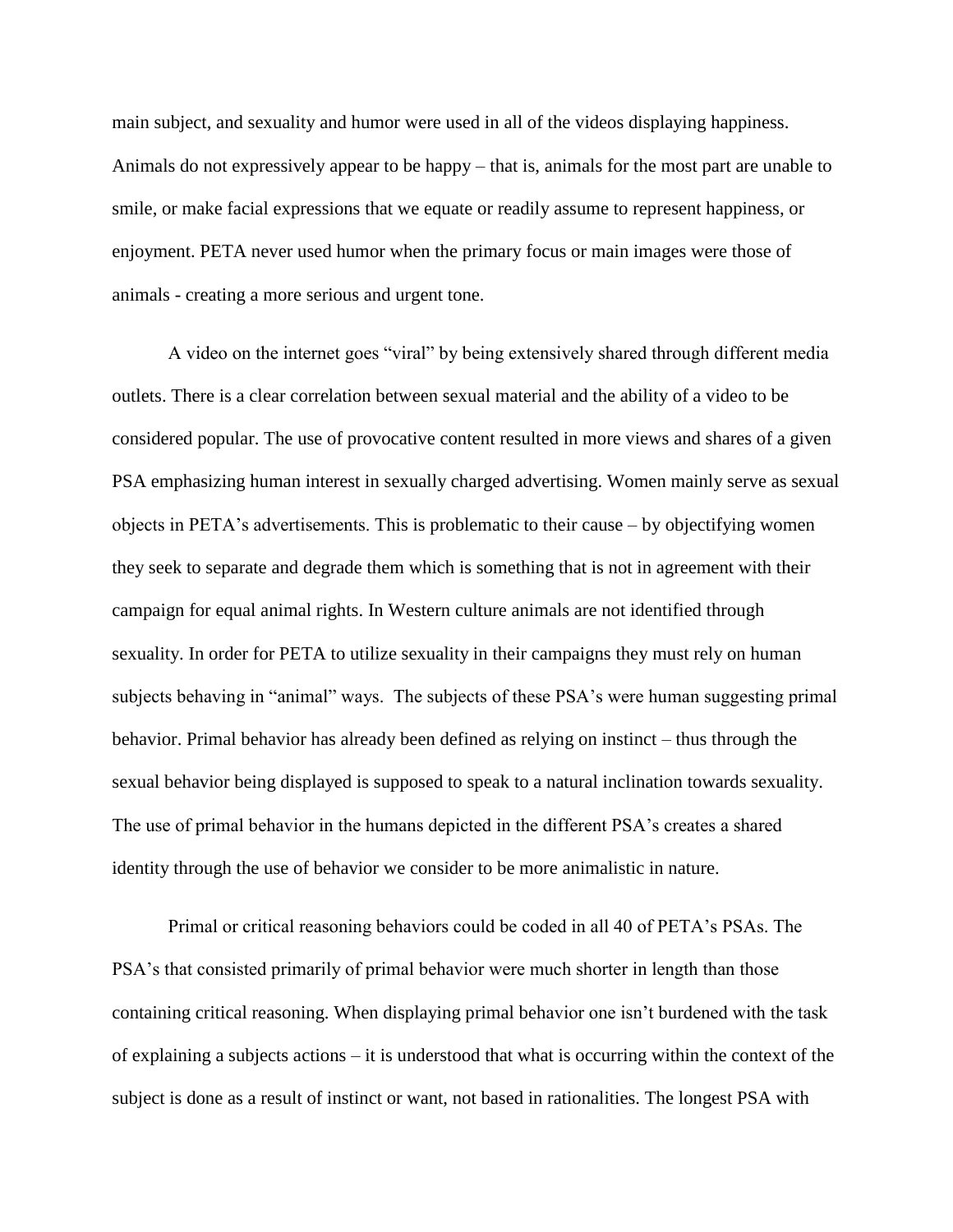dominantly primal behavior was 89 seconds long. It could be understood that displaying primal behaviors in the PSA would create more difficulty for human understanding and by trying to outwardly communicate the purpose of using this type of behavior could hinder the message. By relying more on critical reasoning PETA utilizes a more human behavior in order to deliver their message. Presenting an image or situation that can be distinguished as reasonable through the eyes of the viewer makes the message more likely to be considered acceptable or valid. Critical reasoning PSA's were much longer in length with the longest being 780 seconds long. The PSA's with critical reasoning as the dominant behavior were often times making a more complex argument for animals than those displaying primal behavior regardless of what type of animal if any were used in the PSA.

Anthropomorphism is something more easily depicted in a still image than in video because often times it takes altering an image in order to create it. The use of anthropomorphism is a less ambiguous way for PETA to deliver the idea of a shared human and animal identity. All of the videos depicting anthropomorphism used guilt as the primary emotional appeal, and all called up critical reasoning as the primary behavior. So while the humans were made to appear more like animals they still maintained a more human behavior. This creates visual and mental tension within the advertisement. The viewer is faced with the image of a human who has taken on the appearance of an animal – yet still maintains a high level of humanity.

There were a plethora of different animals used in the PSA's often times containing more than one species per video. PETA is concerned with animal rights as a whole, thus using a variety of animals is necessary in order to illustrate their message. Out of all of the 40 PSA's only one contained a fish, and one contained reptiles. In the PSA displaying a fish, the fish itself was not the primary focus of the PSA. The PSA displaying reptiles was a compilation video made up of many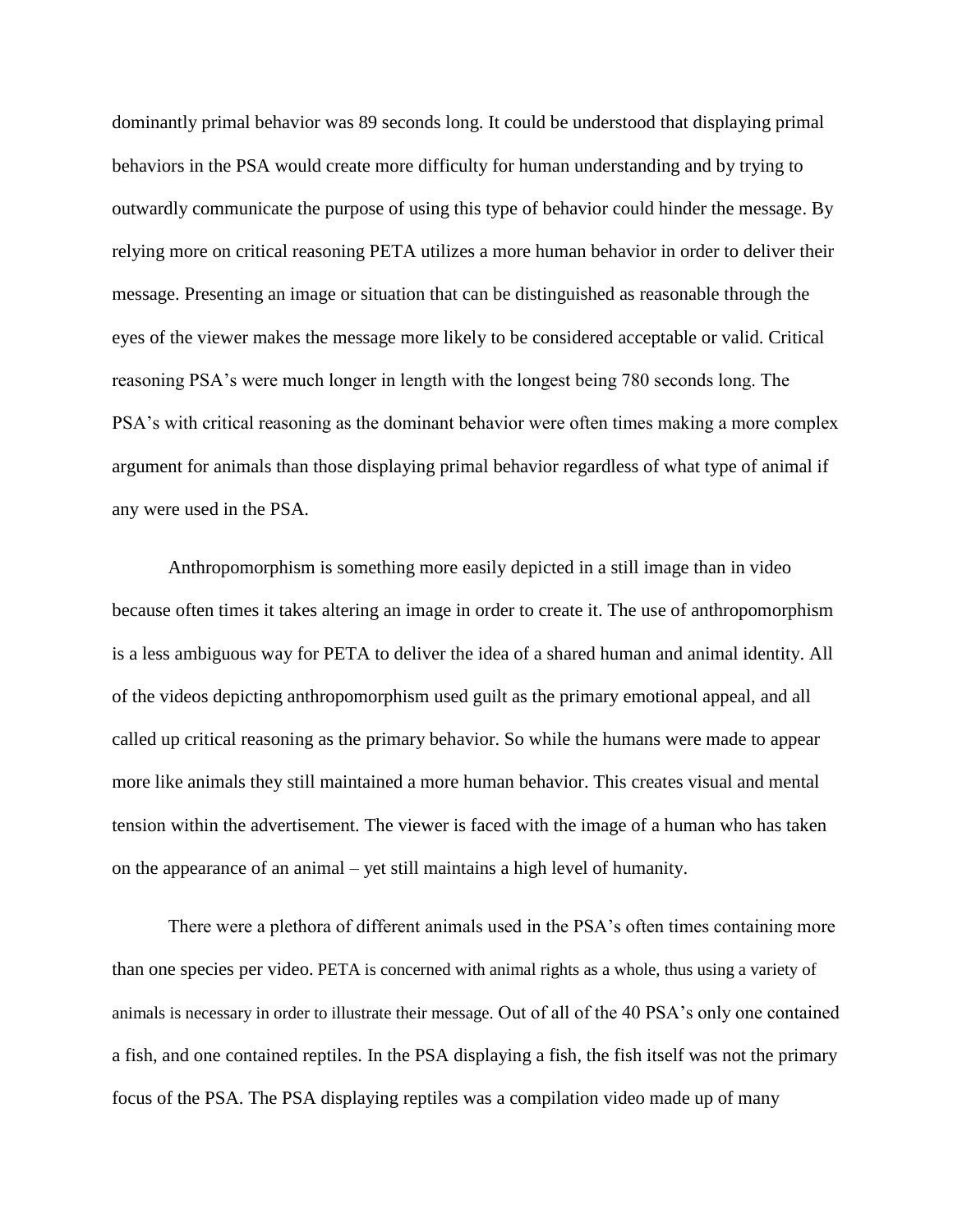different images and different types of reptiles. According to Waytz and Morewedge, "people are likely to project their own beliefs and desires anthropomorphically onto stimuli that look humanlike in their observable characteristics and movements, just as people who appear similar to self" (412). Humans share less substance in the form of physical features with these specific animals. It is not a common belief that marine life or reptiles have the ability to feel emotion, and due for the expressionless appearance it is difficult to make them appear to have this ability. It would prove more difficult for PETA to illicit an emotional response from the viewer to either fish or reptiles due to the lack of shared substance. The substantial use of baby animals could be explained by the human desire to protect infants and the idea of nurture as a shared substance. One of the most basic and vital commonalities we share with animals is the ability to create offspring, and the importance and emphasis we put on that offspring. For animals and humans reproduction is the very basis to our existence. Because of this almost every society shares sensitivity to children and infants. Humans often connect infants or babies to a sense of helplessness and innocence. The vulnerability associated with babies in general plays on human emotion and elicits human sympathy. This vulnerability and sympathy however, can also serve as a deterrent to PETA's struggle towards animal rights and shared human and animal substance.

# **Conclusion**

PETA makes a clear attempt to appeal to both human emotion and cognitive reasoning. Making appeals to cognitive reasoning and emotions may appear to be tactful but can also be problematic. People have different personal moral philosophies that relate to how they feel animals should be treated (Galvin, and Herzog 147).These moral philosophies are often times supported by social and cultural influences."Relatively permanent, deeply embedded and difficult to change such boundaries are often supported not only by cultural beliefs, values, or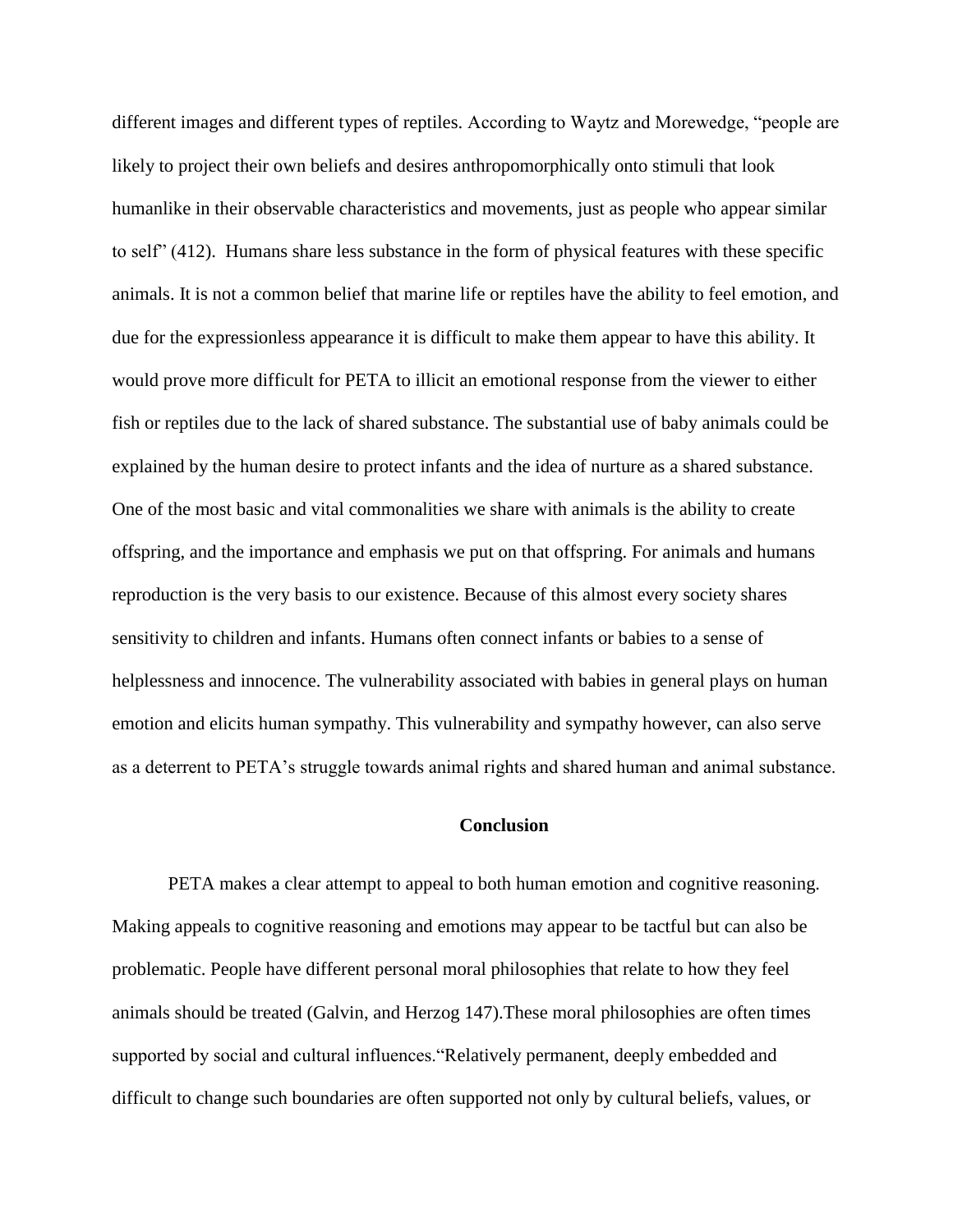norms, but are also institutional and structural relations" (Cherry, 457). According to Cherry it is the animal rights activists' goal to blur and shift these boundaries in order to group humans and animals together in a shared identity. Through the appeals to human emotion PETA attempts to create shared identity between humans and animals but are unsuccessful. Their use of emotional appeals and their use of sexuality do not work together towards the same goal. By using sexuality PETA undermines the message of animal welfare as being a serious issue.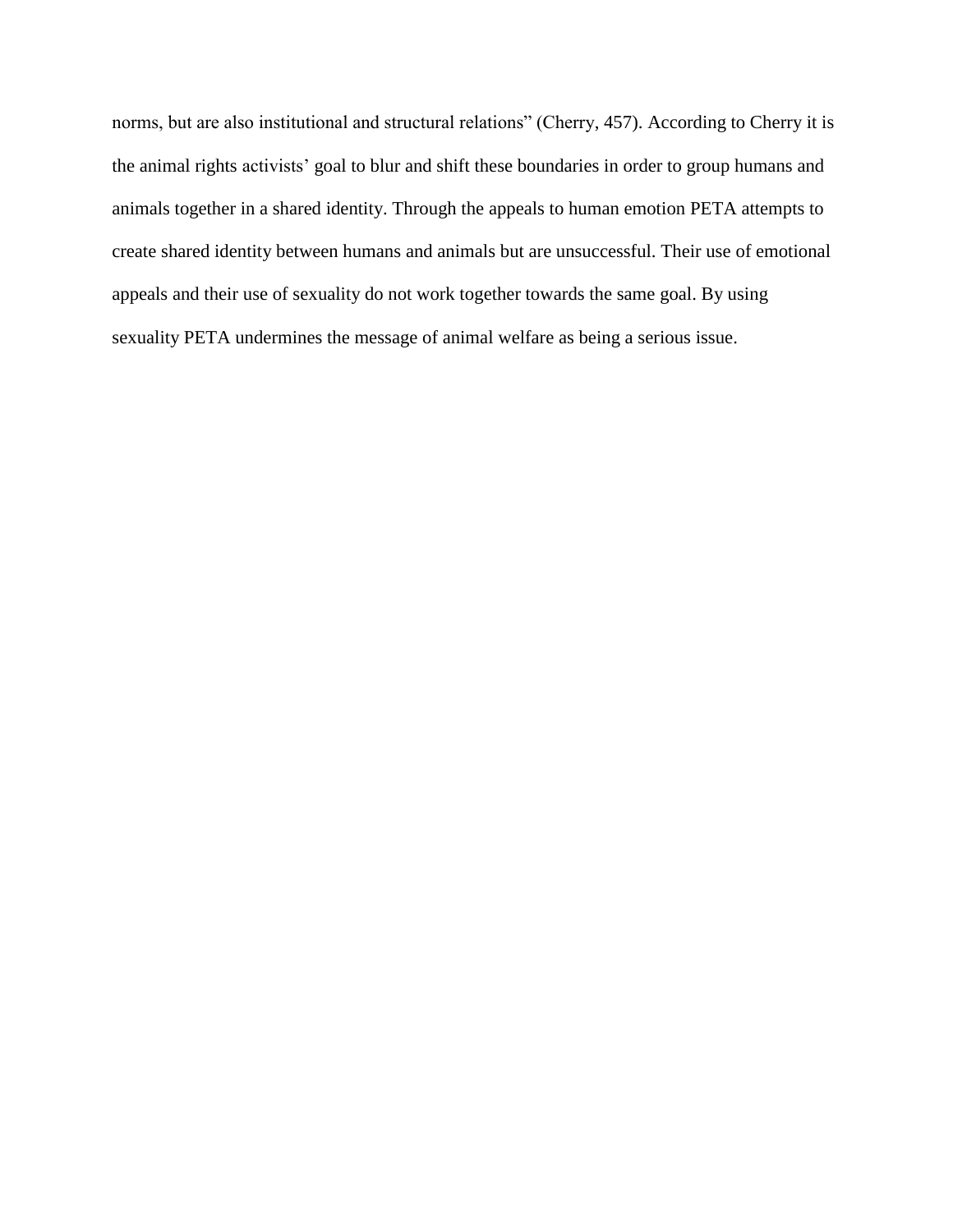### **Chapter 3**

# **Feel Their Pain – Rhetorical Criticisms of PETA's Print Advertisements**

A cow is more likely to find itself on a person's plate, rather than a person's mind. Animals are used for food, clothing, entertainment, and scientific research. Animals are processed in closed off areas away from the average citizens grasp. This creates a sense of apathy towards animal rights which serves as an issue PETA attempts to tackle. The ignorance that surrounds animal treatment and the use of animals creates indifference in PETA, and the animal rights movement's causes. Factory Farms are often placed away from public view and animals are often disassociated with the products they become. According to Phelps this may not be a bad thing "indifference based on ignorance, even willful ignorance, can be overcome with knowledge; callousness developed as a defense against compassion is harder to penetrate" (Phelps, 185). By bringing awareness to the issues that animals face PETA is able to break the ignorance surrounding animal welfare. People who are uninterested in animal welfare are a more difficult audience to persuade.

The social phenomenon of diffusing responsibility is a defensive tactic people use to justify their decision to not act. The diffusion of responsibility exists due to the avoidance of confrontation of eating meat, and using animals as a personal moral issue. Phelps claims "in short, they regard animal protection as an issue of secondary importance which must never be allowed to interfere with the established order of society" (Phelps, 134). Shaking societal constructs is a challenging task. Rather than just looking at vegetarianism as a diet based solely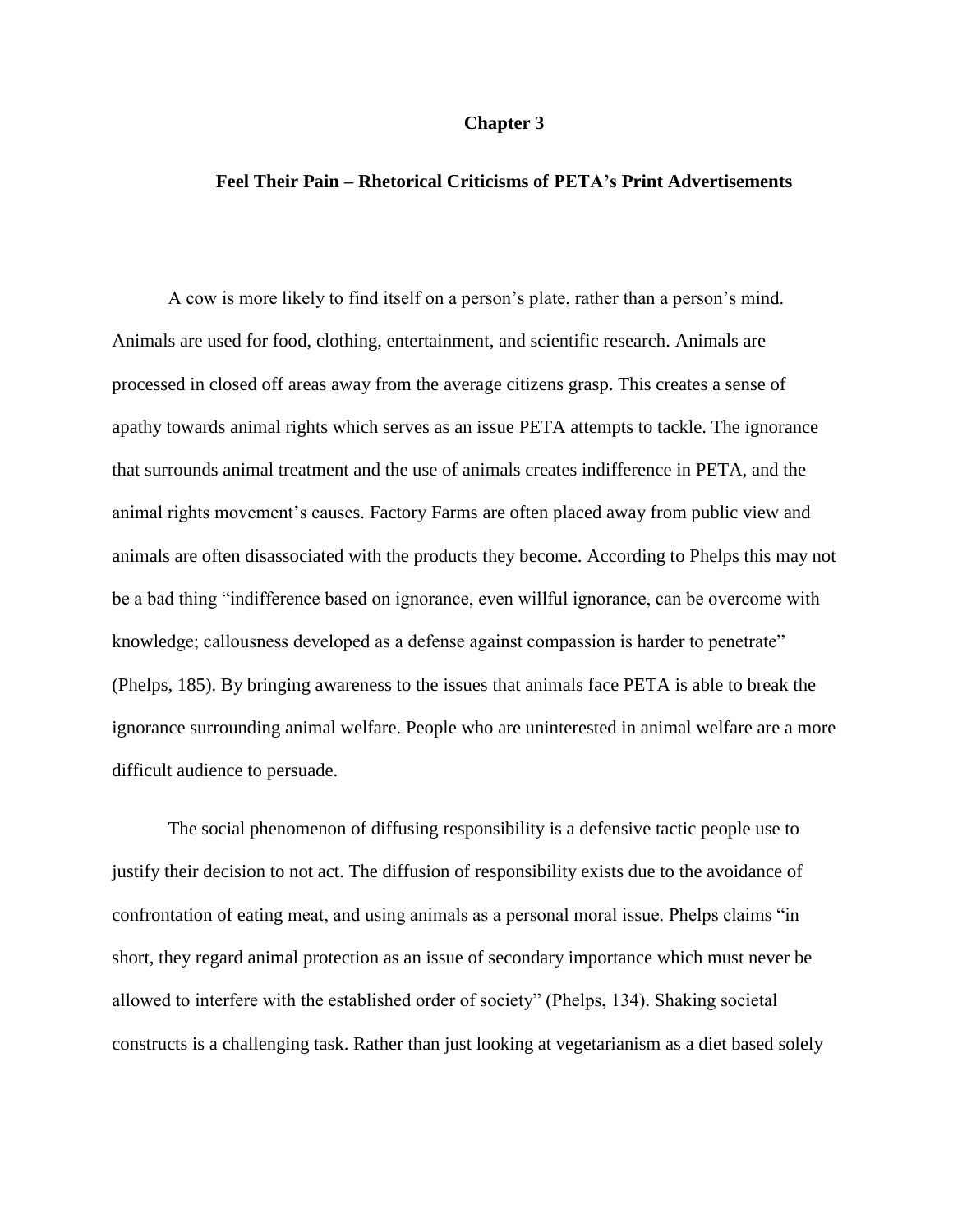on preference, PETA must stigmatize eating meat; this also goes for any other uses of animals as a means to an end.

The use of visual rhetoric is one of the strongest forms of persuasion PETA has in their arsenal. Through their print advertisements PETA is able to create realities. The advertisements use visual images, and words to do this. In his book Language as Symbolic Action, Kenneth Burke describes the "dramatistic" use of terminology. He says "Even if any given terminology is a reflection of reality, by its very nature as a terminology it must be a selection of reality; and to this extent it must function also as a deflection of reality" (Burke, 45). Language shapes reality. One specific situation can be interpreted multiple ways through language. PETA understands and utilizes the power of language in all of their advertisements – to the extent that it illicit the response they intend.

By using suggestive and motivating language PETA seeks to create a sense of urgency from those viewing the advertisements. Kenneth Burke identifies this as the use of "dramatism." Burke describes this as "a technique of analysis of language and thought as basically modes of action rather than as means of conveying information" (Burke, 54). PETA's visual campaigns are used to both convey information but more importantly encourage action. There are two advertisements on the campaign for vegetarianism analyzed. The 2005 "Holocaust on Your Plate" campaign is one of the most controversial advertisements PETA has ever created. In the campaign PETA utilizes images of the Holocaust to represent current conditions for factory farmed animals in the United States. In doing so PETA attempts to create a shared identity between humans and animals and blur the lines dividing human victims of genocide and animal victims of factory farming. The other vegetarian campaign is the "All Animals Have the Same Parts" campaign. The justification for using two advertisements from the same campaign is that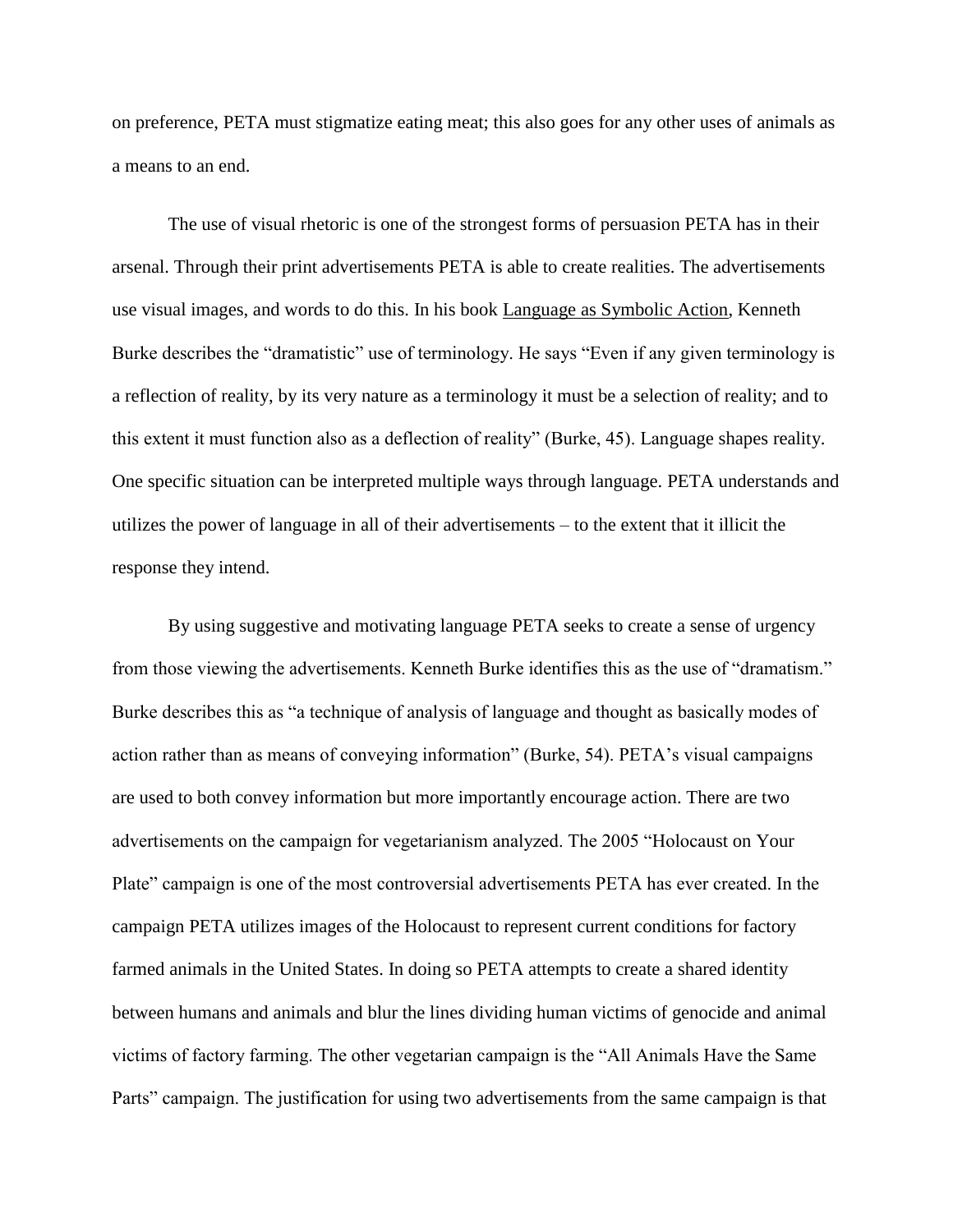the vegetarian campaign is considered the most significant issue PETA campaigns for. The "Boycott the Circus" advertisement represents the animals in entertainment campaign – its significance to this study serves as an example of a campaign PETA is not as well recognized for and serves as another example of the appeals PETA makes to human and animal identity. PETA creates print advertisements as a way to use visual rhetoric to break the ignorance and establish a desire to share their beliefs and actively pursue them. In order to do this PETA will have to do more than break the illusion of ignorance and the diffusion of responsibility.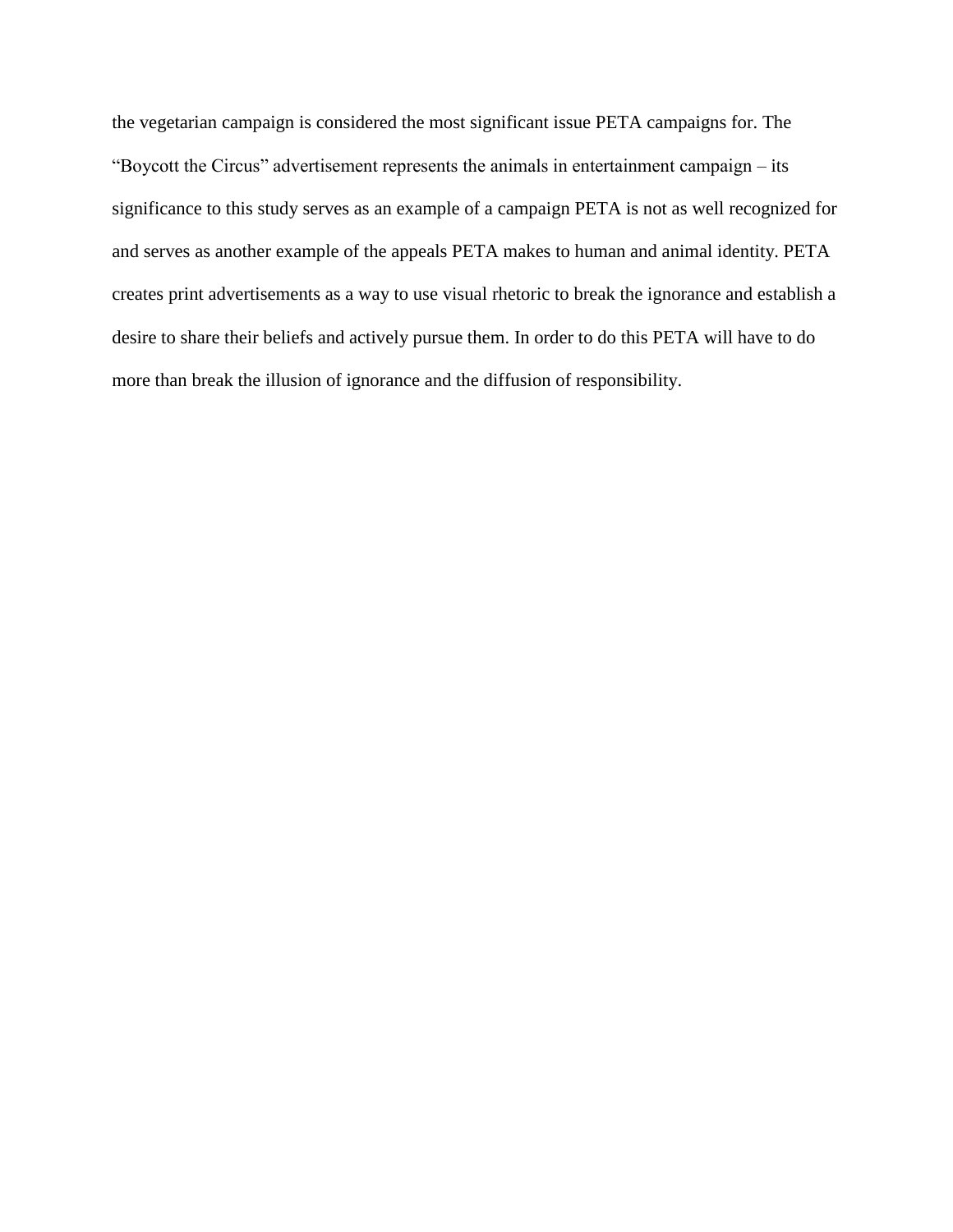**The Holocaust on your Plate Campaign**



[Figure 1]

Social change cannot occur without a catalyst. For social activists finding new ways to reach an audience exposed to an unprecedented amount of advertisements is a difficult task. Shocking and offensive campaigns are nothing out of the ordinary for the Animal Rights activist group PETA. The "Holocaust on Your Plate" campaign presents the suffering of animals today as the modern embodiment of the Holocaust in which meat eaters are Nazi's and animals are the victims. The advertisement campaigns for vegetarianism by attempting to make eating animal meat a moral issue.

The advertisement chosen is one of many in the "Holocaust on Your Plate" campaign. PETA attempts to articulate animal rights through the use of shock value. The advertisement itself is a panel attached to a silver fence. It appears to be part of the fence and is eye level. Both the cow and the man are looking directly at the viewer. The color scheme for the advertisement is black, white, and red – colors all associated with Nazi Germany. In large capital letters it says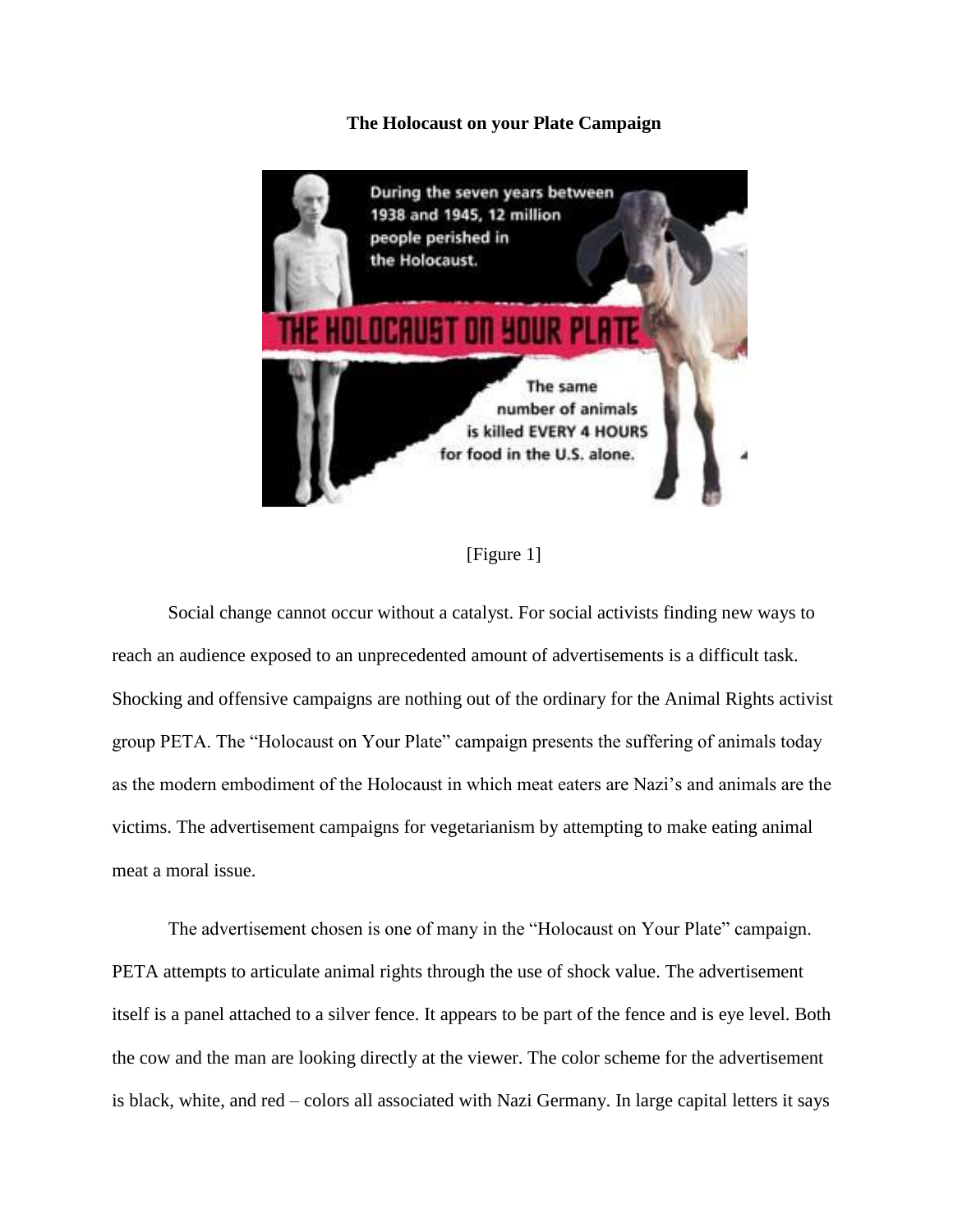"THE HOLOCAUST ON YOUR PLATE." In smaller letters it says: "During the seven years between 1938 and 1945, 12 million people perished in the Holocaust. The same number of animals is killed EVERY 4 HOURS for food in the U.S. alone." There is a diagonal line separating the black background on what appears to be the Holocaust side from the white background on the animal side. The side representing the Holocaust appears to be set back as a result of the black background. The wording does not jump off the page at the viewer. The side describing animals is light and grabs immediate attention. Looking directly at the advertisement the viewer is invited to read from left to right. The audience starts by seeing the image of the Jewish victim of the Holocaust – but is left with the larger image of the calf. Visually the viewer moves from past to present, which places a sense of urgency to the issues the animal is faced with. The connection PETA is trying to make between the Holocaust and factory farmed animals is unmistakable.

In his book The Longest Struggle Phelps describes a similar situation. When describing farmed animal's movement from traditional farming to factory farming he insinuated that this was similar to going from prison to a concentration camp. "Farmed animals were in prison; they were not able to manage their own lives and organize their own societies, and they were under a sentence of early death from the day they were born – but they were not yet in the concentration camps" (Phelps, 171). This is the stance PETA takes through their advertisement. The atrocities that occurred under the rule of Nazi Germany are those that animals are faced with today. Through both image and language they convey this very message.

The starving Jewish man and calf are images of abuse and neglect, each representing a form of perceived inferiority. PETA creates a common theme of victimization within the advertisement between the man and cow. PETA strategically uses a grown man as the victim of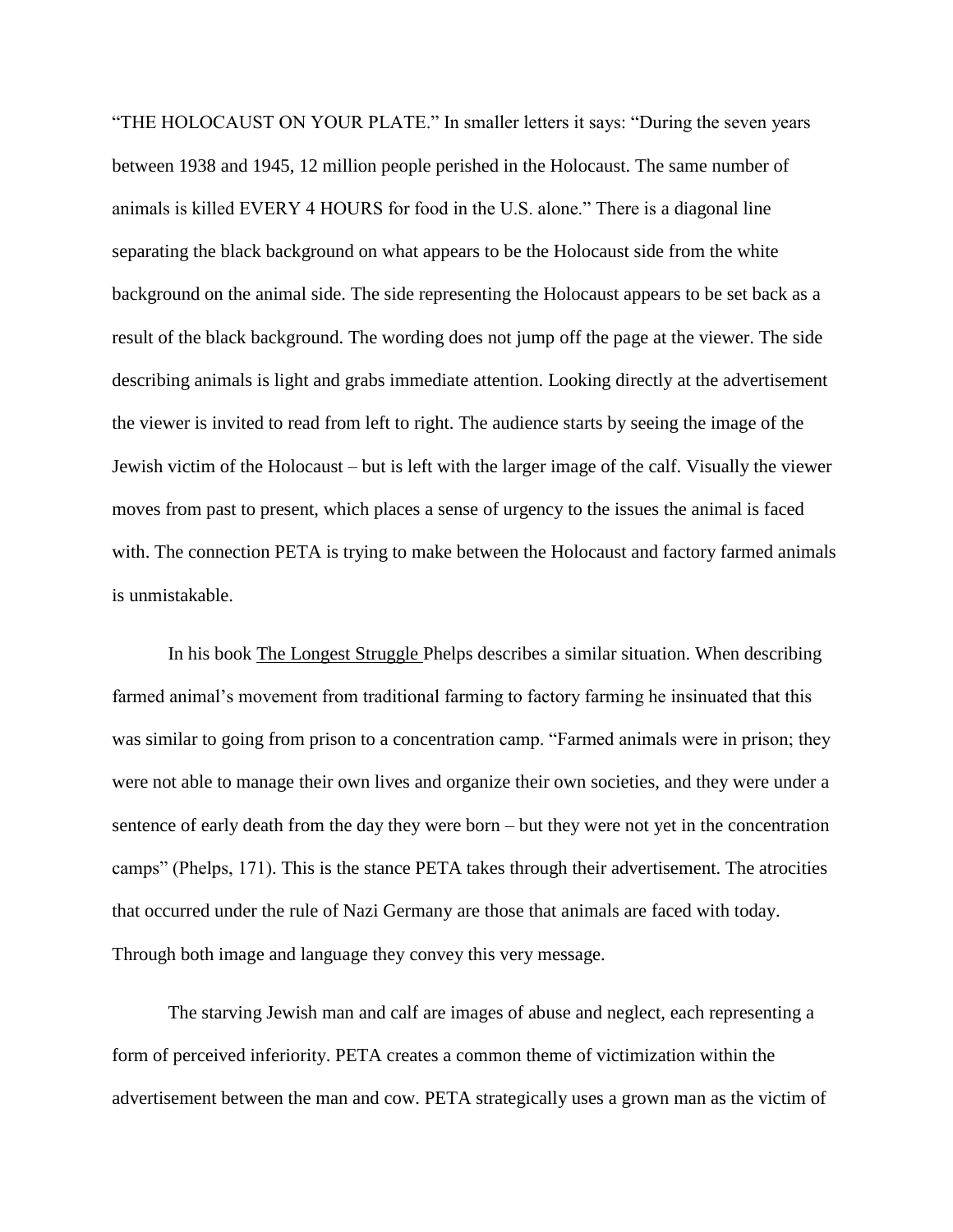the Holocaust, and a baby calf as the victim of the meat industry. Society identifies small – infantile beings as vulnerable, whereas grown men require less of society's attention and aid. Through this imagery PETA makes the claim that these new victims require our immediate help. Both of their eyes are looking directly at the viewer eliciting both sympathy and a sense of responsibility. The images of the man and the baby cow differ in size. The Jewish Holocaust victim appears to be small and set in the background whereas the calf is quite large and appears to be in the front. Symbolically this translates that the issue of animal welfare is at the front of the line and a current issue. The Jewish man being a victim to the Holocaust is something of the past, according to this advertisement it is now animals who are victims of the Holocaust.

The phrase "THE HOLOCAUST ON YOUR PLATE" is the central focus of the advertisement. According to the advertisement eating meat is a form of genocide. Creating a situation which examines the term "genocide" forces the viewer to acknowledge meat was once a living thing that has since been inhumanely and unjustly killed. In the smaller text it says that 12 million people "perished" in the Holocaust. It continues to say that the same amounts of animals are "killed" every 4 hours for food consumption in America. This connects directly to what Kenneth Burke described as a "dramatistic" use of language. The word "perished" is used in regard to Jewish Holocaust victims and translates as a passive way to describe the deaths. Strategically the term "killed" is used when discussing animals emphasizing the brutality of killing animals for food. The word "killed" carriers a higher level of moral weight than the term "perish." Morally one is more confronted by the term "killed" because it requires the action of another being. Word choice is important because the advertisement is attempting to create a sense of importance. The Holocaust is considered one of the largest crimes against humanity thus in PETA's opinion factory farming and meat consumption is not only the same but worse.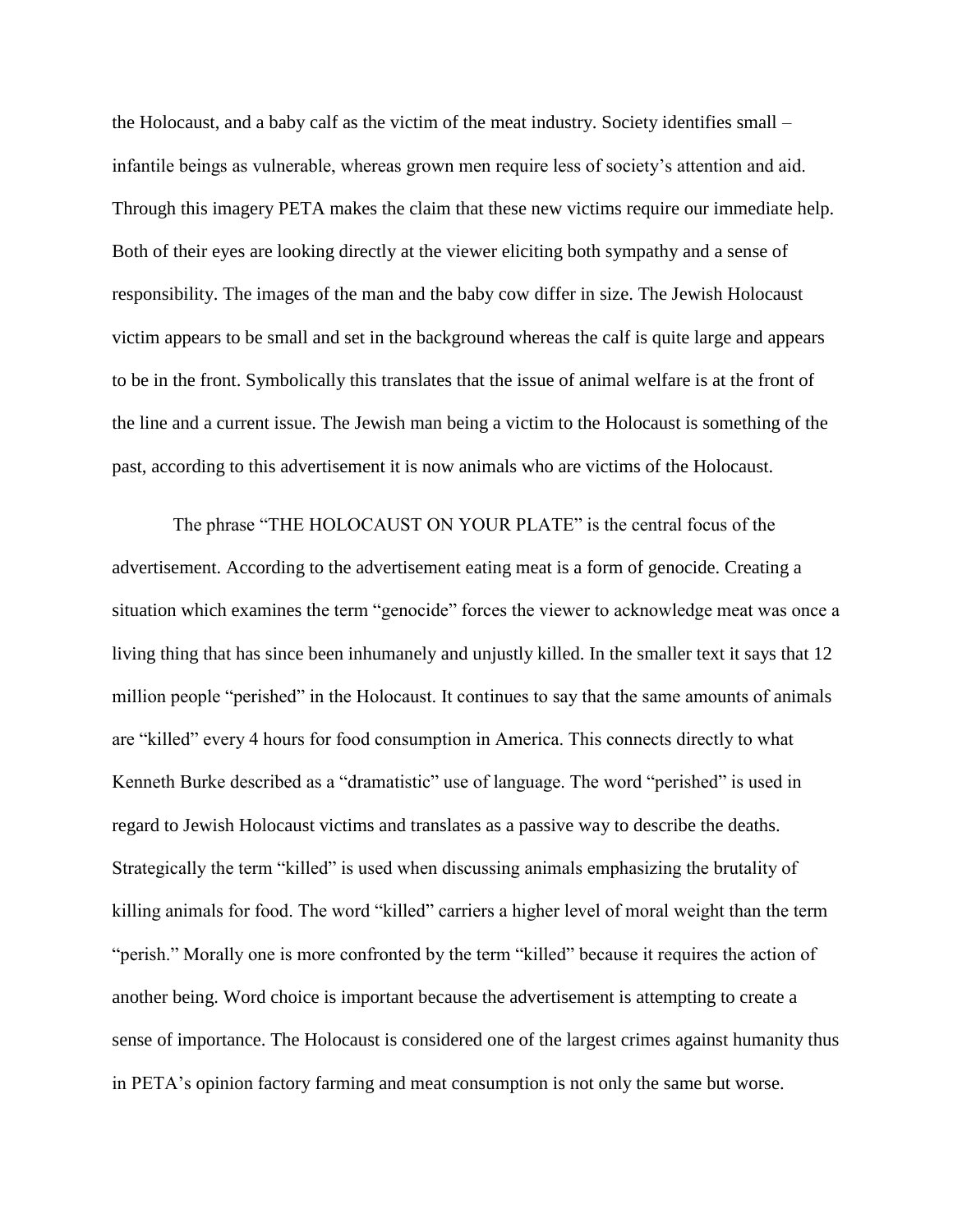PETA's "Holocaust on Your Plate" advertisement is clearly controversial and attention grabbing. PETA is forced to create controversy in their advertisements because they are not just battling America's perception of animals; they're trying to end something that is considered normal and enjoyable in American culture. For many people eating meat is American. The golden arches of McDonald's are American landmarks, and the business of eating meat is lucrative. According to the American Meat Institute in 2009 beef and poultry sales totaled \$158.4 billion. PETA is left with the task of getting people to believe what they are doing is wrong, what their families are doing is wrong, and what this country is doing is wrong.

PETA's campaign advertisements attempt to make specific appeals to their audience. PETA is an extremely well known animal rights group. PETA is not a completely reputable source – thus they struggle to establish ethos in their advertising. To make up for the lack of ethos PETA emphasizes Pathos and Logos in order to distract the audience. Pathos is used thru the representation of the Holocaust and calf. The suffering in both the man and animal creates a sense of sympathy in the viewer. Sympathy and guilt have been noted as emotional appeals in previous chapters and are a recurring theme in PETA's visual discourse. The use of the Holocaust in this advertisement is an extremely controversial move on PETA's part thus feelings of shock, horror, and even disgust are created.

Logos is clearly displayed in the smaller text on the advertisement. The advertisement clearly states that 12 million people were killed during seven years of the Holocaust. It continues claiming that 6 times that are killed daily for American food consumption. Culturally we are appalled by genocide and the use of it in the advertisement is an example of mythos. The United States had an active role in ending the Holocaust, and it is also a common notion that the United States concerns itself with human rights. The use of the Holocaust appeals to our cultural sense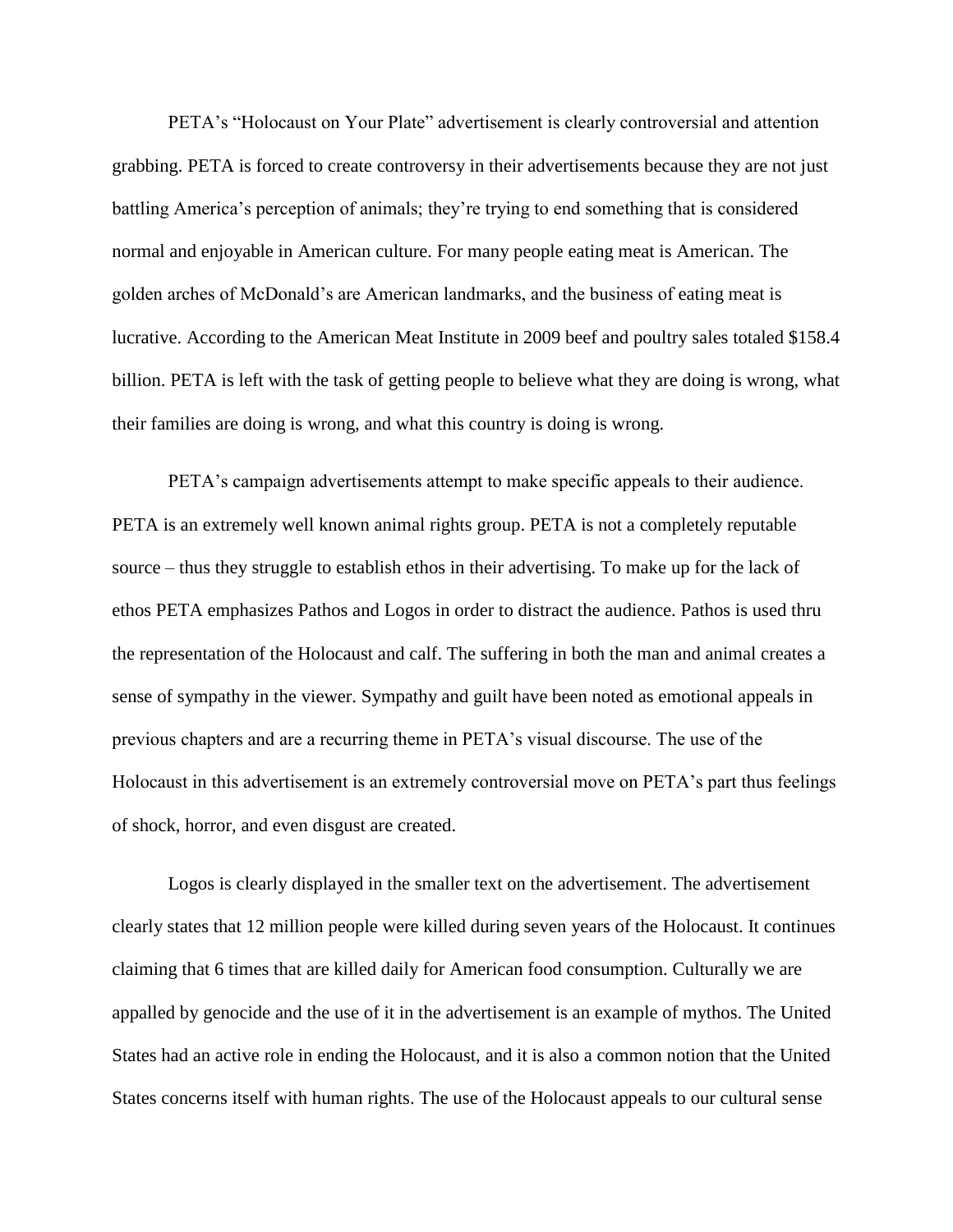of rights and responsibilities. By utilizing images of the Holocaust in conjunction with the calf – the advertisement seeks to illicit a similar response.

The advertisement itself is offensive. It walks a fine line of being extremely aggressive and extremely off-putting. It creates a scenario where people who consume meat are comparable to Nazi's. The advertisement itself is a fallacy. The advertisement struggles to present a clear message – it creates an emotional response then forces you to think critically. The advertisements attempt to illicit sympathy is undone by the exploitation of the Jewish Holocaust victim. While it asks for sympathy and understanding for animals it seems to neglect both of those things for Jewish people. The entire campaign could be perceived as capitalizing off of the suffering of Holocaust victims.

While PETA is successful in stirring emotions through this advertisement it fails at persuading the viewer to empathize for both the human and animal on the same level. Persuading the viewer to completely swear off meat forever after viewing this advertisement is a long shot. The intentions are clear, and the ability for PETA to correlate animal abuse and human abuse to the scale of the Holocaust is purposeful in order to create shock. If the viewer walks away from the ad without changing his or her behavior – he or she will still remember the images presented through this advertisement, and that is a small victory in the eyes of PETA.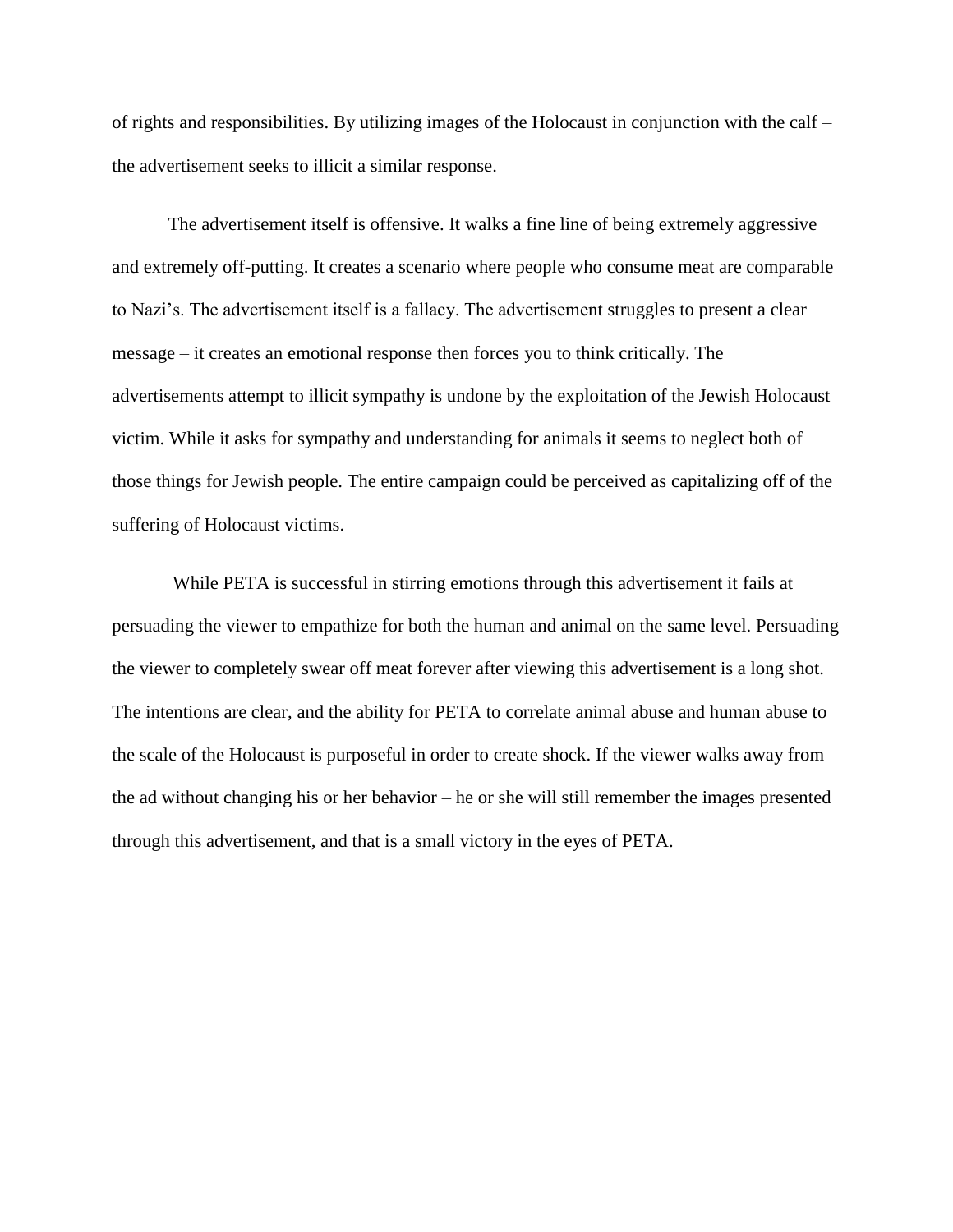# **All Animals Have the Same Parts Campaign**



[Figure 2]

Eating meat is a socially acceptable act. Meat is a staple for most living in the United States and abroad. According to the USDA 25.6 billion pounds of beef were consumed in 2011 in the United States alone. The act of killing animals for human consumption is something PETA vehemently opposes. The "All Animals Have the Same Parts" advertisement is in support of the vegetarian campaign of the People for the Ethical Treatment of Animals (PETA). PETA is well known for their use of celebrity endorsements in order to further their advertising campaign. The print advertisement that is featured on the PETA website is an image of American model/actress Pamela Anderson in what appears to be a bikini-style bathing suit with markings sectionalizing her body into specific parts. The advertisement presents a side view of Anderson's body, however her face is turned to the front and she is gazing directly at the viewer. On the left of Anderson is a small image of a cow with a heart on its stomach and the words "Have a heart, Go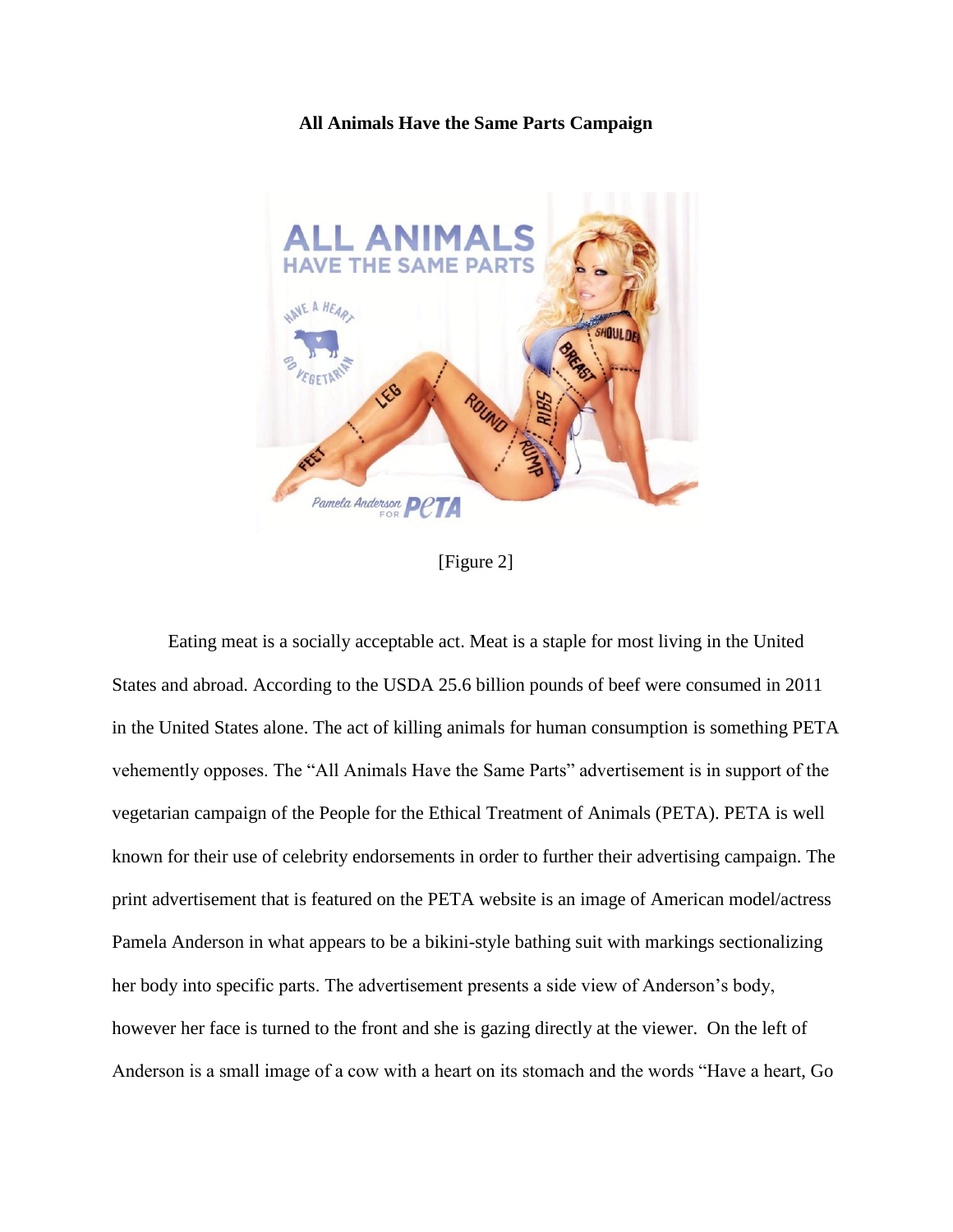Vegetarian." The advertisement plays on array of emotional appeals explored in the previous chapter two – thus serving as evidence of the organizations attempt to create a shared human/animal identity.

The use of emotionally stimulating language is apparent throughout this advertisement. The word "Animal" is used exclusively even though the image is that of a human. PETA uses the word "Animal" as an umbrella term – covering both human and non-human animals. This also makes an effort to create what has previously been referred to as collective identity. According to Kenneth Burke "basically, there are two kinds of terms: terms that put things together, and terms that take things apart. Otherwise put, A can feel himself identified with B, or he can think of himself as disassociated from B" (Burke, 49). The remainder of the phrase "have the same parts" is visually articulated through the segmentation of Pamela Anderson's body in the image. The words "Rump" and "Round" were transcribed on her leg as a way to identify her body part in a way we identify the body parts of animals when utilizing them for food. Considering this is a vegetarian campaign the use of terms we readily identify when referring to animal meat were purposeful. Visually implementing these terms on Anderson's body can be seen as an attempt to illicit an emotional response – more specifically a response calling on both cognitive reasoning, and guilt. The idea that both humans and animals "have the same parts" implies that humans and animals share physical substance. This is an effort to break the illusory vision we have of animals being the exact opposite of human.

The use of Pamela Anderson in this specific advertisement is strategic. Anderson is an infamous sex symbol in American pop culture. Her career ranges from pornography to television and she was even named "Playmate of the Month" by Playboy magazine in February 1999. The use of sexual appeal transcends Pamela Andersons recognizable image – in the advertisement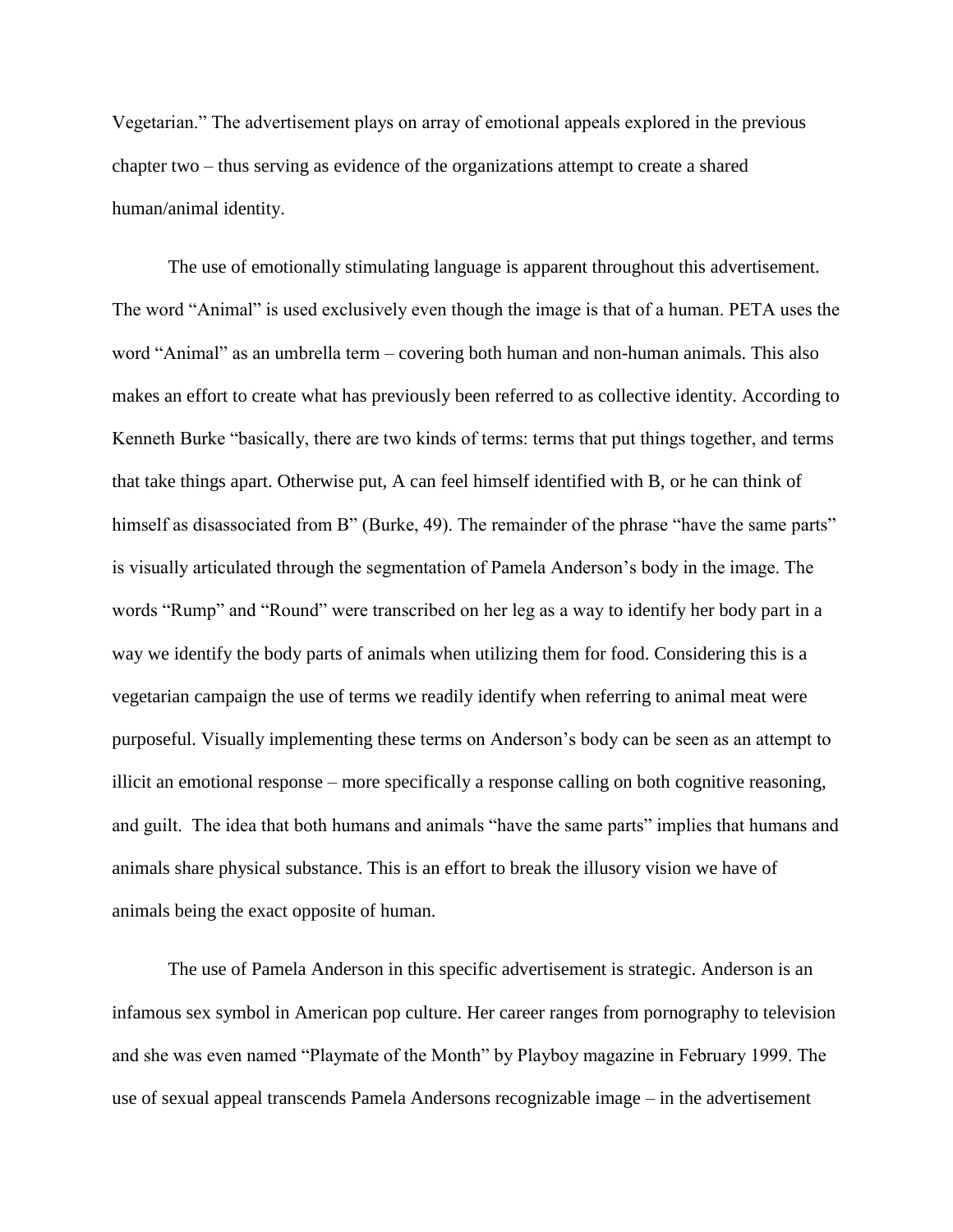Anderson is dressed in what can be considered revealing clothing. These types of sexual appeals are another attempt to create a sense of shared substance. It is also used to create a sense of desirability to the cause. Vegetarianism is demonstrated to be the sexually appealing diet which would make meat consumption the opposite. Thus in order for one to be sexually appealing he/she must adopt this alternate style of eating.

On the left of the advertisement is a small image of a cow encircled by the words "Have a Heart, Go Vegetarian." Inside the image of the cow is a small heart shape. The terminology is interesting. According to Burke "not only does the nature of our terms affect the nature of our observations, in the sense that the terms direct the attention to one field rather than to another. Also, many of the 'observations' are but implications of the particular terminology in terms of which the observations are made" (Burke, 46). The heart appears small relative to the size of the advertisement – however given the nature of the advertisement it has significant meaning. The image of a heart within the cow represents the symbolic existence of emotion in an animal. The words encircling the image challenge the viewer to "have a heart." Thus the consumption of meat becomes a moral issue. If consuming meat is considered to be immoral or heartless – then adopting a vegetarian diet is thus the morally acceptable and mindful option. Not only does this image attempt to challenge the viewer's morals – it is also used as what has been described in previous chapters as an emotional appeal – particularly an appeal used to illicit a response of guilt.

Like any piece of advertisement the "All Animals Have the Same Parts" vegetarian campaign makes certain appeals to the viewer. There are clear examples of pathos and logos in this campaign. Ethos is once again a struggle for PETA. The use of celebrity endorsement would normally serve as an appeal to ethos – however given PETA's choice of celebrity that is not the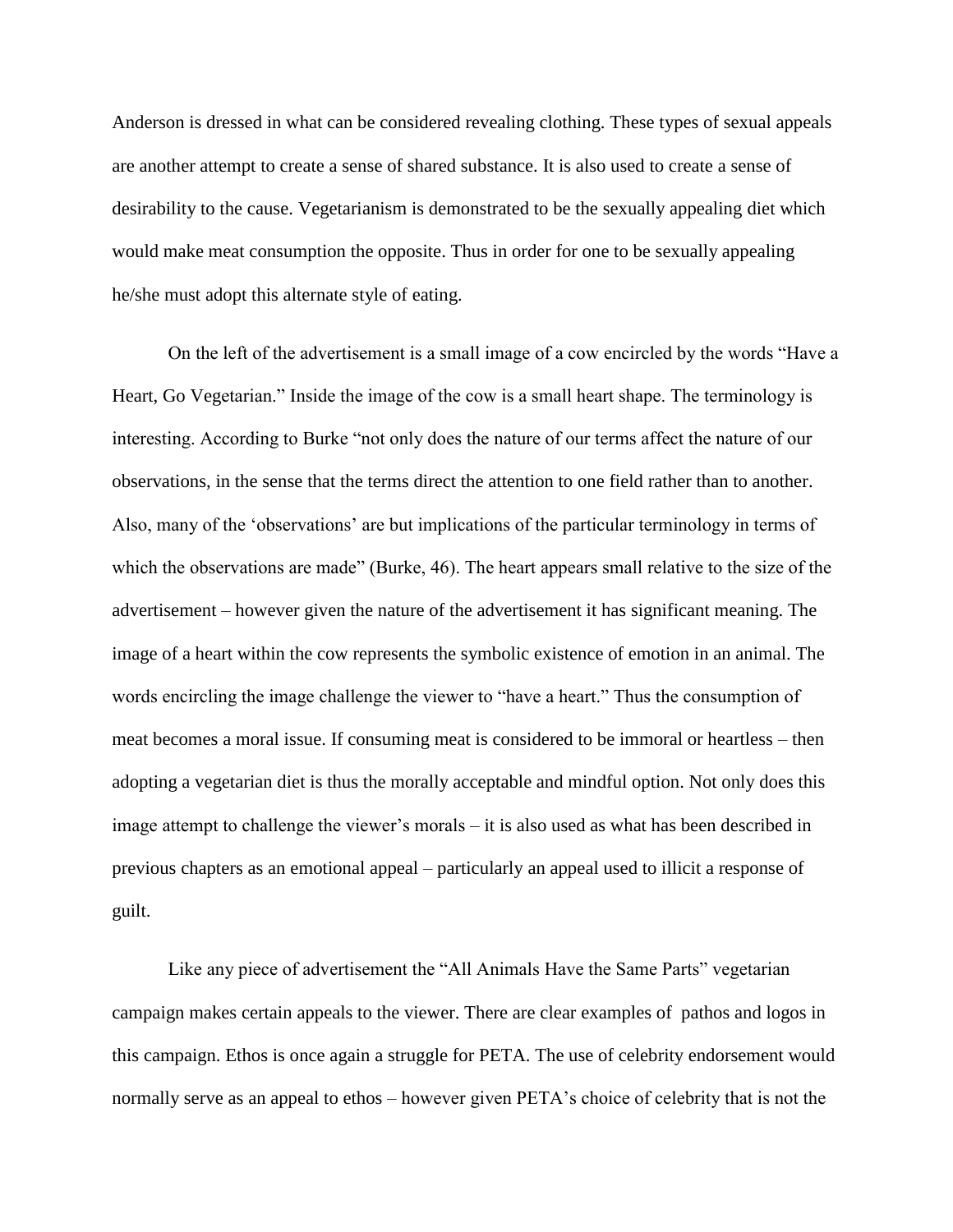case. Pamela Anderson is not considered to be a credible or reputable source. PETA's ethos is damaged by their choice of endorsement for an advertisement that is supposed to represent an issue of high importance.

Pathos is also a clear appeal to the viewer of this advertisement. While the image itself doesn't illicit an immediate emotional appeal – the language certainly does. The moral appeal for people to "have a heart" and the use of the small image of the cow and small image of a heart carries emotional weight. The language is used purposely to stir emotion in the audience. As Phelps puts it this creates a sense that "no sentient being counts for more in the moral equation than any other sentient being" (Phelps, 77). The clear segmentation of Anderson's body creates a sense of shock – confronting the viewer with the words transcribed over her body. The sexual appeal of Pamela Anderson's image due to her career, and her revealing clothing, and body position can also be considered as an effect to create an emotional response.

Through both language and image the neo-Aristotelian appeal of logos is clear. Giving the viewers a reason to act is the strongest aspect of the argumentation in this visual rhetoric. The strongest logical appeal made in this advertisement is the words "All Animals Have the Same Parts." This challenges the viewer to consider themselves animal. The argument is furthered through the image of a segmented Pamela Anderson labeled with cuts of meat. This is also a strong claim on shared identity.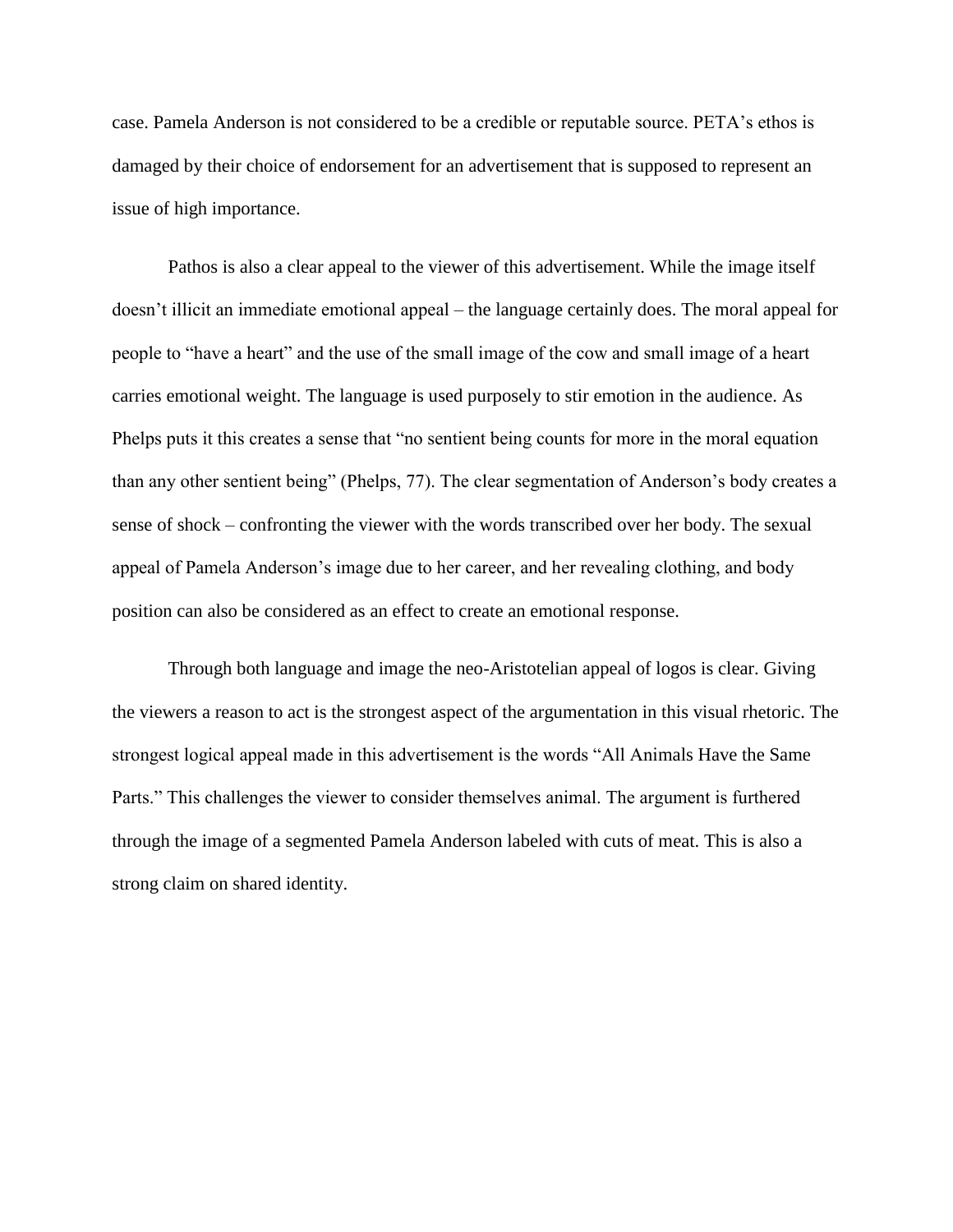# **Boycott the Circus Campaign**



[Figure 3]

A campaign that gets less attention from the media and the world is PETA's campaign against animals in entertainment. PETA strongly opposes the use of animals in any forms of entertainment claiming that it is not humane or fair to the animals to keep them caged and forced to behave in ways that are mostly not natural for them. The ad contains Shilpa Shetty – an Indian "Bollywood" film actress and model dressed as a tiger and chained up in a cage. "Bollywood" is India's interpretation of Hollywood in the United States. Her body is facing the front and she appears to be staring directly at the audience. The advertisement reads "Beaten lonely and abused" and calls on the viewer to boycott the circus. The campaign to end the use of animals in entertainment is just one of the many campaigns PETA crusades for.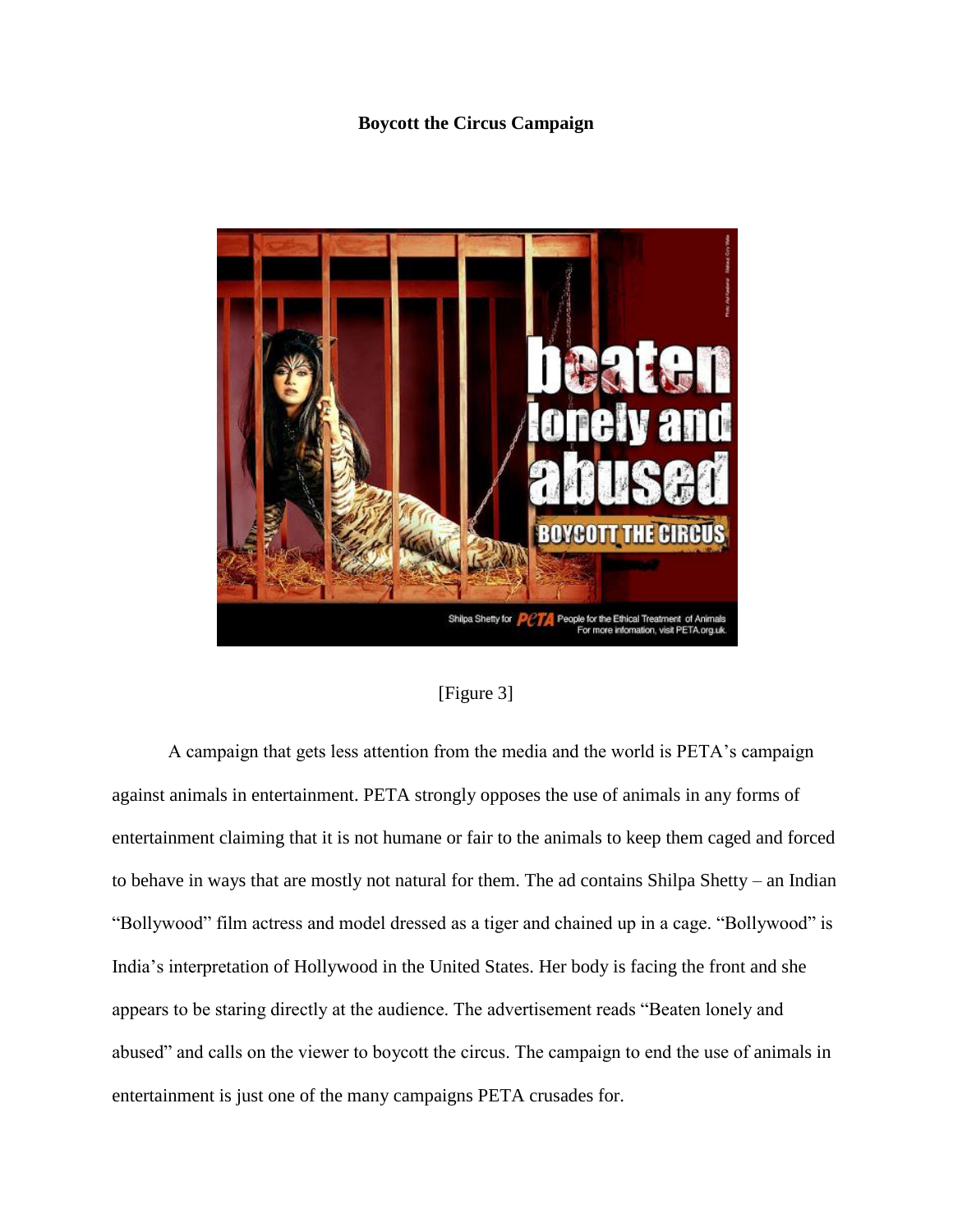The most immediate image the viewer is confronted with upon viewing this advertisement is that of Shilpa Shetty having taken on the appearance of a caged tiger. Shetty is recognized as an "exotic" model and actress and in this advertisement takes on the representation of an "exotic" animal. According to Edward Said there has long been an interest in obtaining "exotic" things. He defines this as Orientalism. According to Said "Orientalism can be discussed and analyzed as the corporate institution for dealing with the Orient – dealing with it by making statements about it, authorizing views of it, describing it, by teaching it, settling it, ruling over it; in short Orientalism as a Western style for dominating, restructuring, and having authority over the Orient" (Said, 3). Both Shetty and the Tiger by this definition could be viewed as the Orient being dominated. In this advertisement Shetty serves as the physical embodiment of a tiger. This has been defined in previous chapters as anthropomorphism – in this case reverse anthropomorphism. Aside from the tight tiger skin print body suit, Shetty also has facial makeup, fake ears, and big, tussled hair. According to Waytz, and Morewedge: "Anthropomorphism represents a process of inductive reference whereby people involve the real, or imagined behavior of other agents with humanlike characteristics, motivations, intentions, or underlying mental states" (Waytz, and Morewedge 411). Shilpa Shetty maintains her humanness in the image but is only disguised as what appears to be a tiger. The idea of caging or chaining a human against their will is something that would be considered wrong, and an infringement on natural human rights. The viewer is then called upon to identify with the humanness of the model but the representation of the animal. Thus the viewer of this advertisement is at a crossroads of identity. The use of reverse anthropomorphizing Shilpa Shetty is a clear and concise appeal to create a shared identity between humans and animals.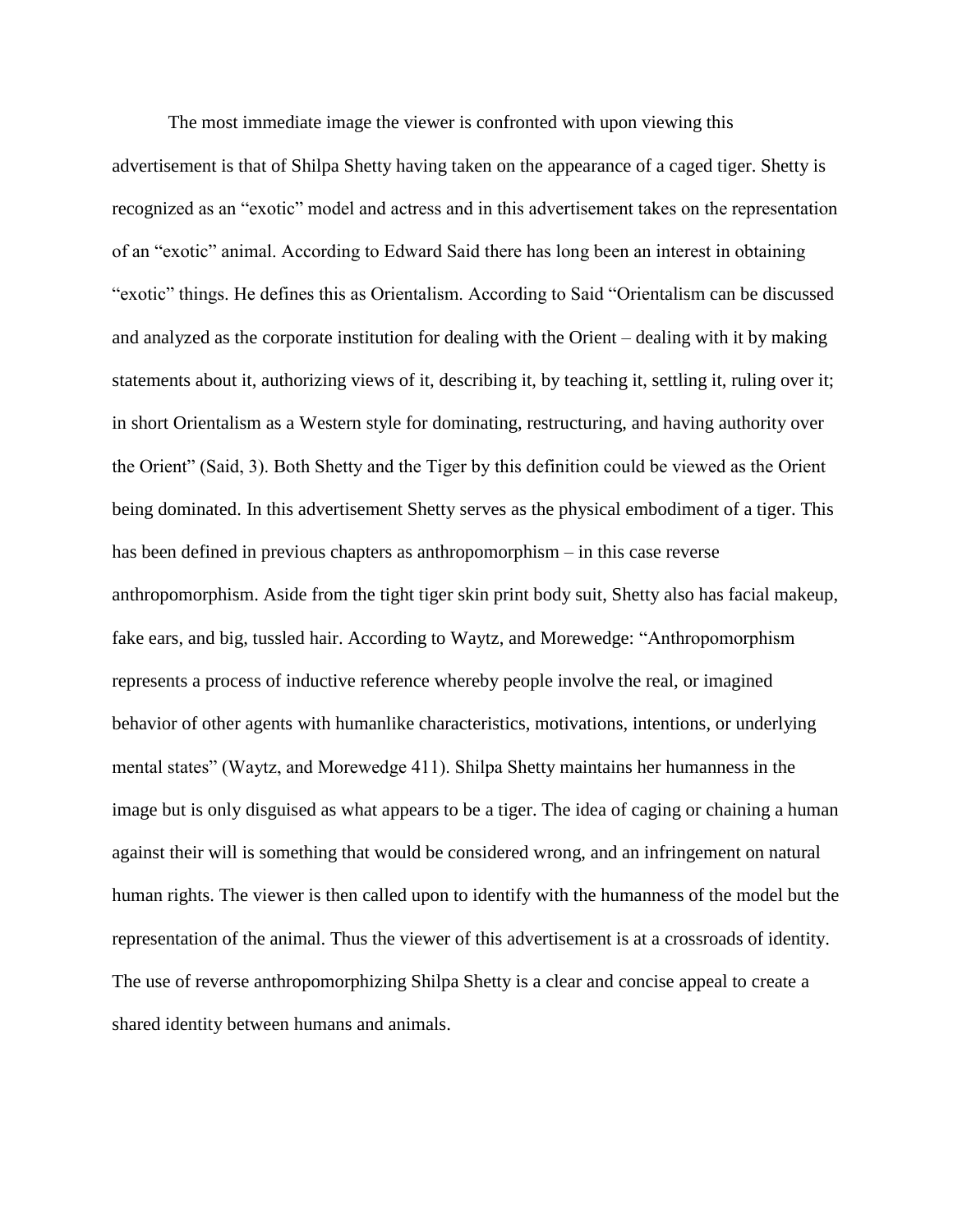Like the previous advertisements the use of language is paramount in this advertisement. The words "beaten lonely and abused" appear in large bold letters on the right side of the advertisement. The sizing of the entire phrase differs with the words "beaten" and "abused" being significantly larger than the word "lonely." This visually puts emphasis on the larger words. The significance of using the words beaten and abused when referring to the caged animals used in the circus are used to create a sense of anger from the viewer – and illustrate that the animals suffer great fear in the situation. The idea that the animals feel a sense of loneliness is also an attempt to create shared identity by using a very human emotion to describe the emotion in the animals involved in the circus. The call to "Boycott the Circus" is in smaller print but is very clear to the viewer. This is because the attempt to create a shared identity through language outweighs the call to boycott and end the use of animals in entertainment. Once again we see what Burke described as "dramatism" through the calculated use of language. It is clear PETA is fighting a more complex battle than one would automatically assume.

Once again the traditional approach to rhetorical criticism is made clear through the identification of ethos, pathos, and logos in the advertisement. Ethos is apparent once again through the organization putting their name clearly at the bottom of the advertisement. Again PETA uses the use of celebrity to garner a sense of credibility with their cause. An interesting factor in this advertisement is that both the campaign and model are not marginally well known. Shilpa Shetty is not a mainstream or major actress on the world stage – and is hardly recognizable to Western societies. Still the use of her celebrity serves as a call to Ethos.

Pathos is demonstrated through the emotional appeal of the language and sexual appeal of the imagery. The words beaten, lonely, and abused are emotionally saturated words. Shetty appears to be fearful in the advertisement holding one of the bars and looking fearfully at the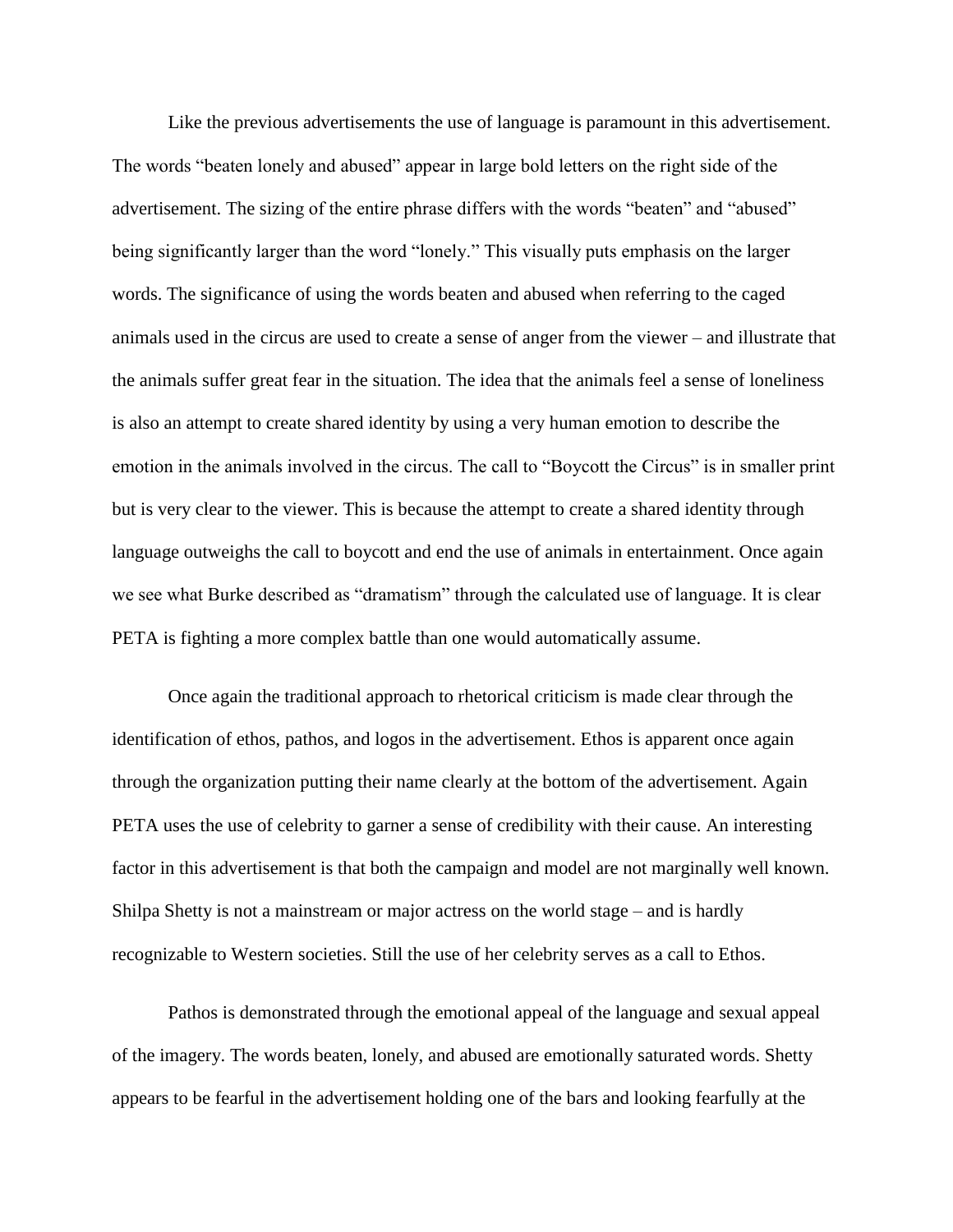viewer. The tight fitting bodysuit and the reputation she has as a very attractive exotic model play into the fact that this is sexual imagery. Sexual appeal has been defined previously as an emotional appeal that is often used by PETA to attain a greater response to their advertising.

The appeal to logos is identified through the moral obligation to protect things that are beaten or abused. Anthropomorphism furthers the responsibility and response to the claim that circus animals are beaten, lonely, and abused because it creates a dual issue of a human being the subject of the abuse.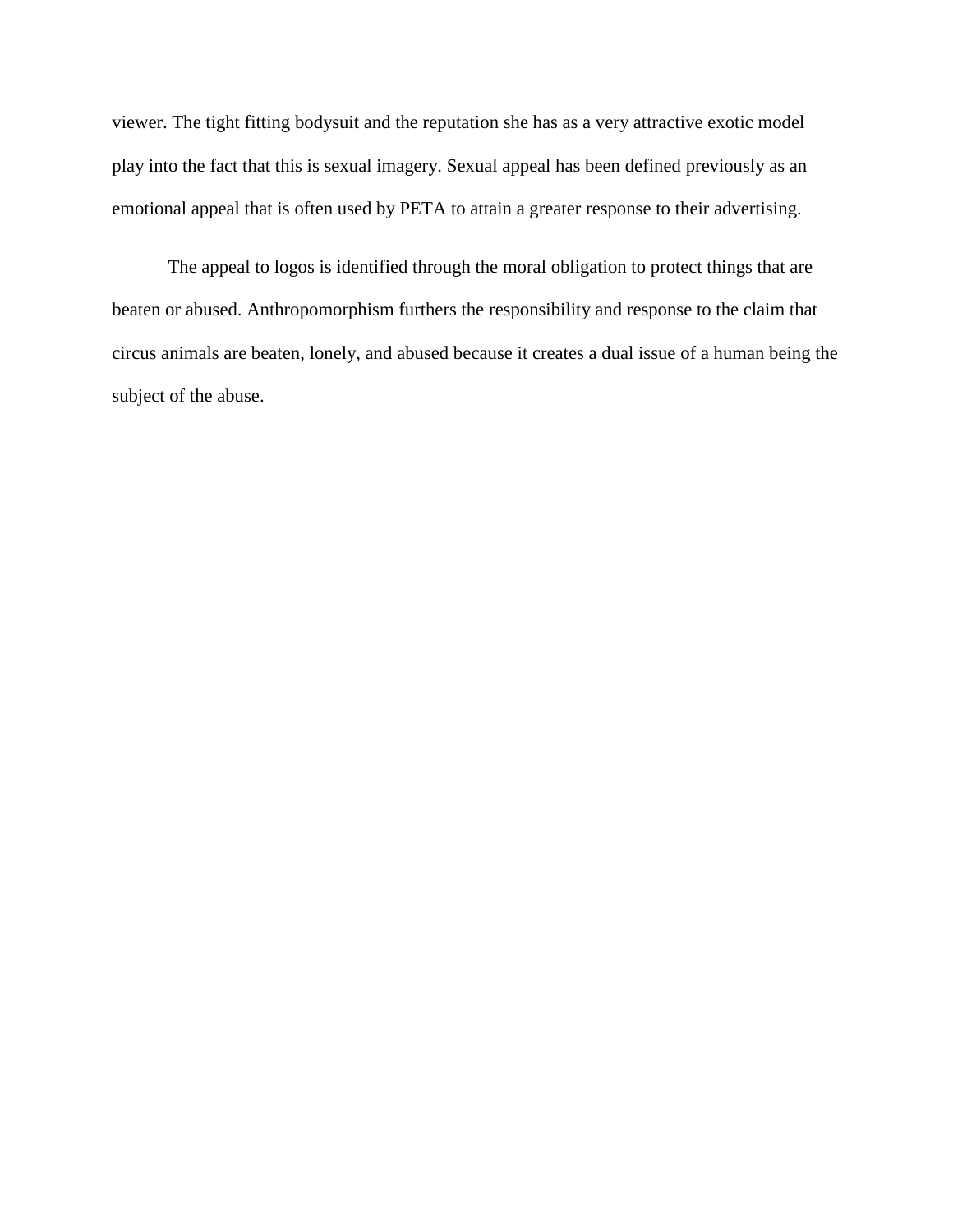#### **Conclusion**

Through the visual rhetoric presented in the form of campaign advertisements and PSA's PETA attempts to captivate, inform, and encourage action within their audience. The attempt to create shared human and animal identity is clear – however the tactics PETA uses undermines their cause. The appeals to human sympathy and guilt are contradictory in nature – being helpless, and in need of human intervention, hurts the appeal to create an equal and level playing field between humans and animals. PETA campaigns for humans to act on the animals behalf – this creates tension within the notion of shared identity. If animals were placed on the physical and moral level of humans the animal would be responsible for itself. Human intervention is always an issue of choice – whether the victim is human or animal.

It is clear PETA attempts to present animals in a way that humans can relate to – an effort to blur the boundaries drawn by humans. According to Hobson-West "the drawing of boundaries is a crucial part of what it means to be human, and goes wider than just seeing the animal as other…boundary drawing is not just an intellectual exercise but has 'real world' and sometimes dramatic consequences" (Hobson-West, 25). Boundary drawing is something that is vital to human understanding. The blurring of these lines is possible for a moment through visual rhetoric; however, undoing the boundaries in reality is a much harder task.

PETA campaigns for humans to stop exploiting animals – however they use images of humans in almost all of their advertisements. The use of sexualizing women is degrading. The advertisements objectify women as sexual objects which is the kind of behavior they are asking their viewers to abstain from when it comes to animals. Rather than presenting their evidence in an intellectual way – PETA relies on shock and emotional appeal to do their bidding for them.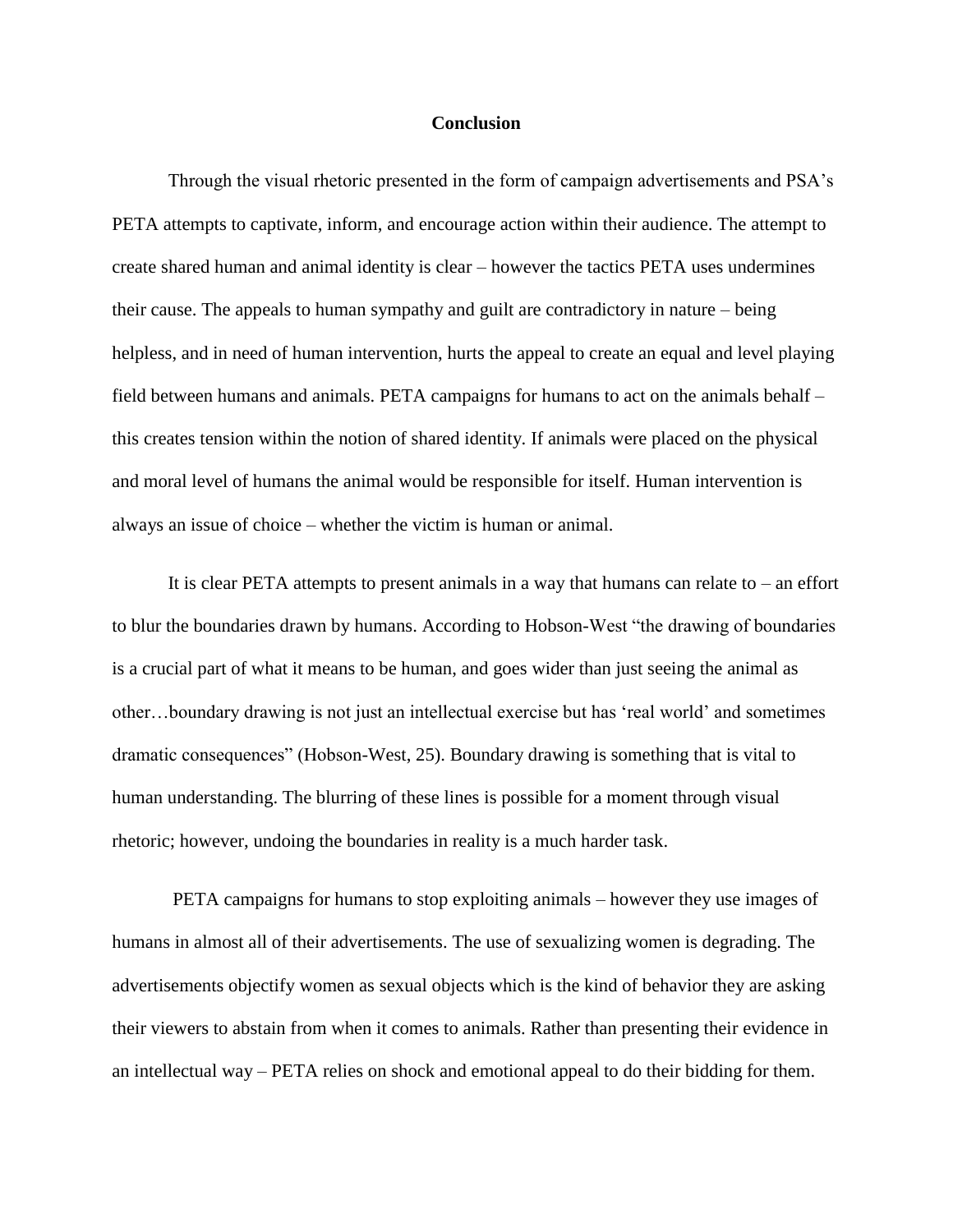This is successful in captivating an audience and obtaining large amounts of media attention, but falls short in motivating that audience to take action and adopt the animal rights movement's values. In order to gain credibility with their audience – and be successful at eliciting social change – PETA will have to stop presenting messages that contradict themselves.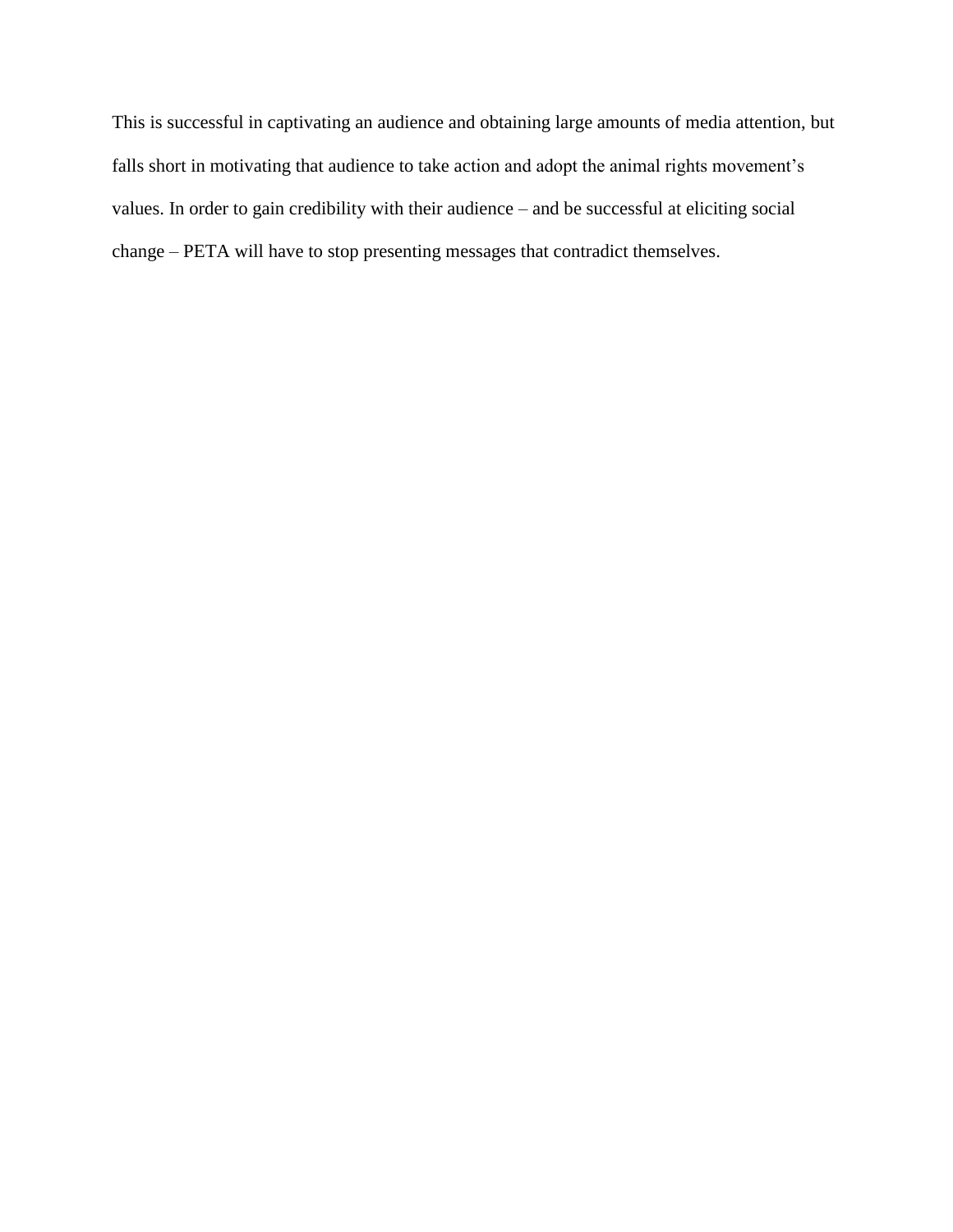#### Works Cited

- Aaltola, Elisa. "The Philosophy Behind The Movement: Animal Studies Versus Animal Rights." *Society & Animals* 19.4 (2011): 393-406. *Academic Search Premier*. Web. 19 Dec. 2011.
- Atkins-Sayre, Wendy. "Articulating Identity: People for the Ethical Treatment of Animals and the Animal/Human Divide." *Western Journal of Communication* 74.3 (2010): 309-328. *Academic Search Premier*. EBSCO. Web. 17 Oct. 2011.
- Baek, Tae Hyun, and Mark Mayer. "Sexual Imagery In Cigarette Advertising Before And After The Master Settlement Agreement." Health Communication 25.8 (2010): 747-757. Communication & Mass Media Complete. Web. 1 May 2013.
- Bailey, Cathryn. "We Are What We Eat: Feminist Vegetarianism And The Reproduction Of Racial Identity." Hypatia 22.2 (2007): 39-59. Academic Search Premier. Web. 1 May 2013.
- Baker, Christina N. "Images Of Women'S Sexuality In Advertisements: A Content Analysis Of Black- And White-Oriented Women'S And Men'S Magazines." Sex Roles 52.1/2 (2005): 13-27. SocINDEX with Full Text. Web. 1 May 2013
- Baker, Steve. *Picturing the Beast: Animals, Identity, and Representation*. Manchester: Manchester UP, 1993. Print.
- Belk, Russell W., and Richard W. Pollay. "Images Of Ourselves: The Good Life In Twentieth Century Advertising." Journal Of Consumer Research 11.4 (1985): 887-897. Communication & Mass Media Complete. Web. 1 May 2013.

Black, Jason Edward. "Extending the Rights of Personhood, Voice, and Life to Sensate Others: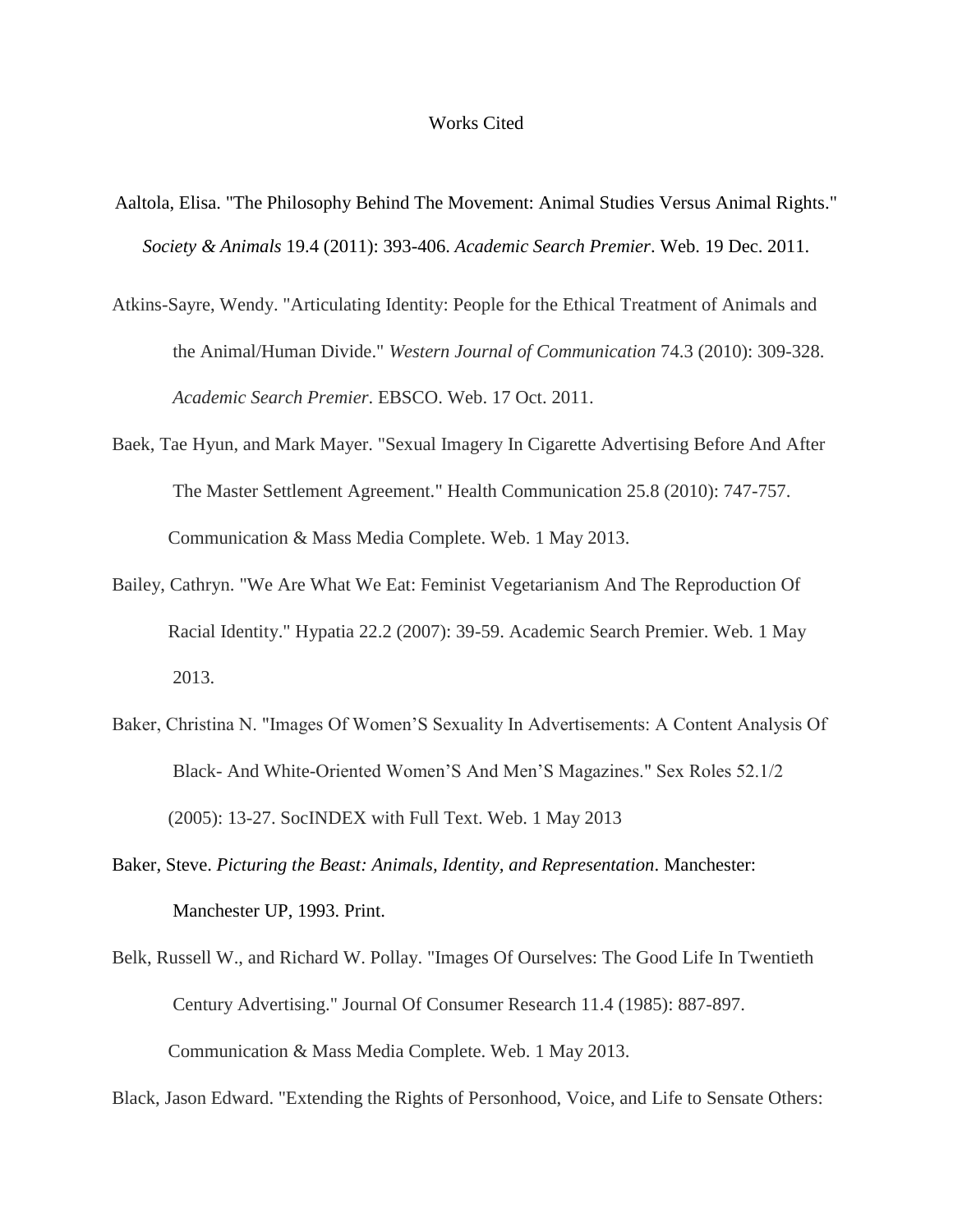A Homology of Right to Life and Animal Rights Rhetoric." *Communication Quarterly* 51.3 (2003):312-331. *Academic Search Premier*. EBSCO. Web. 17 Oct. 2011.

Burghardt, Gordon M. "Ethics And Animal Consciousness: How Rubber The Ethical Ruler?." *Journal Of Social Issues* 65.3 (2009): 499-521. *Academic Search Premier*. Web. 19 Dec. 2011.

Burke, Kenneth. *A Rhetoric of Motives*. Berkeley: University of California, 1969. Print.

Burke, Kenneth. *Language as Symbolic Action*. Berkeley: University of California, 1966. Print.

- Calhoun, Craig. "Social Theory and the Politics of Identity." *Social Theory and the Politics of Identity*. Malden: Blackwell, 1994. 9-37. Print.
- Cherry, Elizabeth. "Shifting Symbolic Boundaries: Cultural Strategies of the Animal Rights Movement."*Sociological Forum* 25.3 (2010): 450-475. *Academic Search Premier*. EBSCO. Web. 17 Oct. 2011.
- Cherry, Elizabeth. "Veganism as a Cultural Movement: A Relational Approach." *Social Movement Studies*5.2 (2006): 155-170. *Academic Search Premier*. EBSCO. Web. 17 Oct. 2011.
- Crompton, Tom, and Tim Kasser. "Human Identity: A Missing Link In Environmental Campaigning." Environment 52.4 (2010): 23-33. Academic Search Premier. Web. 1 May 2013.
- Doug Brandon, et al. "Human Rights, Animal Wrongs? Exploring Attitudes Toward Animal Use And Possibilities For Change." *Society & Animals* 18.3 (2010): 251-272. *Academic Search Premier*. Web. 19 Dec. 2011.

Freeman, Carrie Packwood. "A Greater Means to the Greater Good: Ethical Guidelines to Meet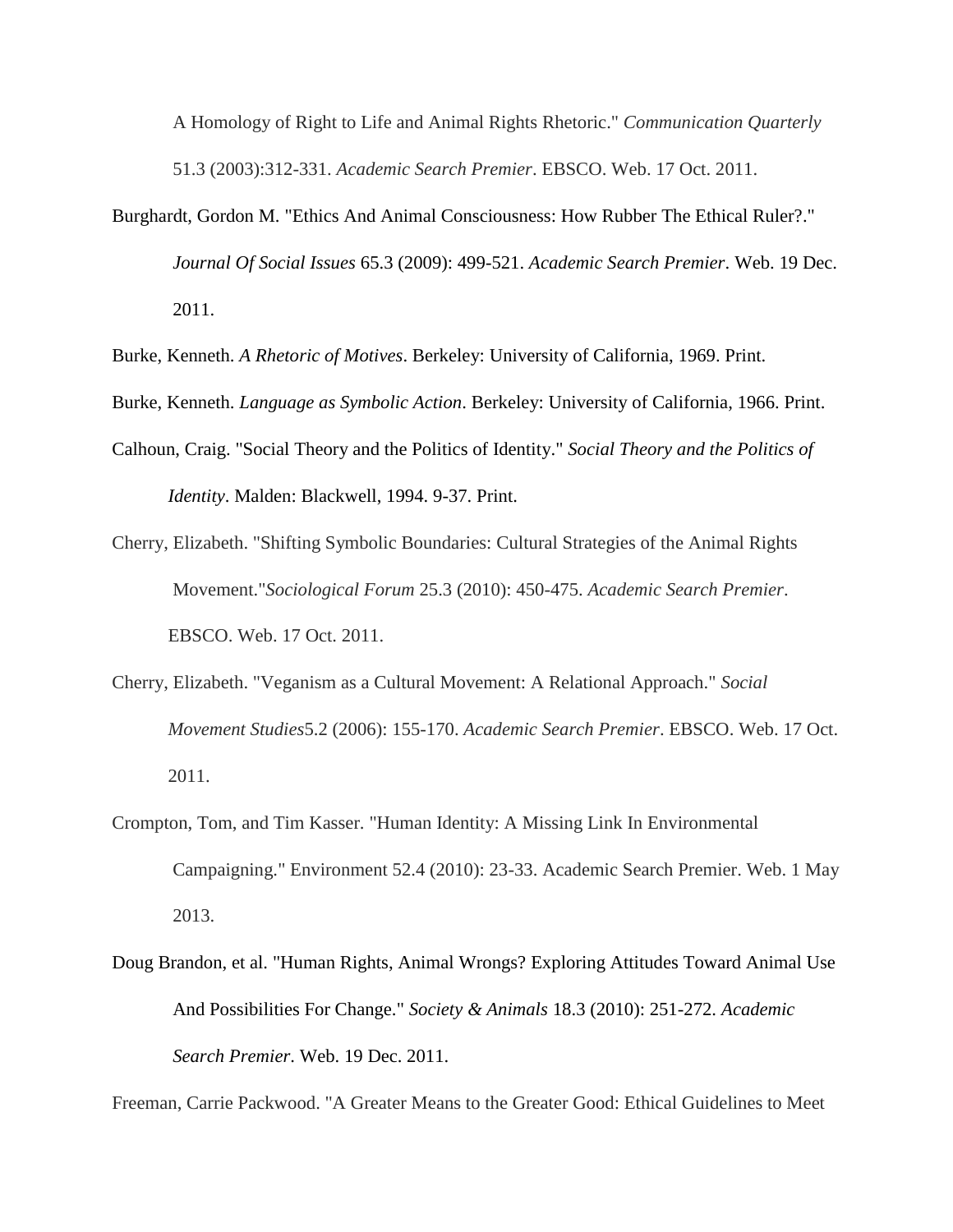Social Movement Organization Advocacy Challenges." *Journal of Mass Media Ethics* 24.4 (2009): 269-288. *Academic Search Premier*. EBSCO. Web. 17 Oct. 2011.

- Galvin, Shelley L., and Harold A. Herzog Jr. "Ethical Ideology, Animal Rights Activism, and Attitudes Toward the Treatment of Animals." *Ethics & Behavior* 2.3 (1992): 141. *Academic Search Premier*. EBSCO. Web. 17 Oct. 2011.
- Gibson, Gloria D. "Narrative and the Social Constitution of Identity." *Social Theory and the Politics of Identity*. By Margaret R. Somers. Malden: Blackwell, 1994. 37-99. Print.

Griffiths, Heather M., and Christopher Steinbrecher. "The Colonel's Strategy: Kfc, Peta, And

Superficial Appeasement." *Sociological Spectrum* 30.6 (2010): 725-741. *Academic Search Premier*. Web. 19 Dec. 2011.

- Hadley, John. "Nonhuman Animal Property: Reconciling Environmentalism And Animal Rights." *Journal Of Social Philosophy* 36.3 (2005): 305-315. *Academic Search Premier*. Web. 19 Dec. 2011.
- Hobson- West, Pru. "Beasts And Boundaries: An Introduction To Animals In Sociology, Science And Society." Qualitative Sociology Review 3.1 (2007): 23-41. SocINDEX with Full Text. Web. 1 May 2013.
- Kruse, Corwin R. "The Movement and the Media: Framing the Debate Over Animal Experimentation." *Political Communication* 18.1 (2001): 67-87. *Academic Search Premier*. EBSCO. Web. 17 Oct. 2011.
- Lemert, Charles. "Dark Thoughts about the Self." *Social Theory and the Politics of Identity*. Malden: Blackwell, 1994. 100-29. Print.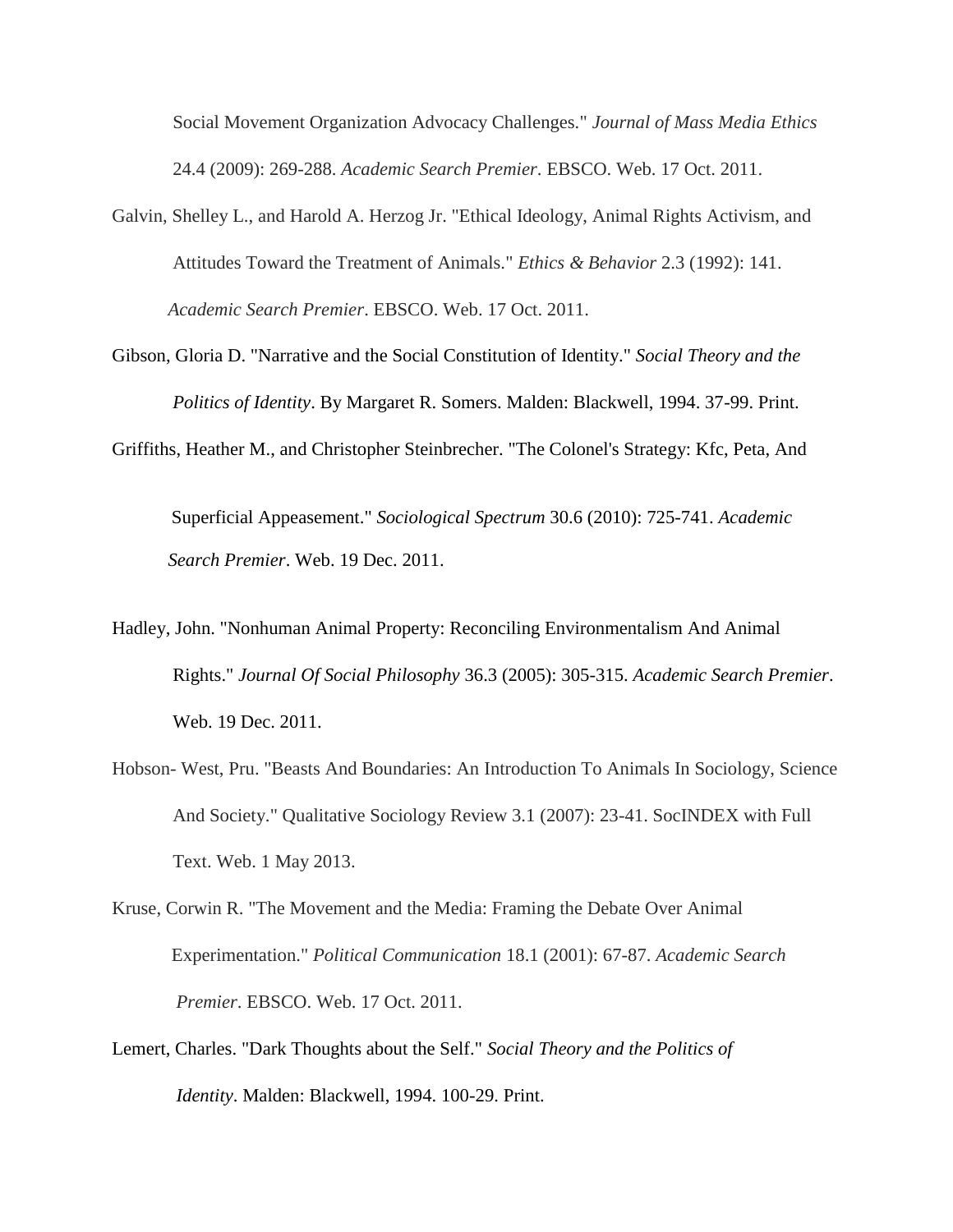- Mennell, Stephen. "The Formation of We-Images: A Process Theory." *Social Theory and the Politics of Identity*. Malden: Blackwell, 1994. 175-97. Print.
- Meyer, Michael. "The Simple Dignity of Sentient Life: Speciesism and Human Dignity." *Journal of Social Philosophy* 32.2 (2001): 115-126. *Academic Search Premier*. EBSCO. Web. 17 Oct. 2011.
- Munro, Lyle. "Strategies, Action Repertoires and DIY Activism in the Animal Rights Movement." *SocialMovement Studies* 4.1 (2005): 75-94. *Academic Search Premier*. EBSCO. Web. 17 Oct.2011.

Phelps, Norm. *The Longest Struggle*. New York: Lantern Books, 2007. Print.

Said, Edward. *Orientalism*. New York: Vintage Books, 1979. Print.

Scudder, Joseph N., and Carol Bishop Mills. "The Credibility Of Shock Advocacy: Animal

Rights Attack Messages." *Public Relations Review* 35.2 (2009): 162-164. *Academic*

*Search Premier*. Web. 19 Dec. 2011.

Sciulli, Lisa M., and Charlene Bebko. "Social Cause Versus Profit Oriented Advertisements: An

Analysis Of Information Content And Emotional Appeals." *Journal Of Promotion* 

*Management* 11.2/3 (2005): 17-36. *Communication & Mass Media Complete*. Web. 1 May 2013

Simonson, Peter. "Social Noise and Segmented Rhythms: News, Entertainment, and Celebrity in the Crusade for Animal Rights." *Communication Review* 4.3 (2001): 399. *Academic*